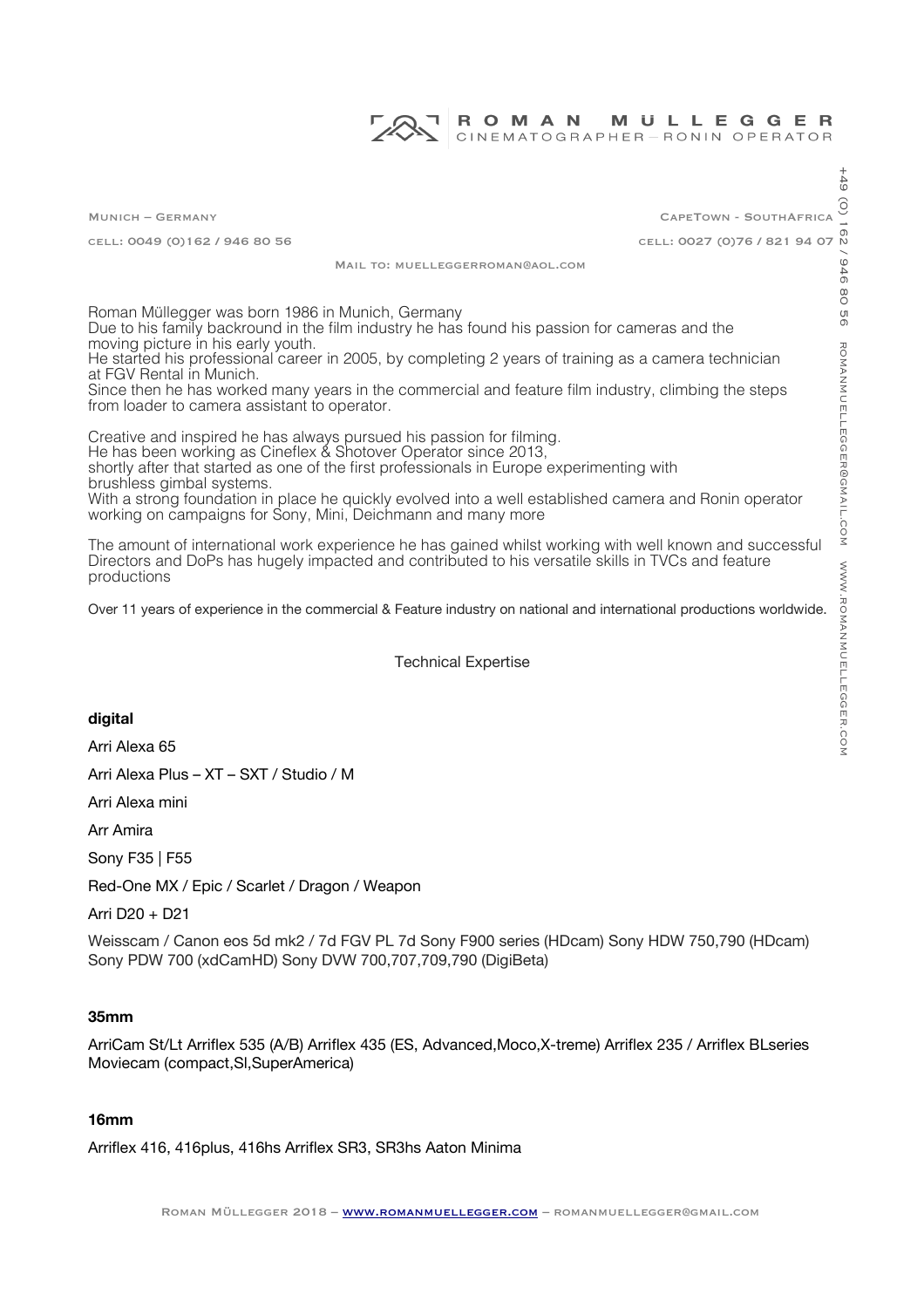#### **2018**

Cinematographer – Ronin Operator

# **Commercial "Samuel Adams - Breweries"** Location: Holledau, Deutschland Production: Wolf Brothers production Director: CJ Waldmann DoP: Roman Müllegger Equipment: Arri Alexa Mini / Zeiss HS / DJI Ronin 2 / ReadyRig GS

#### **Commercial "Mario's Goals"**

Location: Dortmund, Deutschland Production: Tempomedia production My Job: Ronin Operator Bcam & 2<sup>nd</sup> Unit DoP Director: Stuart McIntyre DoP: Ross Giardina Equipment: 2x Arri Alexa Mini / Zeiss HS / DJI Ronin 2 / ReadyRig GS

## **Commercial "Vampire Diaries" (Car commercial secret car)**

Location: Greece / Rumania / Bulgaria Production: Recom production Director: Andreas Burz DoP: Roman Müllegger Equipment: 2x Arri Alexa Mini / Vantage Hawk vlite / DJI Ronin 2 / ReadyRig GS / Russian Arm / Drone

#### **Commercial "Milkana"**

Location: Cape Town, South Africa Production: Stink production My Job: Ronin Operator Bcam Director: Sebastian Kuhn DoP: Bjørn Haneld Equipment: 2x Arri Alexa Mini / Zeiss HS / DJI Ronin 2 / ReadyRig GS / Cablecam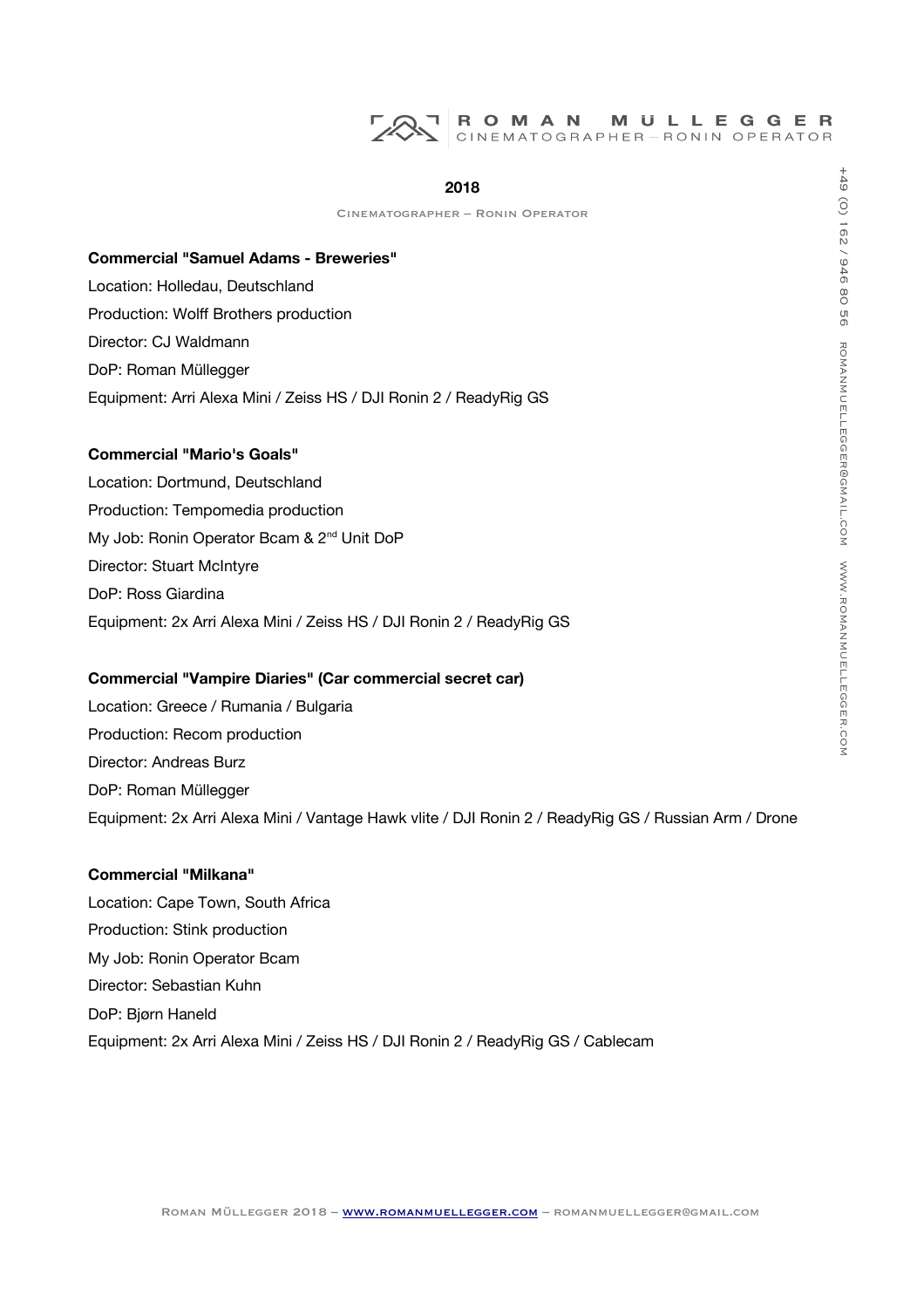#### **2017**

Cinematographer – Ronin Operator

**Commercial "Feinschnabel – Biowürze"** Location: München, Deutschland Production: Time in Motion production Director/DP: Roman Müllegger Equipment: 2x RED Weapon / Cooke S4 / DJI Ronin

# **Commercial "Mc Donald's P.V.U.I."**

Location: München, Deutschland Production: Neue Super production Director: Fabian Möhrke DoP: Roman Müllegger Equipment: 1x Arri Alexa Mini / Zeiss HS / DJI Ronin

## **Commercial "Angry Orchard"**

Location: Saint Malo, France Production: GAP production Director: CJ Waldmann DoP: Roman Müllegger Equipment: 1x Arri Alexa Mini / Zeiss HS / DJI Ronin

#### **Commercial "Schweiz Tourismus"**

Location: Switzerland Production: Peter Clausen Film & TV production My Job: Ronin Operator Bcam Director: Peter Clausen DoP: Phillip Geigel Equipment: 2x Arri Alexa Mini / Ultra Primes / Scorpio Arm / Shotover K1 / DJI Ronin / ReadyRig GS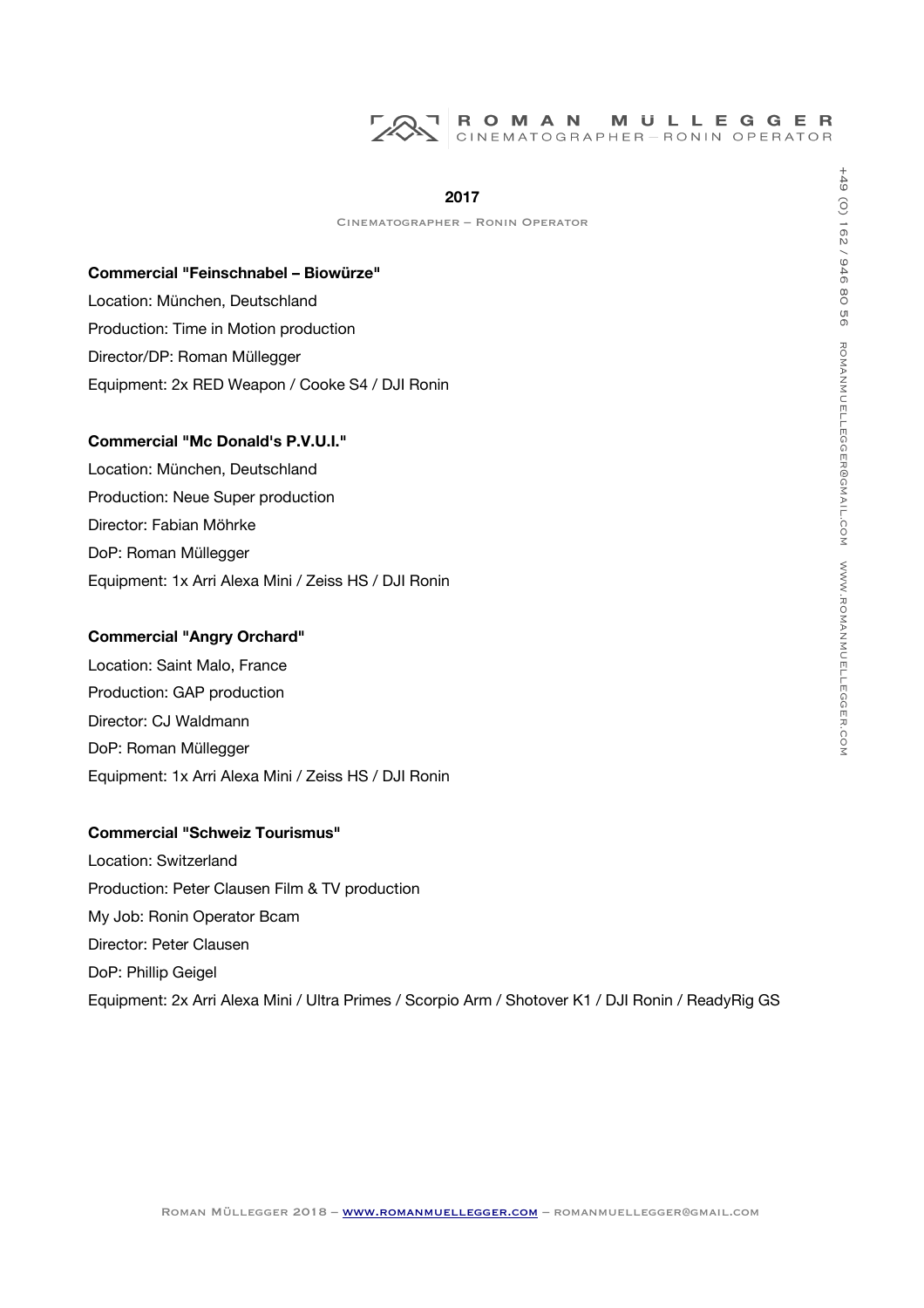## **2017**

Cinematographer – Ronin Operator

# **Commercial "Pennzoils – The Ring"**

Location: Nürburg Ring, Deutschland Production: GAP production My Job: Operator Bcam & Speedcar Director: Ozan Biron DoP: Bernd Wondollek Equipment: 2x Arri Alexa Mini / Master Primes / Russian Arm mini / Speedcar / Shotover F1 / Carmounts

#### **Commercial "Das schlafende Mädchen"**

Location: München, Deutschland Production: Wiedemann & Berg Film My Job: Operator Bcam Director: Rainer Kaufmann DoP: Armin Golisano Equipment: 2x Arri Alexa Mini / Zeiss Ultra Primes

#### **Commercial "Civilisations"**

Location: Würzburg, Deutschland Production: Nutopia production My Job: Operator Bcam Equipment: 1x Arri Amira / Arri Alura 18 - 80 / GF20

# **Commercial "Mc Donald's - Family"**

Location: München, Deutschland Production: Tony Petersen production My Job: Ronin Operator Bcam Director: Rune Milton DoP: Matthias Troelstrup Equipment: 2x Arri Alexa Mini / Cooke S4 / DJI Ronin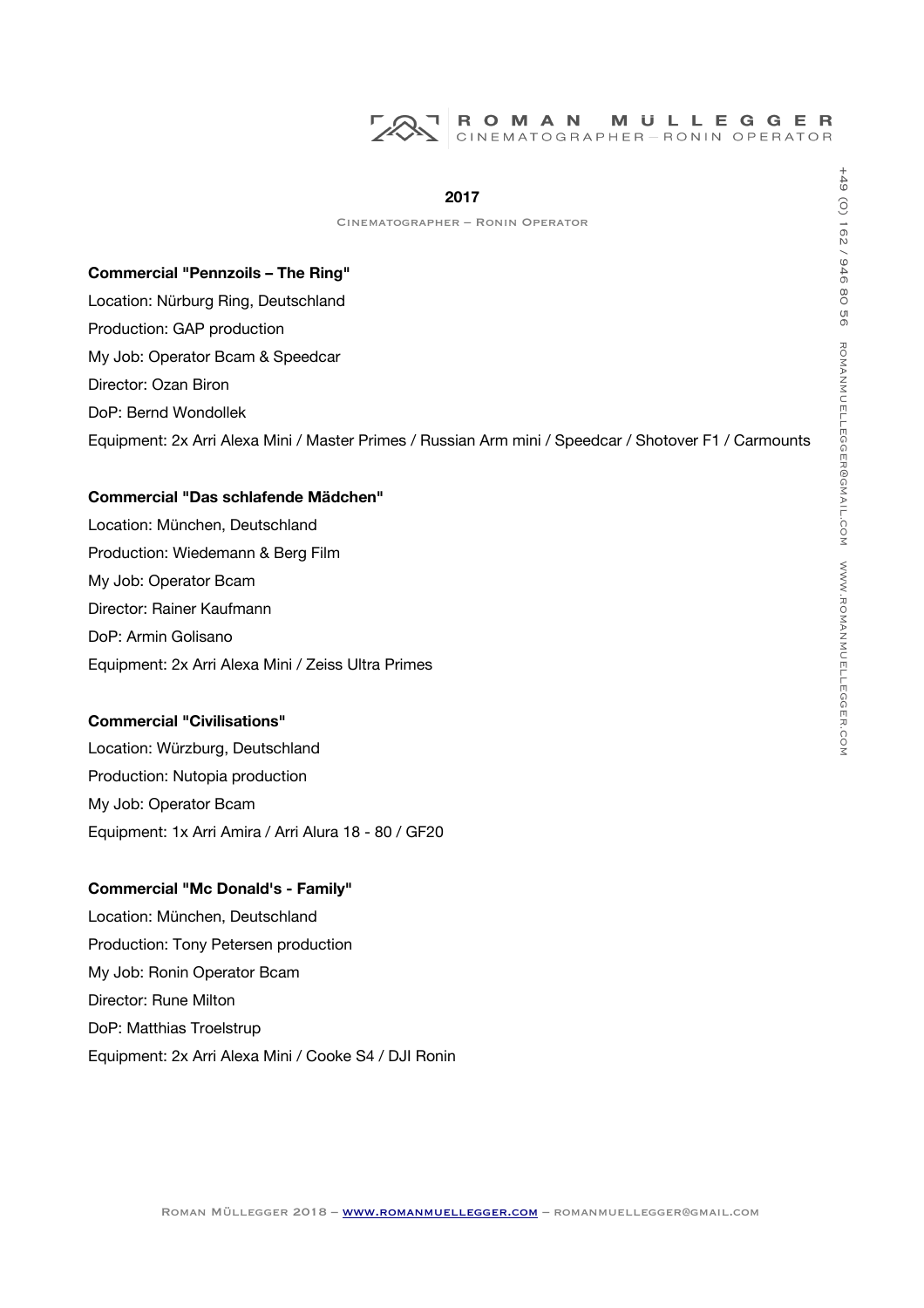#### **2017**

Cinematographer – Ronin Operator

#### **Commercial "Mercedes - Stars & Laurel"**

Location: Frankfurt, Deutschland Production: Anorak production My Job: Russian Arm Operator Bcam Director: Andrew Douglas DoP: Nicolas Karakatsanis **E**quipment: 2x Arri Alexa Mini / Master Primes / Russian Arm mini / speedcar

#### **Commercial "Lorenz Naturals"**

Location: Hamburg, Deutschland Production: BLM production My Job: Ronin Operator Acam Director: Sebastian Kuhn DoP: Bjørn Haneld Equipment: Arri Alexa Mini / Cooke S4 / DJI Ronin

# **Commercial "Eurojackpot"**

Location: Cape Town, South Africa Production: Neue Super production My Job: Ronin Operator Bcam Director: Felix Urbauer DoP: Christian Stangassinger Equipment: 2x Arri Alexa Mini / Zeiss HS / DJI Ronin / Turbo Ace Jockey - Ronin Carmount

# **Commercial "Garmin Fenix 5 - campagne"**

Location: Cape Town, South Africa Production: Reset Content My Job: Ronin Operator Bcam Director: André Stringer DoP: Max Goldmann Equipment: 2x RED Dragon / Zeiss HS / DJI Ronin / Turbo Ace Jockey - Ronin Carmount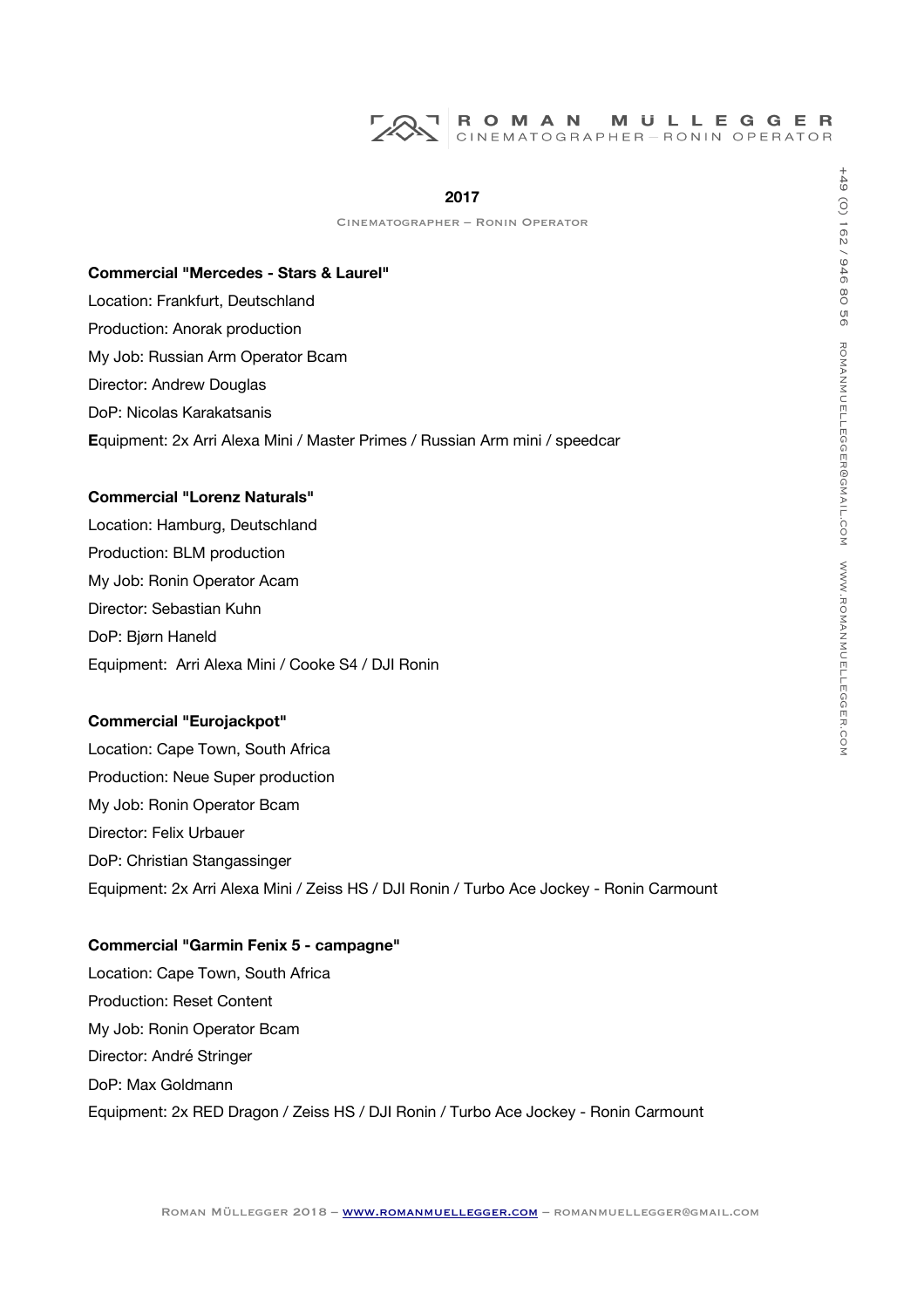# ROMAN MULLEGGER<br>CINEMATOGRAPHER-RONIN OPERATOR

#### **2016**

# **Commercial "Ja! Natürlich"**

Location: Altaussee, Austria Production: FilmHaus Universa Wien My Job: Ronin Operator Bcam Director: Simon Ritzler DoP: Bjørn Haneld Equipment: 2x Arri Alexa Mini / Zeiss HS / DJI Ronin / Turbo Ace Jockey - Ronin Carmount

#### **Commercial "MINI - CityCountry - Storytellers"**

Location: Milano, Italy / Ljubljana, Slowenia Production: Tempomedia My Job: Ronin Operator Bcam Director: Andre Stringer DoP: John Lynch Equipment: 2x Red Dragon 6K/ 1x Red Epic / 1x Russian Arm mini Canon K35 Cinelens /3x DJI Ronin / 1x Ronin Wirecam

# **Commercial "SONY BRAVIA 4K"**

Location: Constanta, Rumania Production: Tempomedia My Job: Ronin Operator Acam Director: Andre Stringer DoP: John Lynch Equipment: 2x Red Dragon 6K/ 1x Red Epic/ 1x Sony F55/ 1x Phantom Flex 4K Canon K35 Cinelens /3x DJI Ronin / 1x Ronin Wirecam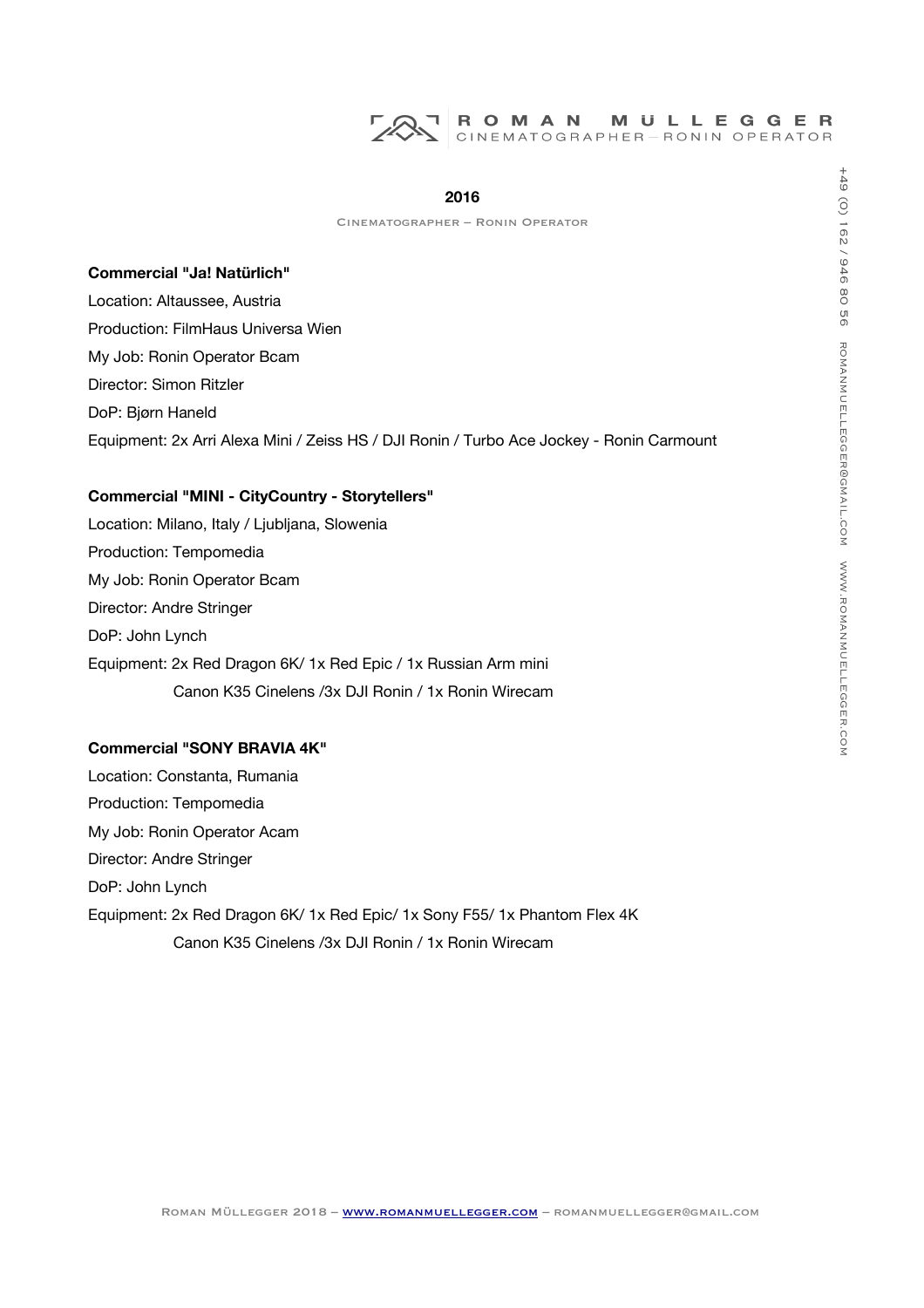#### ROMAN **MULLEGGER** CINEMATOGRAPHER-RONIN OPERATOR

#### **2016**

Cinematographer – Ronin Operator

#### **Commercial "Viking Cruises - Star & Sea Meeting"**

Location: Santorini, Greece

Production: WhiteRainFilms, Seattle My Job: Aerial Operator Director: Brad Bolling Pilot: Christos Kamzelas Equipment: Ecureil A355 / CineFlex Elite / Arri Alexa M XT RAW / Canon 30 – 300

# **Commercial "Deichman"**

Location: Cape Town, South Africa Production: Czar film My Job: Ronin Operator Acam Director: Robin Polák DoP: Bjørn Haneld 1st AC Acam: Derek Carlow Equipment: Arri Alexa mini / Arri Alexa XT / Zeiss HS / DJI Ronin / Apollo crane / Shotmaker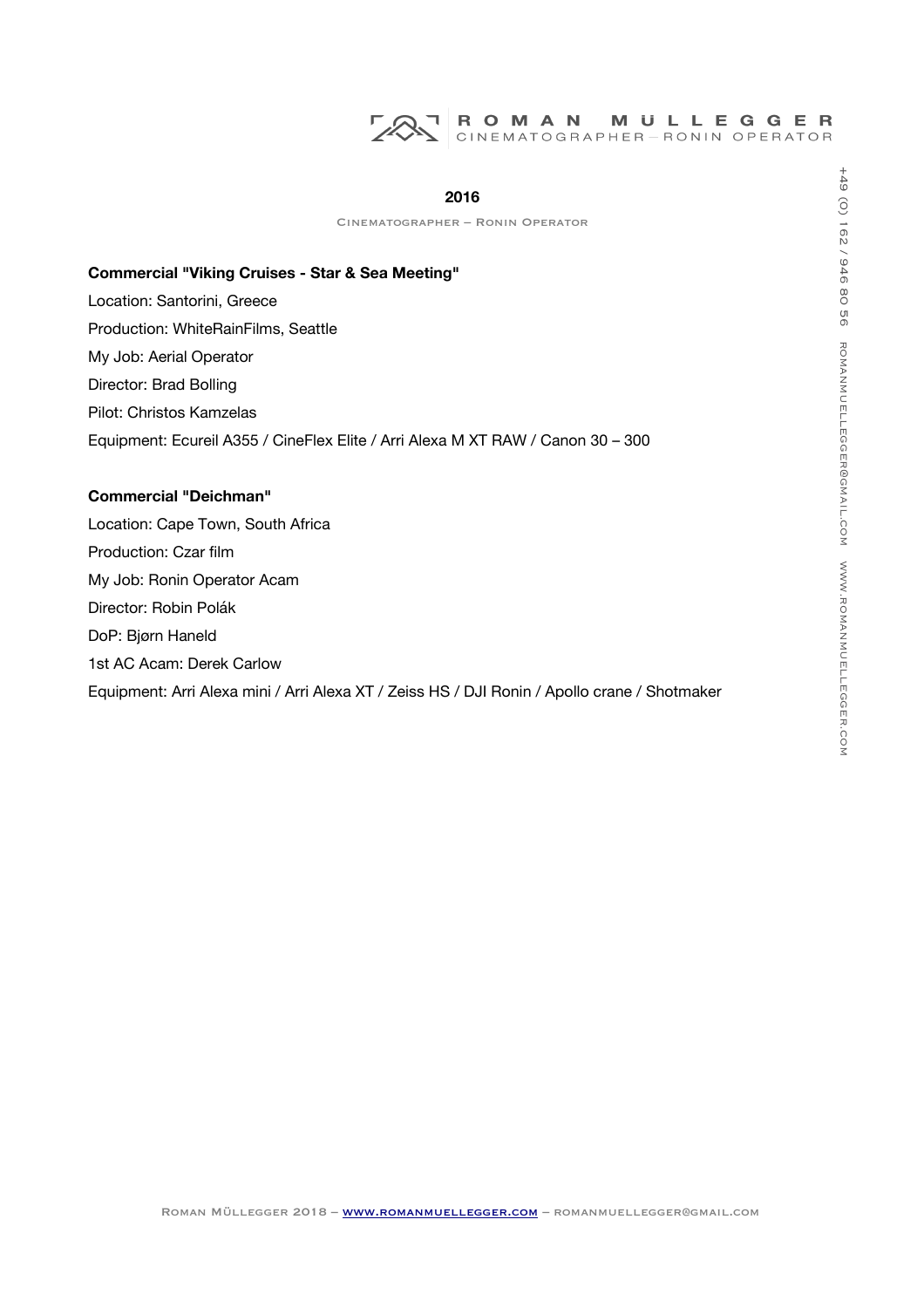

1<sup>ST</sup> ASSISTENT CAMERA

#### **Commercial "Unicef - Mats Hummels"**

Location: Munich, Germany Production: Rau productions My Job: 1st AC Director: Christian Rau DoP: Claire Jahn Equipment: RED Weapon / Cooke S4

# **Commercial "Audi - Some call it work"**

Location: Audi Ingolstadt, Germany Production: Kiefer Nümann My Job: 1st AC Director: Alexander Gertls DoP: Christopher Häring Equipment: Arri Amira / Vantage One Primes

## **Commercial "Porsche Panamera Hybrid"**

Location: Porsche Racetrack Leipzig, Germany Production: Hochkant Films My Job: 1st AC Director/DoP: Gernot Aschof Equipment: RED Epic/ Zeiss HS

#### **Commercial "Who's perfect"**

Location: Munich, Germany Production: Wolff Brothers Films My Job: 1st AC Director: Matthias Bierer DoP: Thomas Kürzl Equipment: Arri Alexa Mini / Cooke S4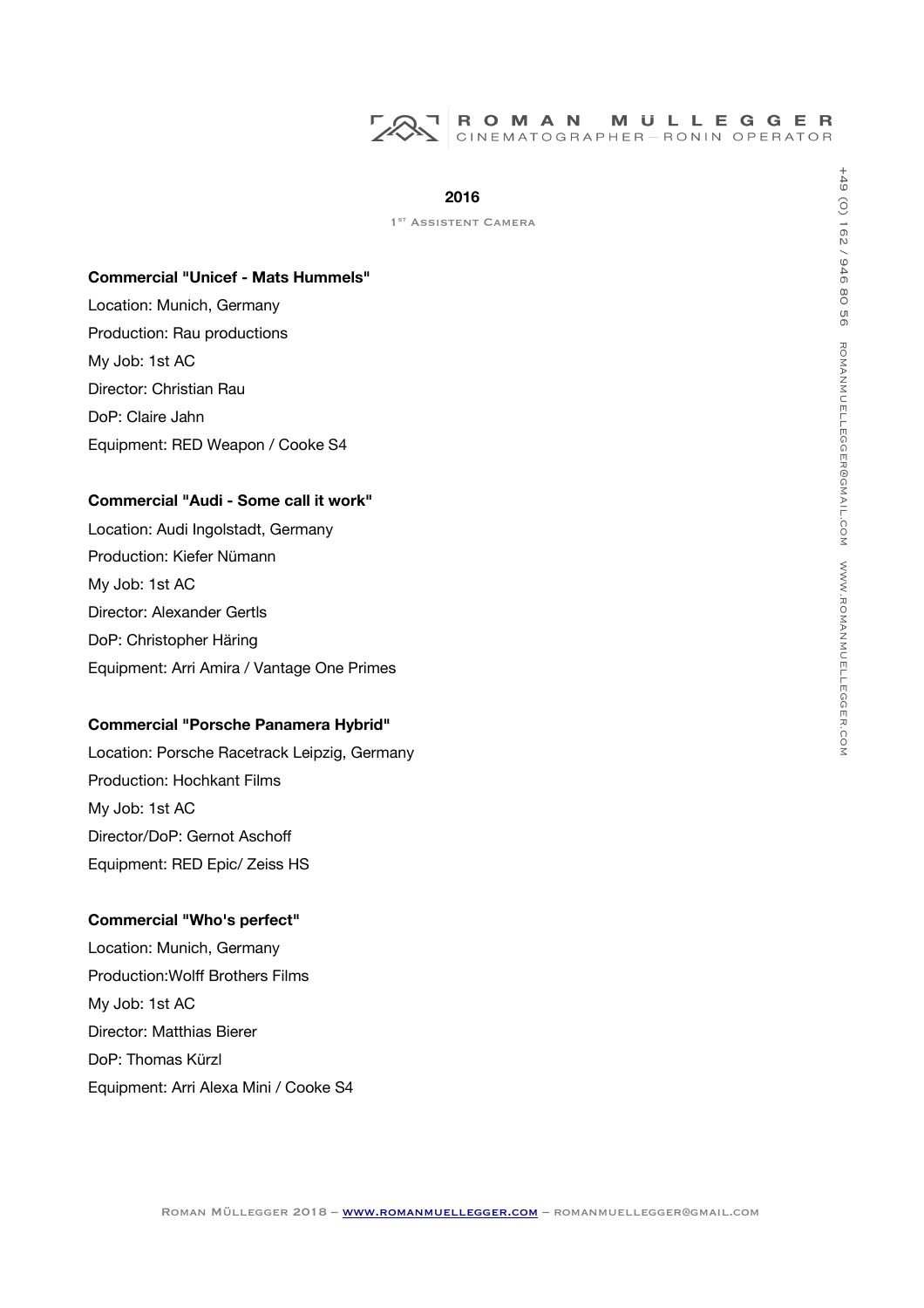

1<sup>ST</sup> ASSISTENT CAMERA

#### **Commercial "Washtec"**

Location: Munich, Germany Production: Bloom Films My Job: 1st AC Director/DoP: Jan Rasmus Voss Equipment: Arri Alexa/ Alura 18 - 80mm

# **Commercial "Lidl - The Secret of Paris Hilton"**

Location: Munich, Germany Production: Blm Films My Job: 1st AC Director/DoP: Ben Hartenstein Equipment: Arri Amira / Zeiss HS

#### **Commercial "Mini - Design"**

Location: Munich, Germany Production: Medien Manufaktur My Job: 1st AC Director: Martin Kriegler DoP: Niv Abootalebi Equipment: Arri Alexa Plus / Zeiss HS

# **Commercial "DHL - Fc Bayern"**

Location: Munich, Germany Production: E+P flms My Job: 1st AC Director/DoP: Lutz Hattenhauer Equipment: Sony F7 / Zeiss HS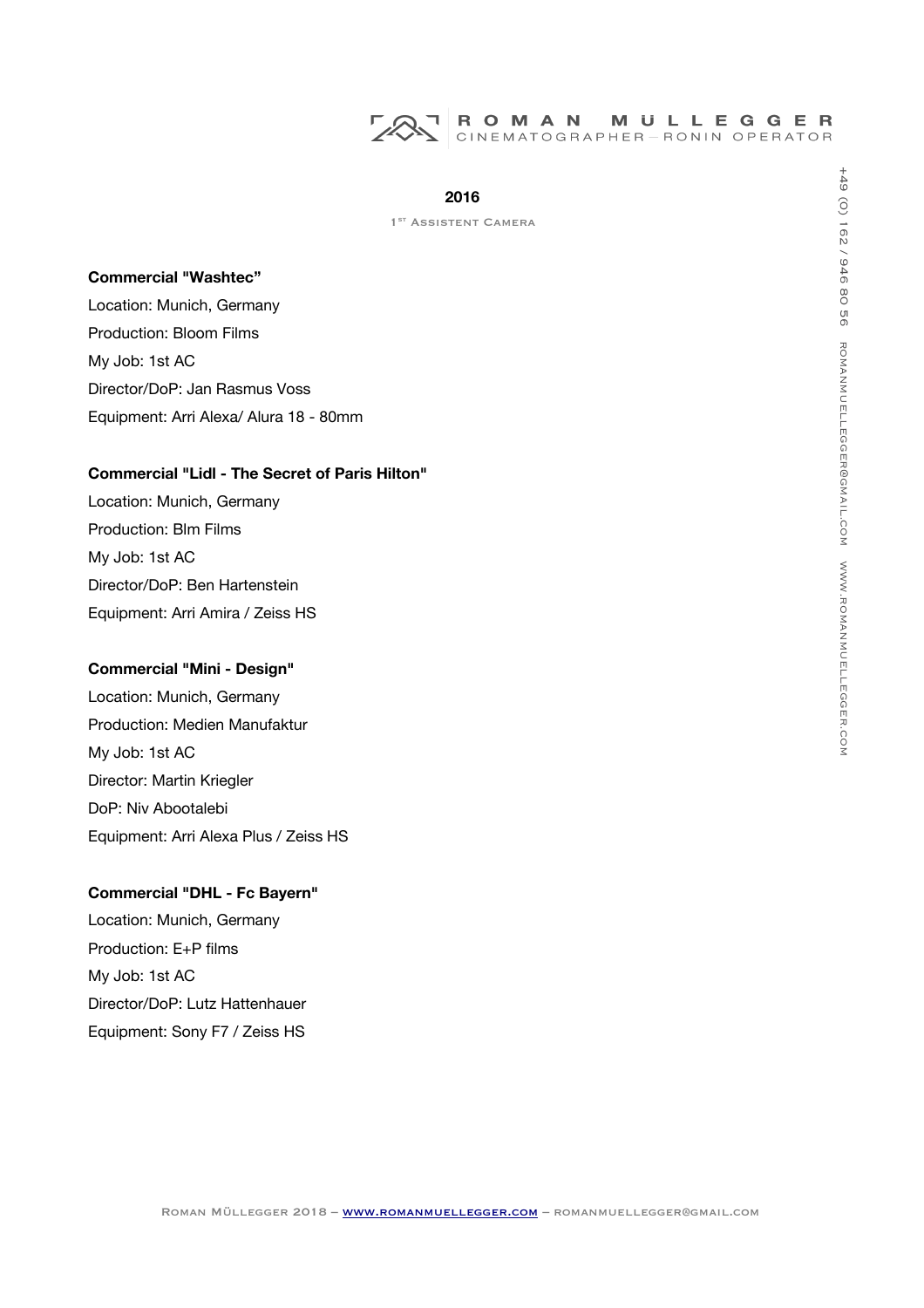

#### **Commercial "DKMS"**

Location: Munich, Germany Production: E+P films My Job: 1st AC Director: Pekka Hara DoP: Thomas Kiennast Equipment: Arri Alexa Plus / Master Anamorphics / Motion Control RPM Special Filter Collection

# **Commercial "Media Markt - Mario Götze"**

Location: Munich, Germany Production: Tony Petersen Film My Job: 1st AC Director: Claas Ortmann DoP: Thomas Kürzl Equipment: Arri Alexa Plus / Master Anamorphics / Motion Control / RPM Special Filter Collection

## **Commercial "John Player special"**

Location: Porto / Lisboa, Portugal Production: Severin Wendeler My Job: 1st AC Director: Daniel Cramer DoP: Bjørn Haneld Equipment: RED Epic / Canon K35 Primes / RPM Special Filter Collection

# **Commercial "Canon - City Surfers"**

Location: Munich, Germay Production: MediaMonks UK via Embassy of Dreams My Job: 1st AC, Technical Head of Director: Tom Rijpert DoP: Serge Teulon Equipment: 9x Canon C300 MKII / 2x Canon C500 / 2x Canon 1D MKIII / 6x Canon M10 / Canon Primes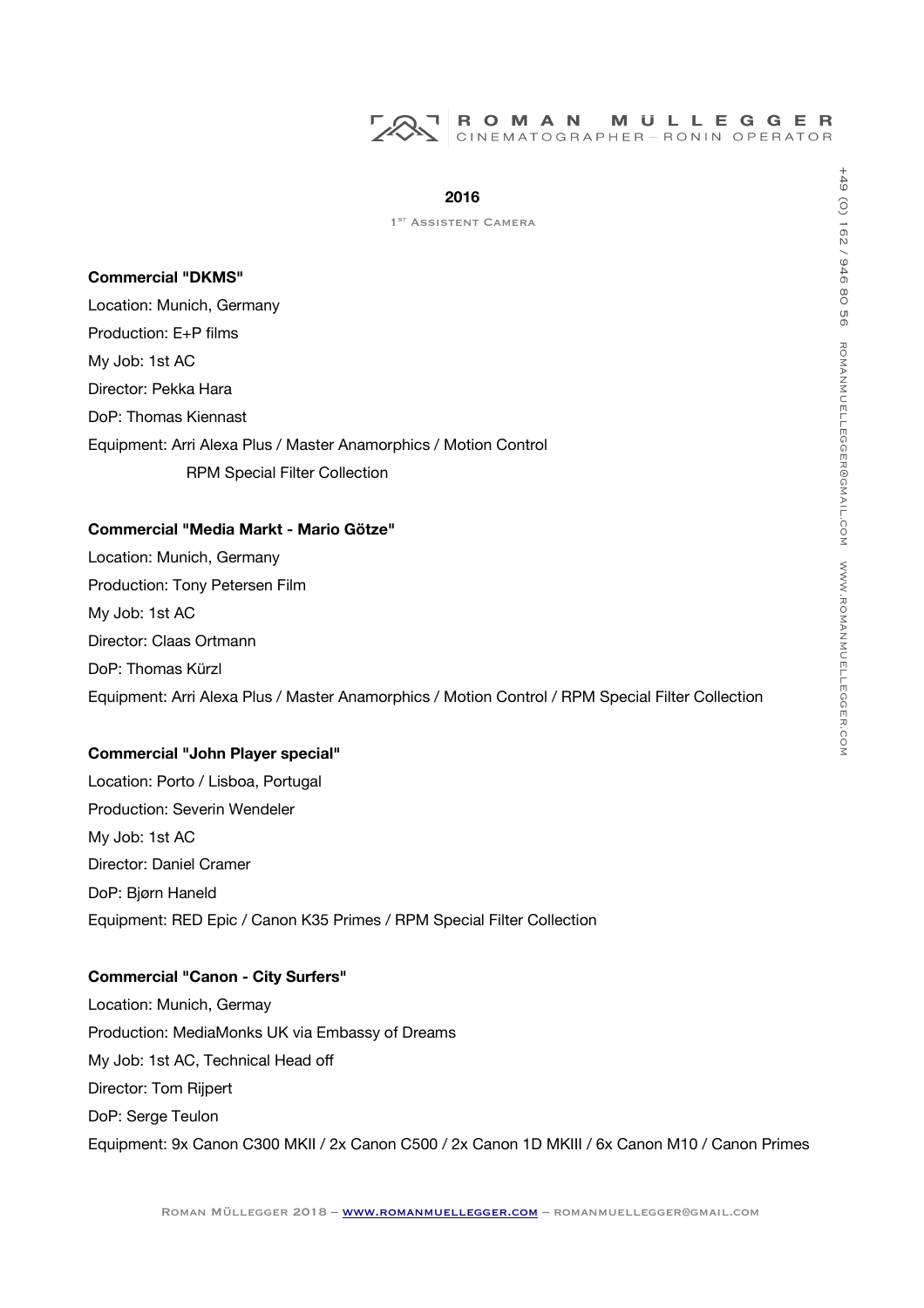

1<sup>ST</sup> ASSISTENT CAMERA

# **Commercial "Audi - the new A5"**

Location: Lenting, Germany Production: Zeisse Film My Job: 1st AC Director: Thomas Zeisse DoP: Chris Haering Equipment: RED Epic / UltraPrimes / RPM speicial Filter Collection

# **Commercial "Viking Cruises - Sea"**

Location: Pontives, Italy Production: WhiteRainFilms, Seattle My Job: Shotover Technician Director: Brad Bolling Aerial DoP: Irmin Kerck Pilot: Gabriel Kostner Equipment: Ecureil A355 / Shotover RED Dragon / Angenieux 25 - 250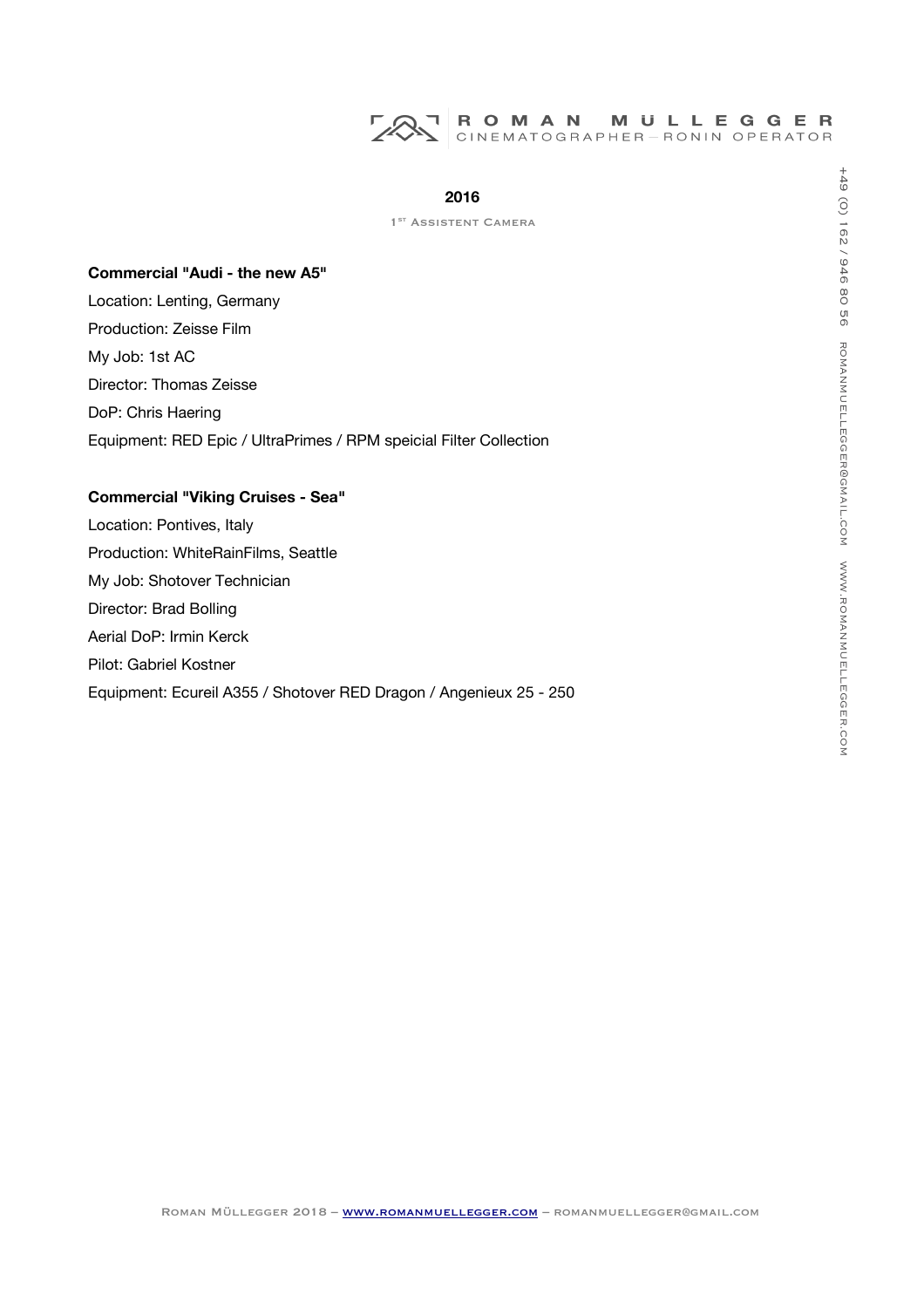

|  |  | 1 <sup>ST</sup> ASSISTENT CAMERA |
|--|--|----------------------------------|
|--|--|----------------------------------|

#### **Cinema Feature "SMS für Dich"**

Location: Berlin Germany Production: Hellinger Doll Filmproduktion My Job: 1st AC Acam Director: Caroline Herfurth DoP: Andreas Berger Operator Acam: Niv Abootalebi Operator Bcam: Michael Rathgeber 1st AC Bcam: Christian Clarenz Equipment: 2x Arri Alexa XT / Arri Master Anamorphics / Steadicam

## **Commercial "Galeria Kaufhof - Das Geschenk"**

Location: Berlin, Germany Production: E+P flms My Job: 1st AC Director: Laurentius Emmelmann DoP: Andreas Berger Operator Bcam: Stefan Sosna 1st AC Bcam: Claudia Schnoor Equipment: 2x Arri Alexa XT / Cooke Anamorphics

#### **Commercial "Charles Vögele - Moments"**

Location: Zürich, Switzerland Production: Markenflm Schweiz AG My Job: 1st AC Director: Manuel Werner DoP: Bjørn Haneld Equipment: 1x Arri Alexa / Canon K35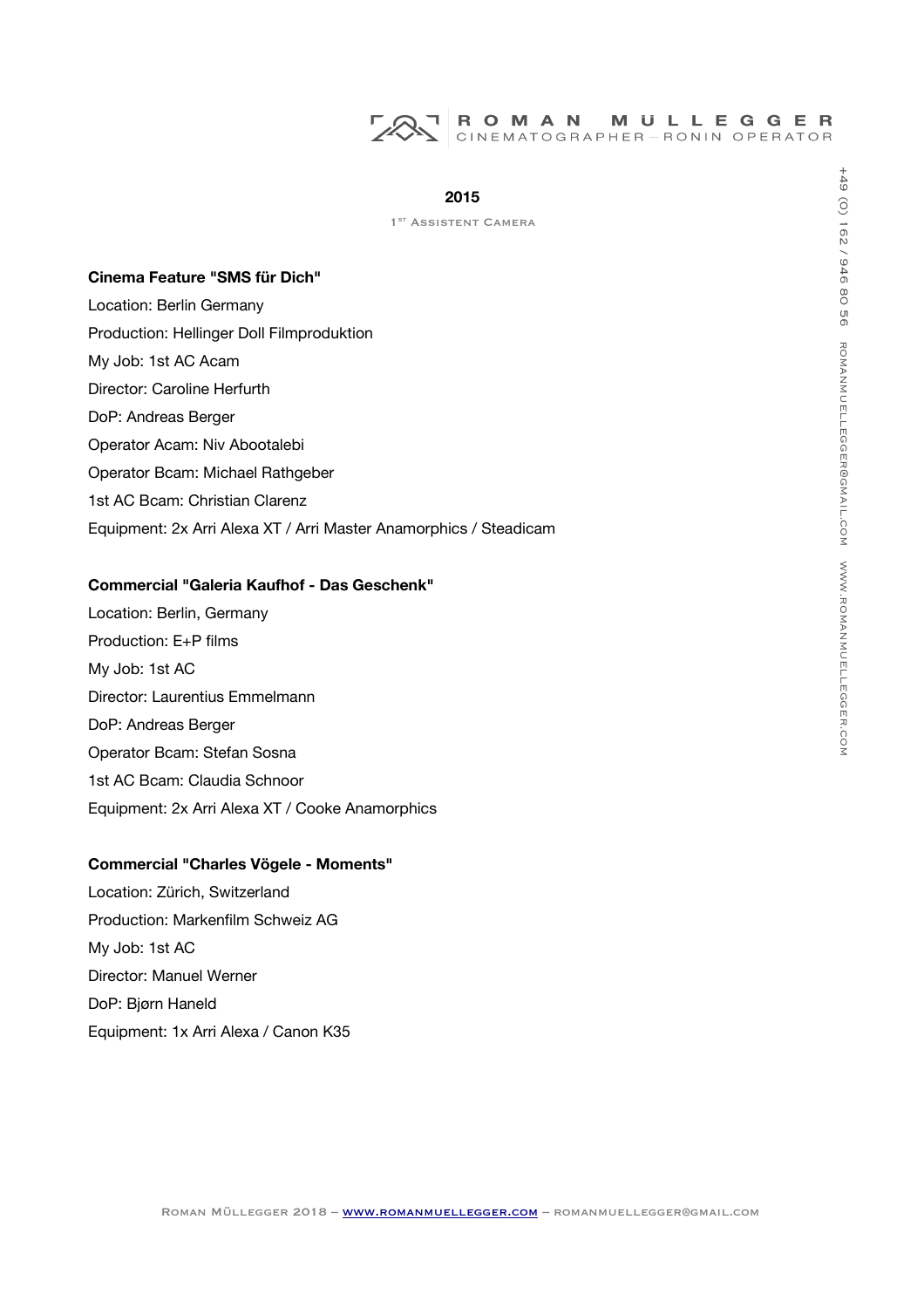#### **2015**

1<sup>ST</sup> ASSISTENT CAMERA

#### **Commercial "Allianz - Arjen Robben"**

Location: Munich, Germany Production: OKI films My Job: 1st AC Director: Augusto de fraga DoP: August Jakobsson Operator Bcam: Kaspar Hornikel 1st AC Bcam: Michael Rathgeber Phantom Operator: Martin Faltmeier 1st AC Ccam: Simon Preissinger Equipment: 2x RED Dragon / Phantom flex / Arri Master Primes / Angenieux Zoom 16-40 /17-80 / 24-290

# **Commercial "Bergader"**

Location: Reit im Winkel, Germany Production: Bayerl & Partner My Job: 1st AC Director: Richard Höfler DoP: Dieter Deventer Equipment: 1x Arri Alexa / Cooke S4

# **Commercial "ADDIDAS - Die Mannschaft"**

Location: Frankfurt, Germany Production: 27kilometer My Job: 1st AC Director: Ben Strebel DoP: Tim Sidell Equipment: 2x RED Dragon / Cooke S2 panchros / Canon K35 primes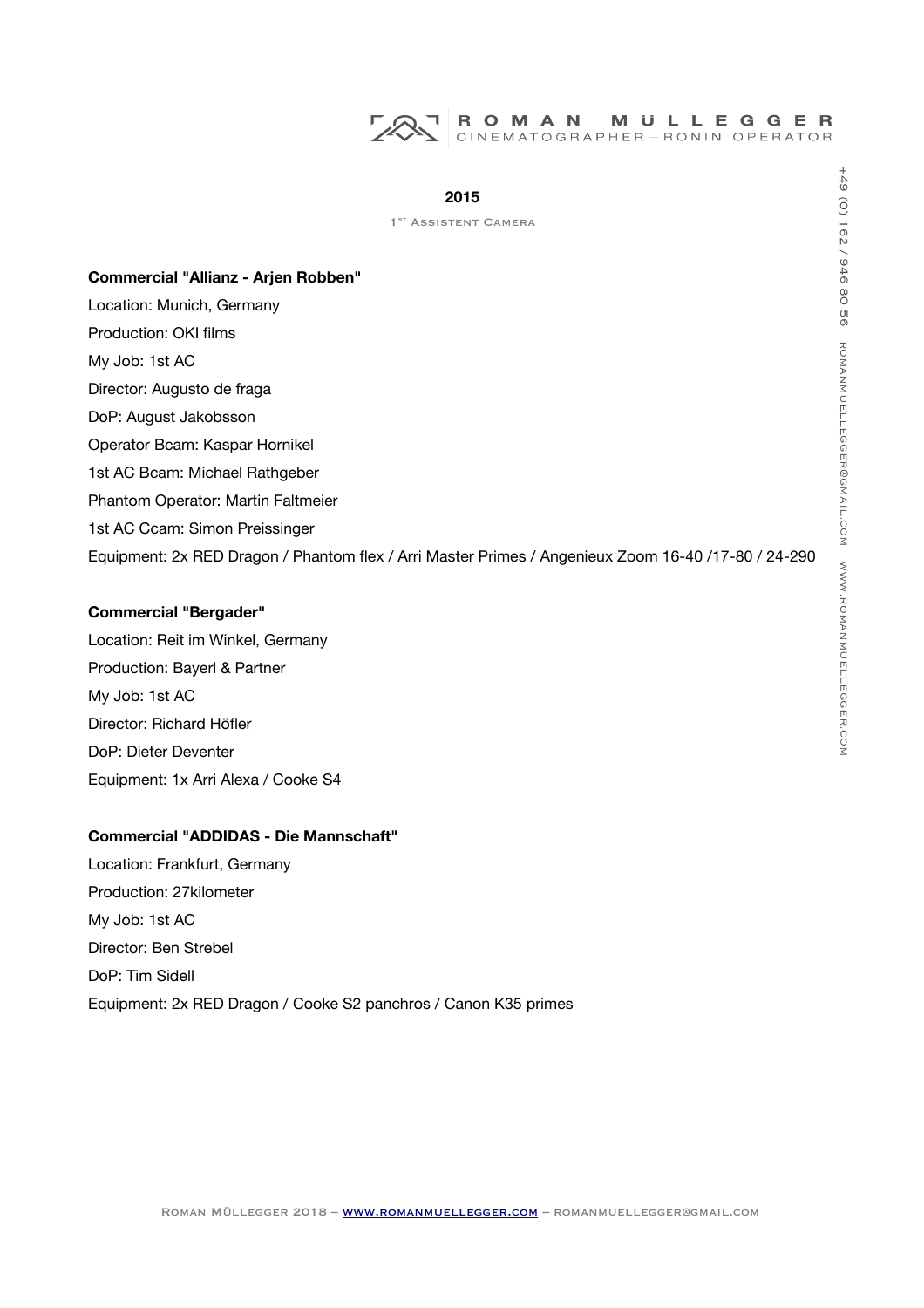

1<sup>ST</sup> ASSISTENT CAMERA

#### **Commercial "AUDI - Almost Human"**

Location: Munich, Germany Production: Bild & Ton Fabrik My Job: 1st AC Director: Jan Bonny DoP: Jakob Beurle Operator Bcam: Marcus Adam 1st AC Bcam: Simon Preissinger Equipment: 2x Arri Alexa / Cooke S4

# **Commercial "ERC Ingolstadt"**

Location: Ingolstadt, Germany Production: Konrad Wielandt Film My Job: 1st AC Director: Konrad Wielandt DoP: Oliver Meier Equipment: RED Epic / Cooke S4 / DJI Ronin

# **Commercial "ZF - Friedrichshafen"**

Location: Koblenz/Friedrichshafen/Alfdorf/, Germany Czestochowa, Poland Production: E+P flms My Job: 1st AC Director/DoP: Lutz Hattenhauer Equipment: Arri Amira/ Zeiss HS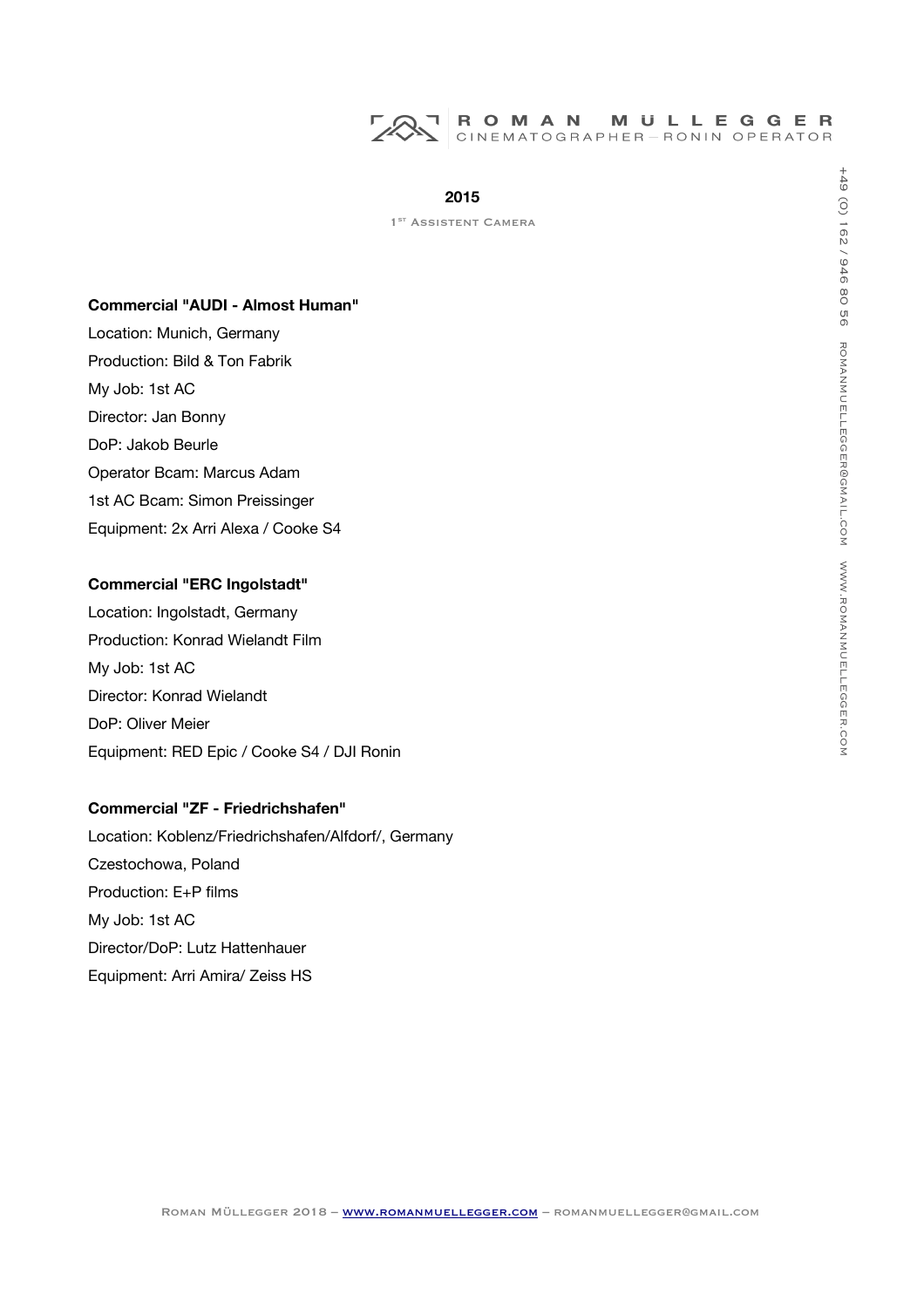## **2015**

1<sup>ST</sup> ASSISTENT CAMERA

#### **TV Feature "Lena Fauch - Du sollst nicht töten!"**

Location: Munich, Germany Production: Hager Moss Films My Job: 1st AC Director: Martin Weinhart DoP: Clemens Messow Equipment: Arri Alexa Studio / UltraPrimes / Angenieux 24 - 290mm

# **Commercial "Bayern - Bavaria"**

Location: Munich, Germany Production: Bayerl & Partner My Job: 1st AC Director: Hans Steinbichler DoP: Sanne Kurz Equipment: Arri Alexa Plus/ UltraPrimes

#### **Commercial "BT sports"**

Location: Munich, Germany Production: Smuggler via Tempomedia My Job: 1st AC Bcam Director: Joshua Neale DoP: Ole Birkeland Operator Bcam: Michael Rathgeber 1st AC Bcam: Nick Jackson Equipment: 2x Arri Alexa XT/ cooke S4/ Hawk Vlite / Hawk Cseries

## **Commercial "Mc Donald's - Schüttelspaß"**

Location: Munich, Germany Production: Sterntag My Job: 1st AC Director/DoP: Ben Hartenstein Operator: Marco Schmitt-Polex Equipment: Arri Amira/ Cooke S4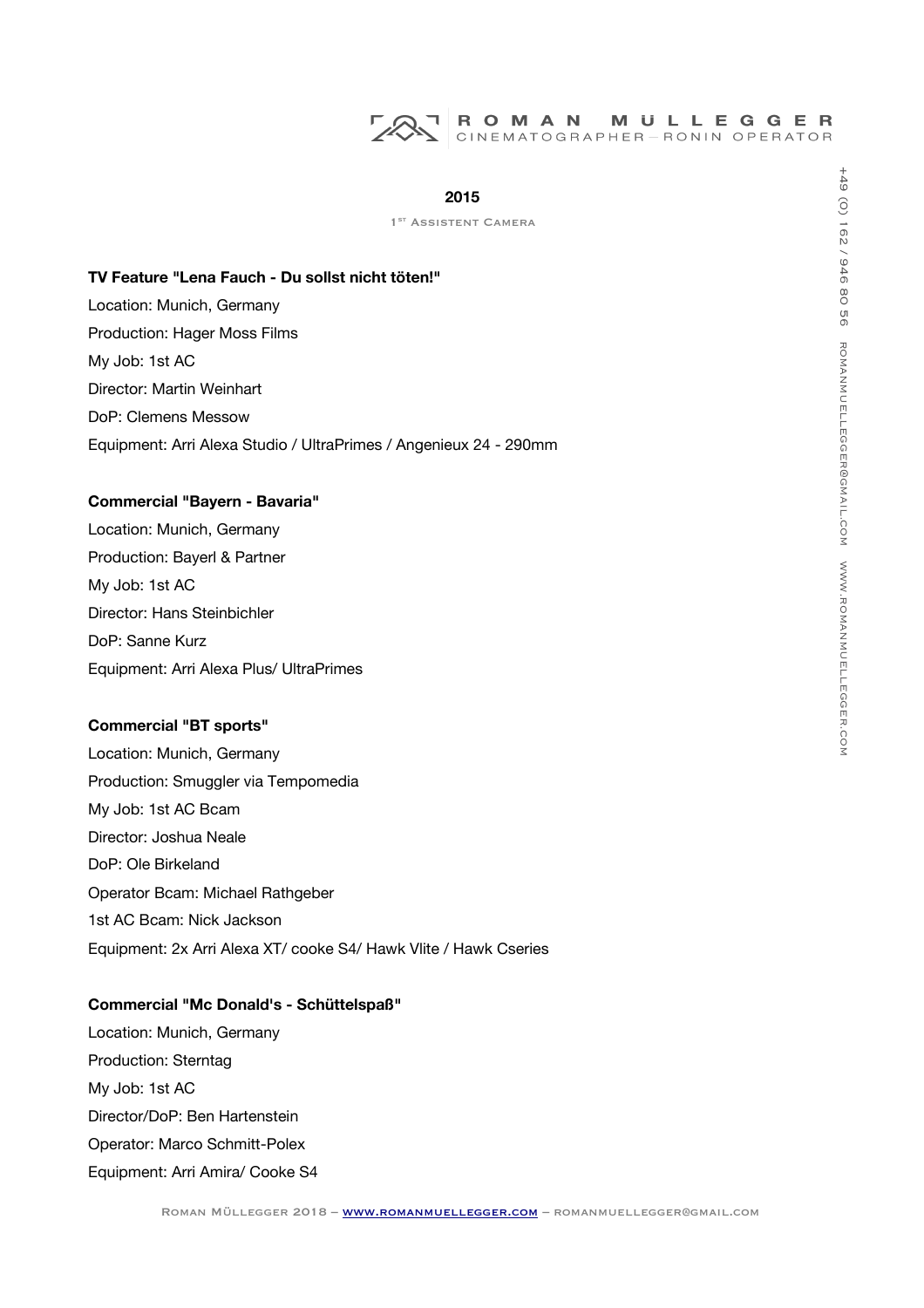# ROMAN MULLEGGER<br>CINEMATOGRAPHER-RONIN OPERATOR

#### **2015**

1<sup>ST</sup> ASSISTENT CAMERA

#### **Commercial "HSE24 on Air Promotion" Part III**

Location: Munich, Germany Production: HSE24 My Job: 1st AC Director: Thomas Schwedler DoP: Erwin Lanzensberger Equipment: Arri Alexa Plus / Cooke S4 / Alura 45 - 250

# **Commercial "Allianz - Manuel Neuer"**

Location: Munich, Germany Production: Element E My Job: 1st AC Director: Lars Büchel DoP: Claire Jahn Equipment: Arri Alexa Plus / Cooke S4 / Alura 45 – 250

# **Commercial "ADIDAS - Thomas Müller"**

Location: Munich, Germany Production: Smuggler via Tempomedia My Job: 1st AC Bcam Director: Henry - alex Rubin DoP: David Devlin Operator: Rick Woollard 1st AC Acam: Michael Rathgeber Equipment: 2x Red Dragon / cineovision anamorpics / steadicam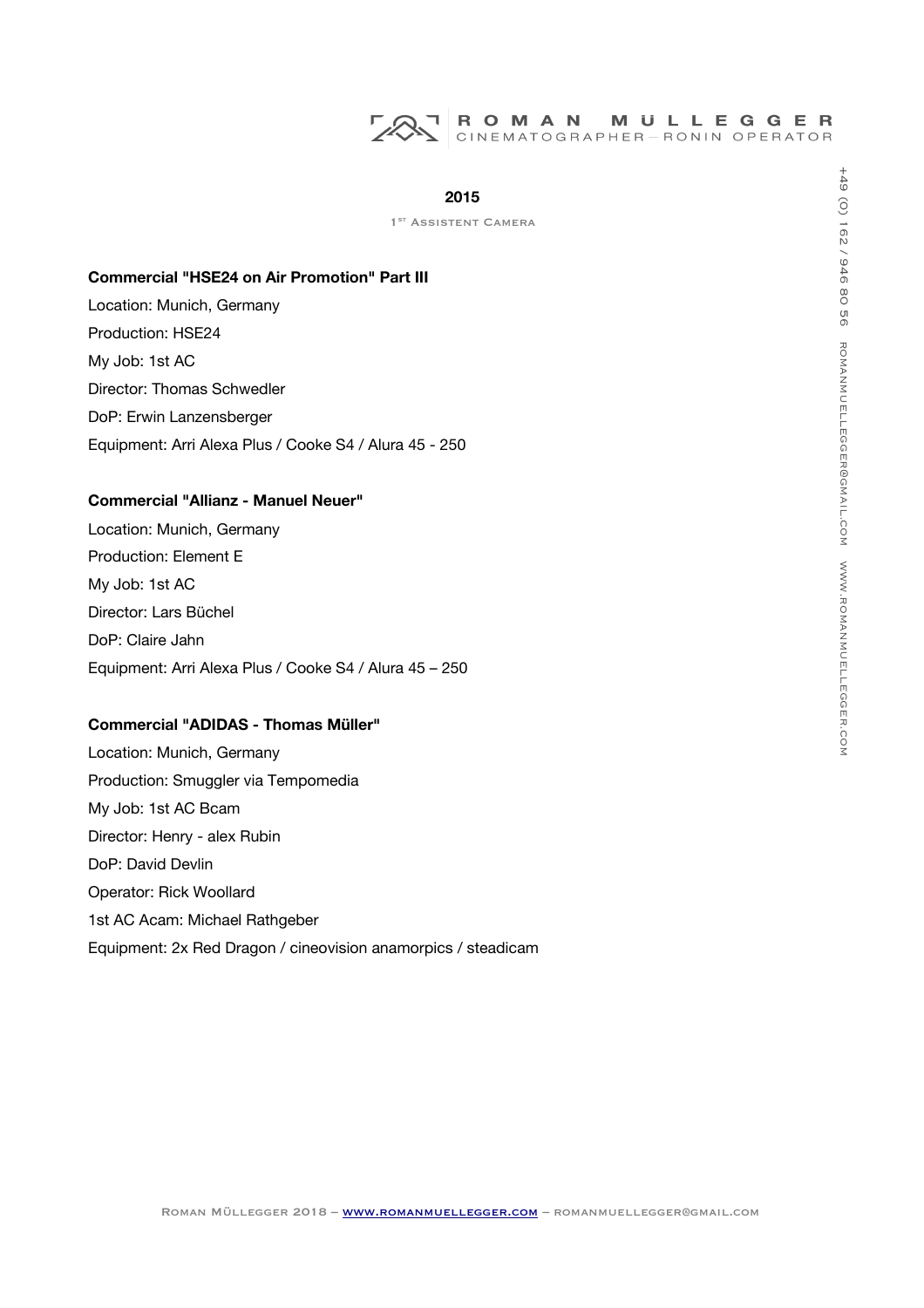#### **2015**

#### **Cinema Feature "Fack ju Göthe 2"**

Location: Munich, Berlin Germany Production: Constantin Film My Job: 1st AC Bcam Director: Bora Dagtekin DoP: Andreas Berger Operator: Niv Abootalebi 1st AC Acam: Michael Rathgeber Equipment: 3x Arri Alexa XT / MasterPrimes / Angenieux 24 - 290 / Black Magic Pocket / Steadicam

# **Commercial "HSE24 on Air Promotion" Part II**

Location: Munich, Germany Production: HSE24 My Job: 1st AC Director: Thomas Schwedler DoP: Erwin Lanzensberger Equipment: Arri Alexa Plus / Cooke S4 / Alura 45 - 250

#### **TV Braodcast "Biathlon Worldcup 2015"**

Location: Antholz, Italy Production: NCP production My Job: Camera Operator Director: Johann Bernhagen Equipment: 24x Sony HDcam / LDK 400 – 2000mm

# **Commercial "HSE 24 on Air Promotion"**

Location: Roma, Italy Production: HSE24 My Job: 1st AC Director: Thomas Schwedler Dop: Erwin Lanzensberger Equipment: Arri Alexa Plus / Cooke S4 / Alura 45 - 250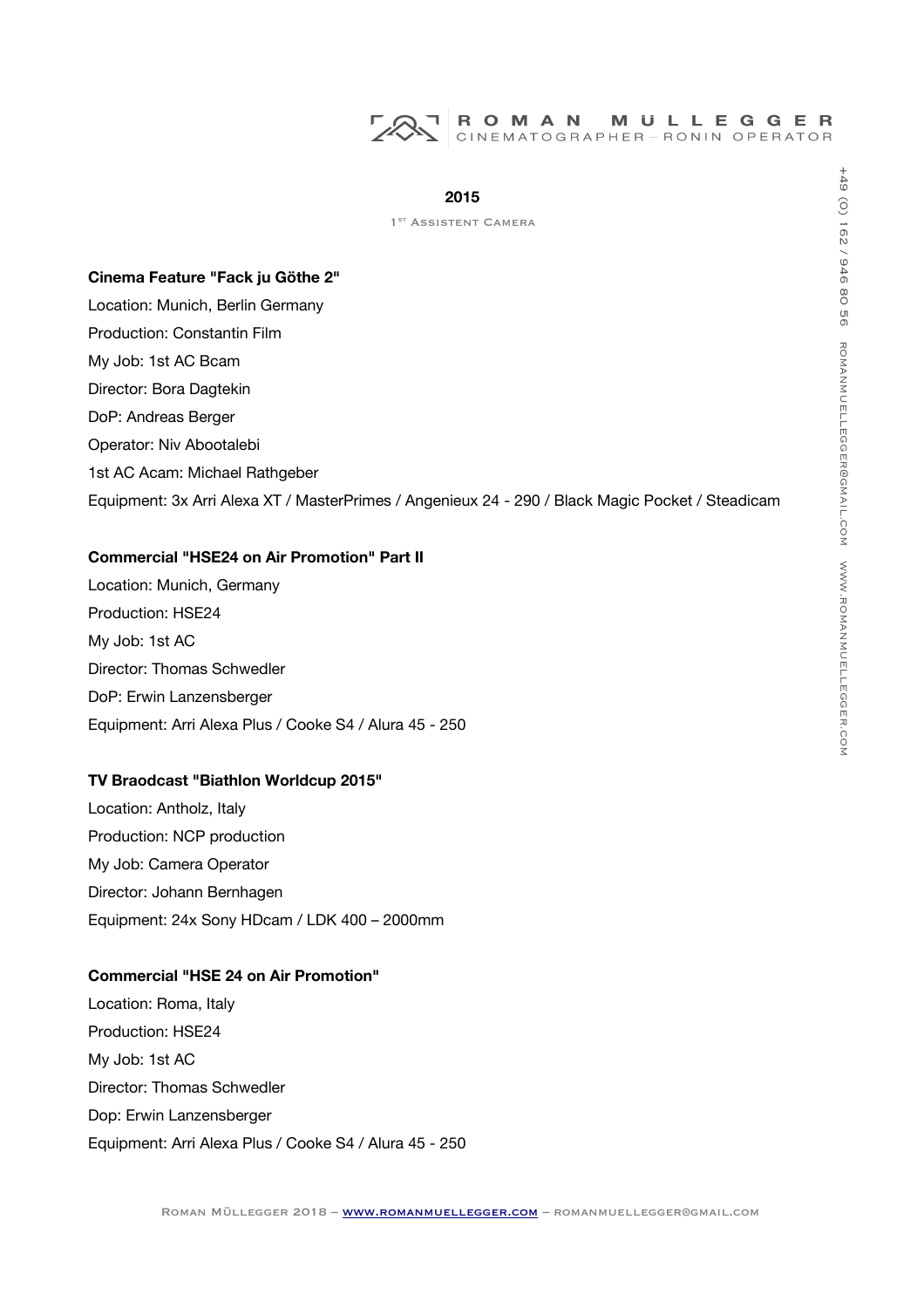

1<sup>ST</sup> ASSISTENT CAMERA

## **Commercial "Gillette - Thomas Müller "**

Location: Munich, Germany Production: Twin Film My Job: 1st AC Director: Esteban Dop: Frederick Säll Equipment: Arri Alexa / Cooke S4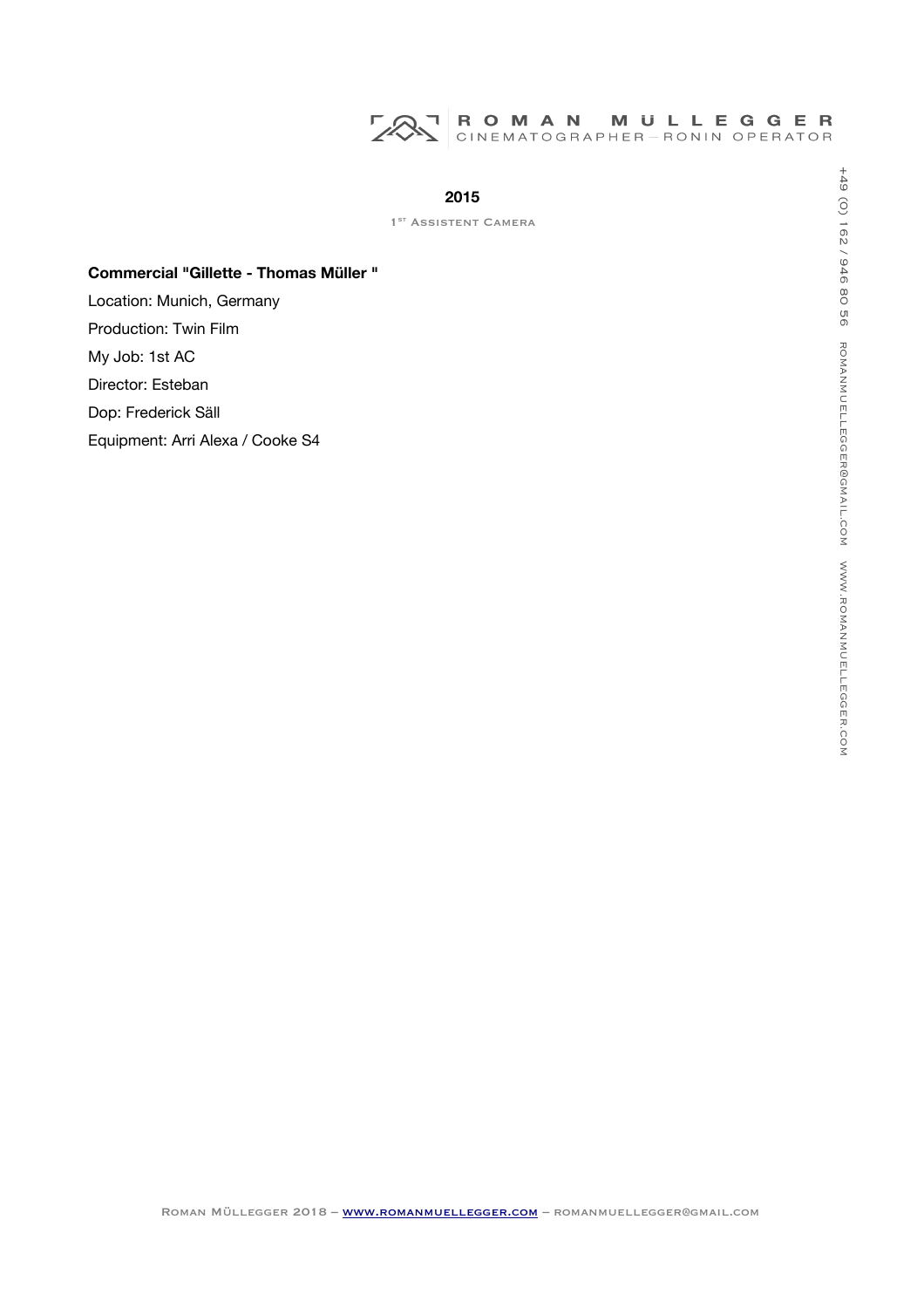

1<sup>ST</sup> ASSISTENT CAMERA

#### **Commercial "Fressnapf"**

Location: Seeshaupt, Germany Production: Lippert Watterkotte My Job: 1st AC Director: Axel Baur Dop: Ralf Noack Equipment: Red Epic / Zeiss HS

## **Commercial "Bank Austria"**

Location: Munich, Germany Production: Tony Petersen My Job: 1st AC Director: Bode Brotmüller Dop: Michael Multhof Steadicam Operator: Niv Abotalebi Equipment: Arri Alex Plus 45 - 250 / Zeiss HS / Steadicam

# **Commercial "Audi R18 vs RS7"**

Location: Ingolstadt, Germany Production: Ziggy MediaHouse My Job: 1st AC Bcam Directo: Alexander Gerlts DoP: Bernd Wondolek Operator: Alexander Nabi Equipment: 2x Red Dragon / Red Epic / Angenieux 24-290 Canon 17 - 120 / Russian Arm mini / Speedcar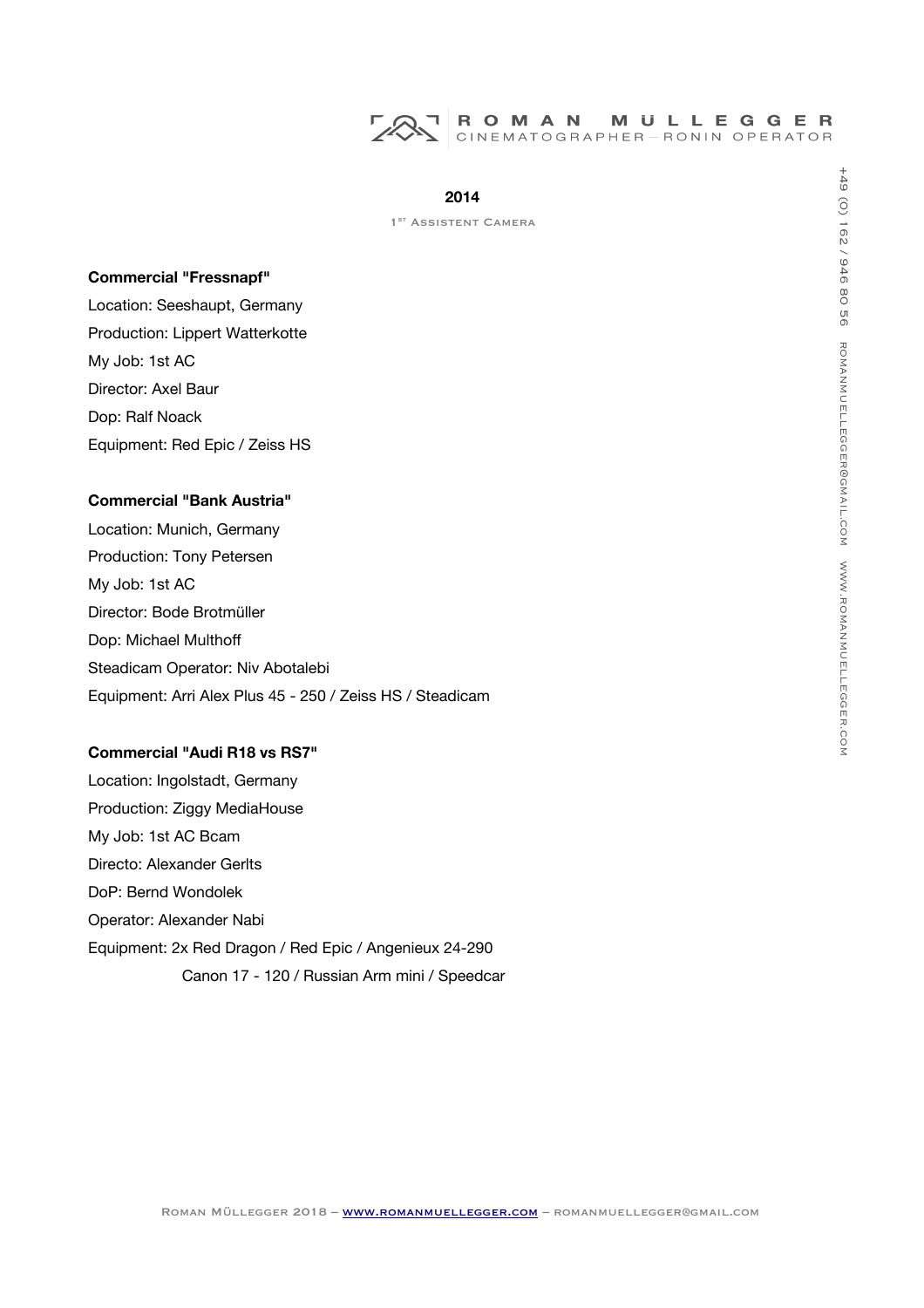# **2014**

1<sup>ST</sup> ASSISTENT CAMERA

#### **Commercial "Ernstings Family - Dessous"**

Location: Munich, Germany Production: E+P My Job: 1st AC Director: Ivo wejgaard Dop: Pascal Walder Equipment: Arri Alex Plus / Cooke S4

## **Commercial "Ernstings Family - Autumn"**

Location: Munich, Germany Production: E+P My Job: 1st AC Director: Claude Mougin Dop: Björn Haneld Equipment: Arri Alex Plus / Cooke S4

## **Commercial "Heinecken"**

Location: Pula, Croatia Production: Aerial Perspectives My Job: 1st AC Helicopter shotover Operator: Irmin Kerck Pilot: Gabriel Kostner Equipment: Arri Alexa M singlefber / Fujinon 18-85 / Codex OnBoard M 4:3 ArriRAW / Ecureil AS355 / Shotover

# **Commercial "Scoda Fabia"**

Location: Munich, Germany & Prag, ChechRepublic Production: Gate 11 My Job: 1st AC Director: Arnd Buss - von Kuck DoP: Oliver Maier Equipment: Arri Alexa / Arri Amira / MasterPrimes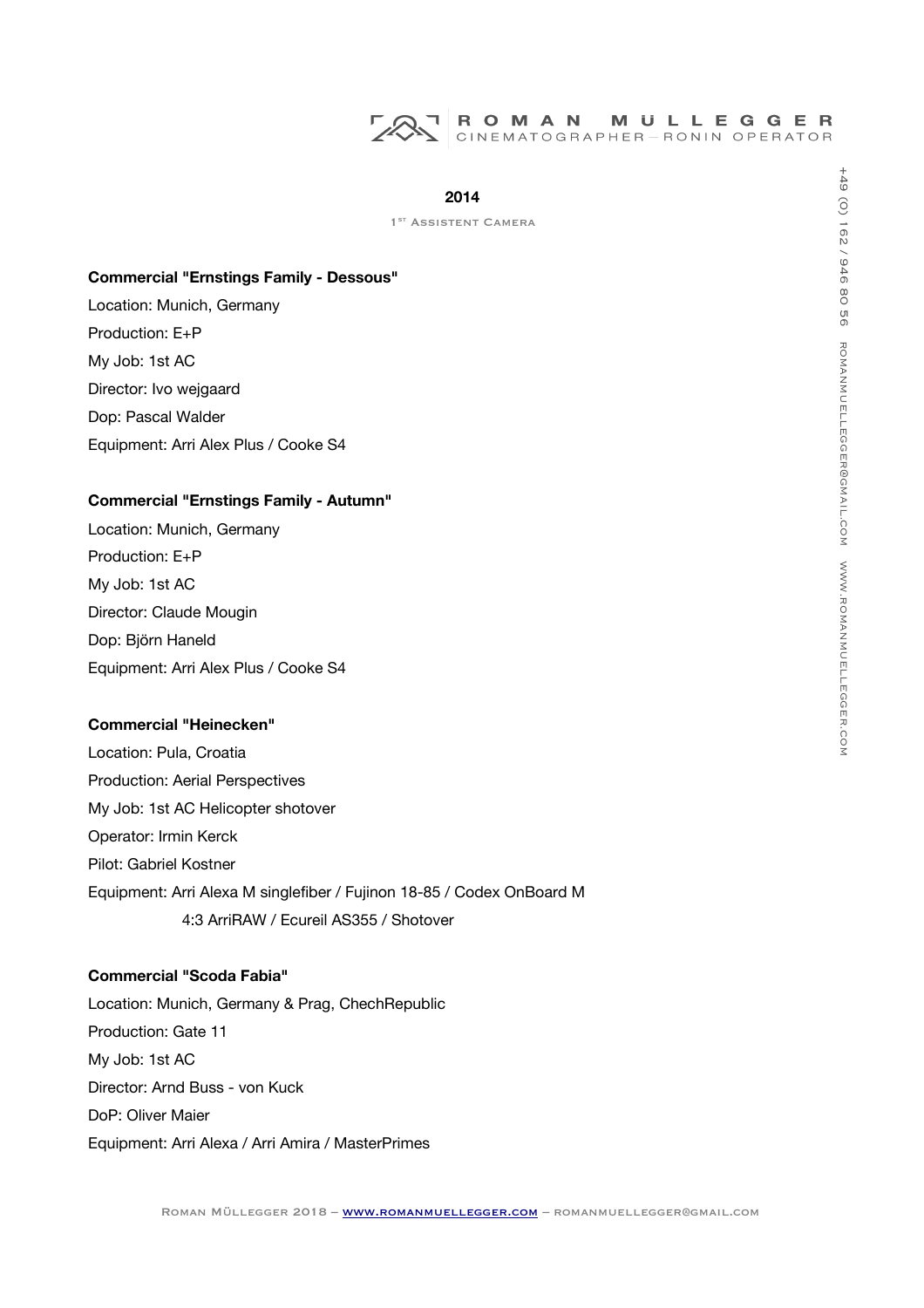#### **2014**

#### **Cinema Feature "Hilfe ich habe meine Lehrerin geschrumpft"**

Location: Munich, Germany Production: BlueEyes Fiction My Job: Ronin Technician Director: Sven Unterwaldt DoP: Stefan Schuh Equipment: Arri Alexa M singlefber / Arri Alexa Plus / BlackMagic Cinema

# **Cinema Feature "Mission Impossible 5"**

Location: Vienna, Austria Production: High Command Productions Limited Warner Bros My Job: 1st AC Helicopter shotover Director: Christopher McQuarrie DoP: Robert Elswitt Operator: Hans Bjerno Pilot: Fred North ShotoverTechnician: Irmin Kerck Equipment: Arri Alexa M singlefber / Fujinon 18-85 / Codex OnBoard M 4:3 ArriRAW / Ecureil AS355 / Shotover

#### **Commercial "Wrigleys Airwaves"**

Location: Sölden, Austria Production: Helliventures production My Job: 1st AC Director: David Tindale DoP: Sebastian Wieland Equipment: 2x RED Epic / UltraPrimes / Zeiss HS / Century 200mm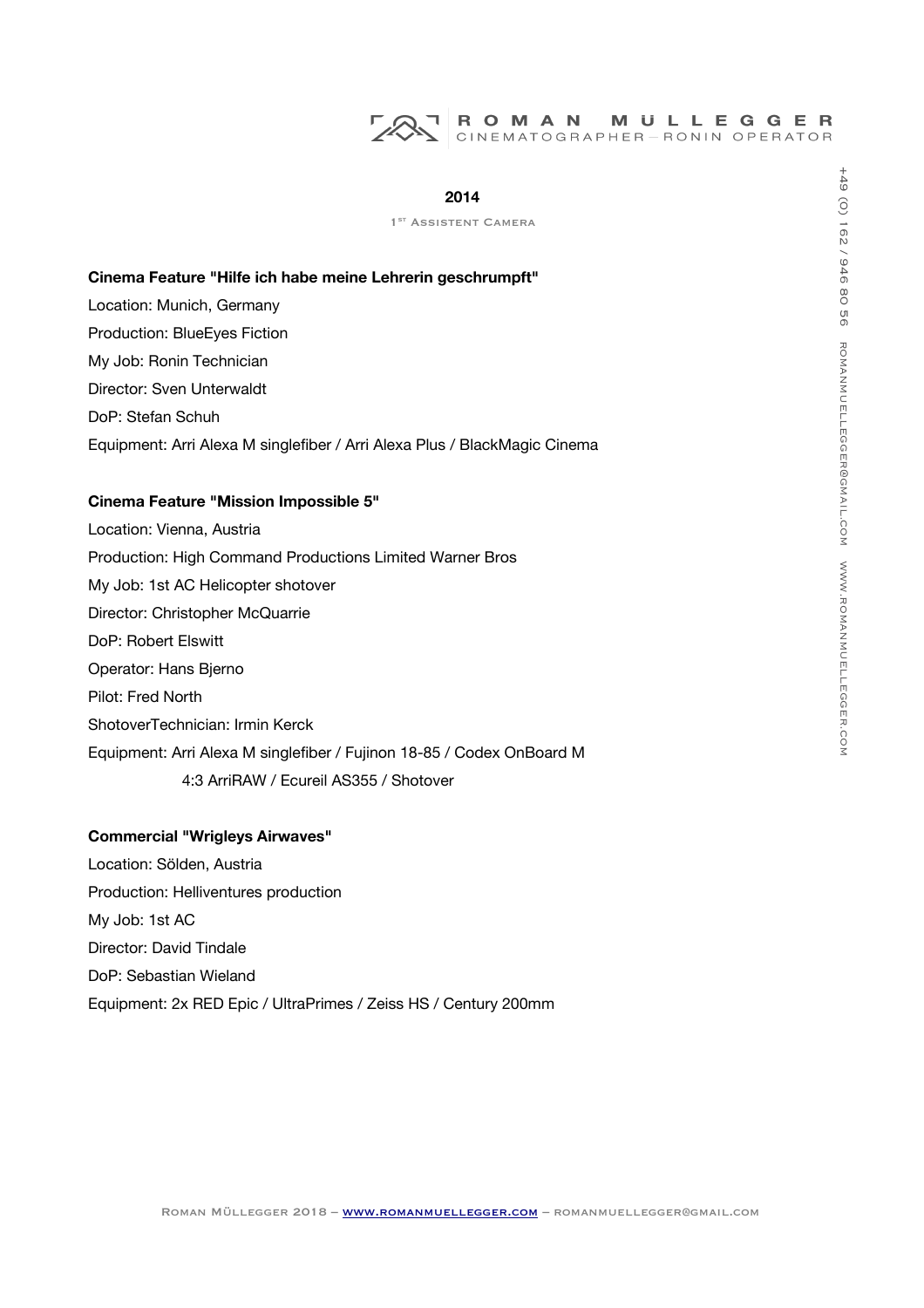

1<sup>ST</sup> ASSISTENT CAMERA

#### **Commercial "Telekom - FC Bayern"**

Location: Munich, Germany Production: Tony Petersen production My Job: 1st AC Bcam Director: Georgi Banks - Davies DoP: Lol Crawley Steadicam: Felix Storp Equipment: Arri Alexa Plus / Canon K35 / Steadicam **Commercial "Allianz"** Location: Munich, Germany Production: The Beauty Aside production My Job: 1st AC 2nd Unit Director: Facundo Scalerandi DoP: Jakob Beuerle Equipment: 2x RED Epic / Zeiss T2.1

#### **Commercial "BMW"**

Location: Munich, Germany Production: PunchinPictures production My Job: 1st AC Director: Thomas Kerzner DoP: Michael Praun Equipment: Arri Alexa XT / UltraPrimes / 24 - 290mm

# **Cinema Feature "Point Break"**

Location: Hall, Austria Production: 25 Babelsberg production My Job: 1st AC Bcam 2nd Unit Action Director / DoP: Ericson Core Operator: Adrian Cranage Equipment: Arri Alexa XT / Ultra Primes / Angenieux 24 - 290mm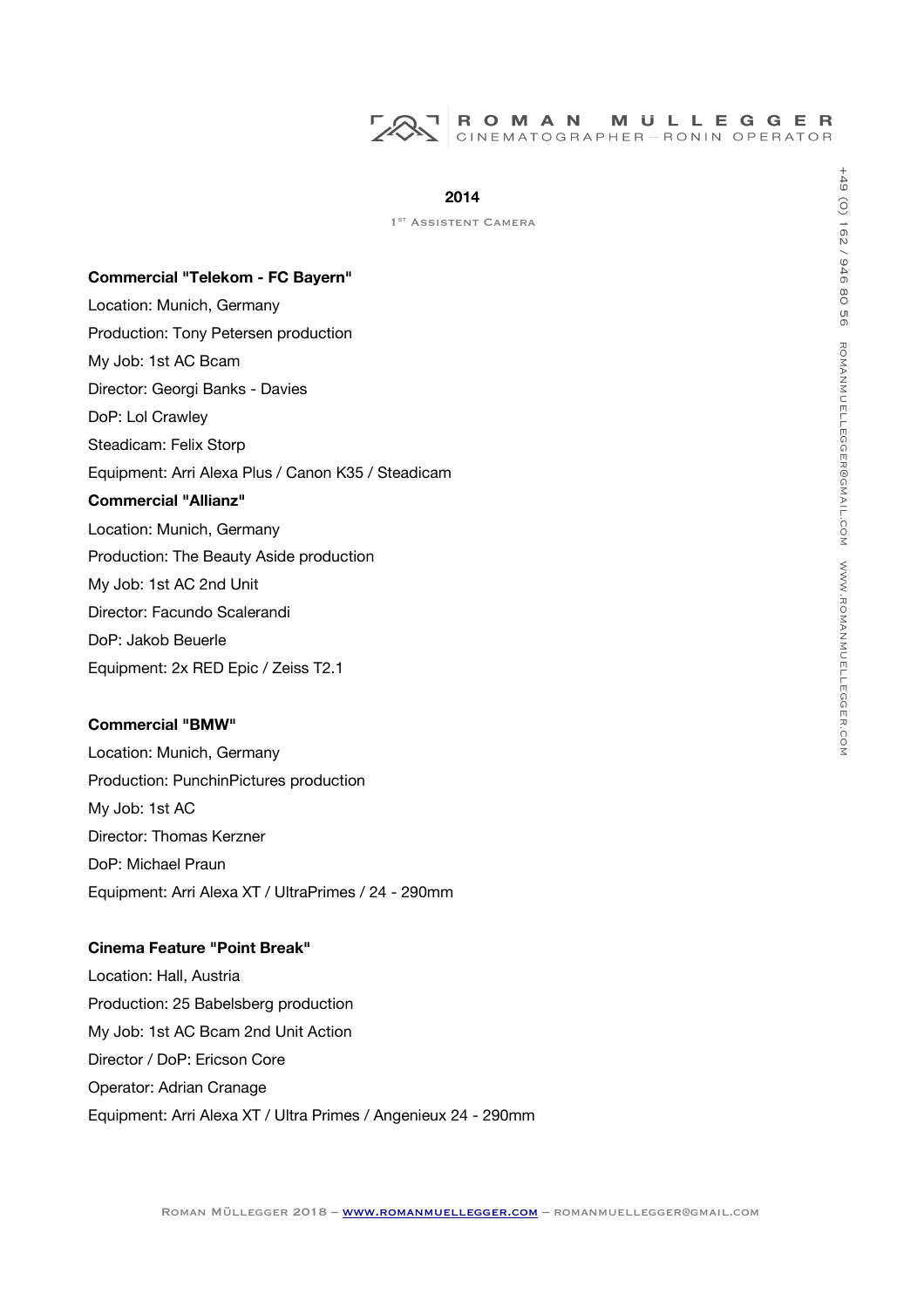

1<sup>ST</sup> ASSISTENT CAMERA

#### **Commercial "Persil"**

Location: Munich, Germany Production: Palladium production My Job: 1st AC Director: Sorrel Brae Ahlfeld DoP: Björn Haneld Equipment: Arri Alexa XT / Vantage one primes / Canon K 35

# **Commercial "Audi - Spech PepGuardiola"**

Location: Bavaria Studios Munich, Germany Production: Markenflm production My Job: 1st AC Bcam Director: Ron Scalpello DoP: Stuart Graham Equipment: 2x RED EPIC / Master Primes

# **Commercial "Sunil Sunrise"**

Location: Gars am Inn, Germany Production: BigFish production My Job: 1st AC Director: Harry Patramanis DoP: Peter Meyer Equipment: AlexaPlus / Zeiis T2.1 & HS / Shotmaker / ScorpioHead

# **Commercial "Kartensicherheit"**

Location: BavariaStudios Munich, Germany Production: CocoFilms production My Job: Ronin Operator Director: Anna Katharina Maier DoP: Erwin Lanzensberger Equipment: Arri AlexaPlus / Canon C 300 / Zeiss T2.1 Ronin 3Axe Gimbal / Steadicam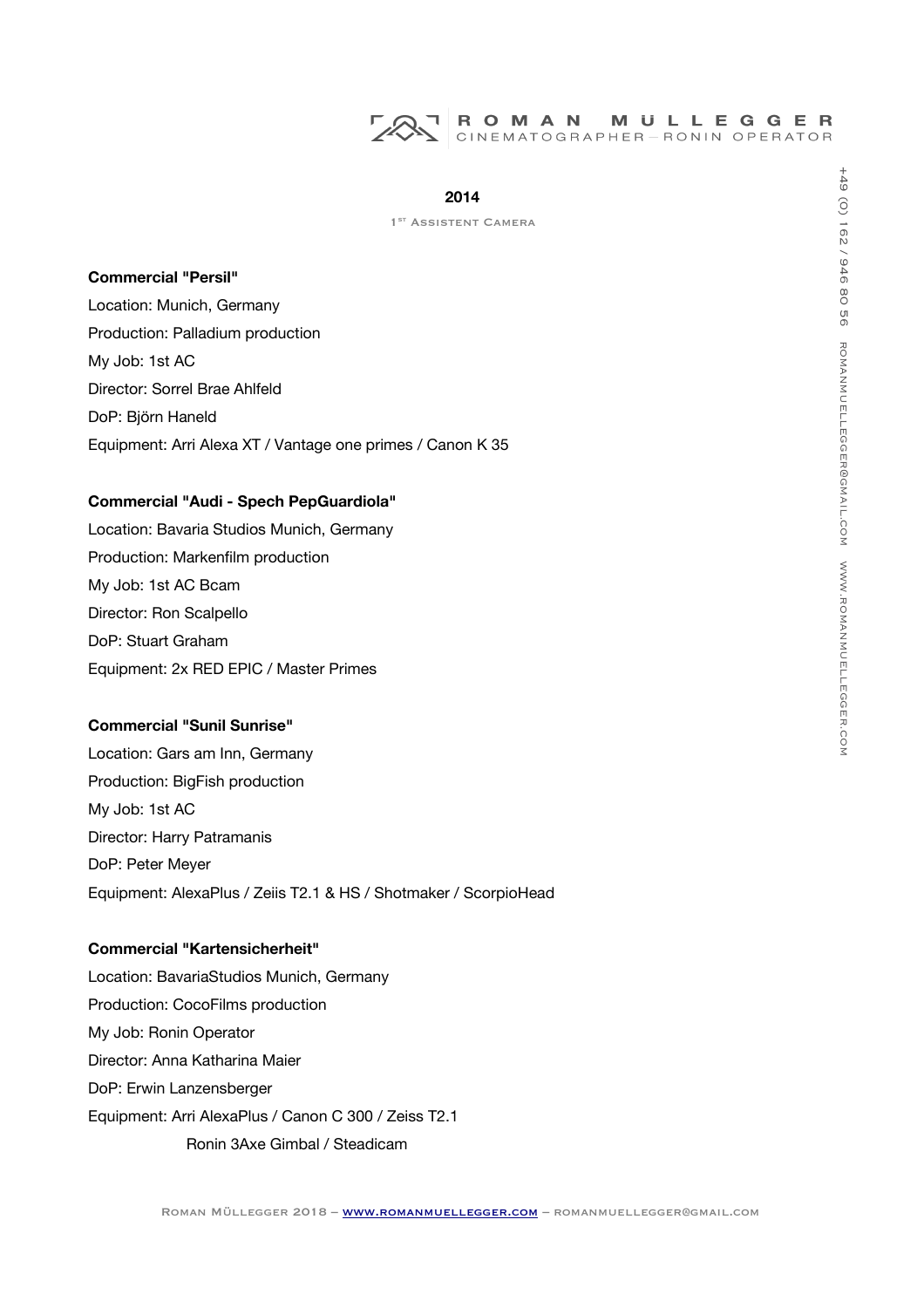# **2014**

1<sup>ST</sup> ASSISTENT CAMERA

#### **Live to screen"BMW MotoBikeDays 2014"**

Location: Garmisch, Germany Production: TVT production My Job: Operator Director: Dominik Steger Equipment: 2x Sony HDcam / 25 - 150mm

# **Commercial "Carl Zeiss Visions"**

Location: Munich, Germany Production: Visuarte production My Job: Director of Photography Director: Daniela Borst Equipment: Canon 5D MK II PL / Ultra Primes

#### **ImageFilm "GreenCity Energy"**

Location: Munich, Germany Production: Field of View production My Job: 1st AC Director / DoP: Ralf Luethy Equipment: RED EPIC / RED Primes

# **Commercial "Audi Le mains - welcome back"**

Location: ingolstadt, Germany Production: Ziggy Films production My Job: 1st AC Director: Alexander Gerlits DoP: Christopher Haering Equipment: 2x Alexa XT / Vantage Hawk Vlite Vseries Anamorphic Angeunieus 24 - 290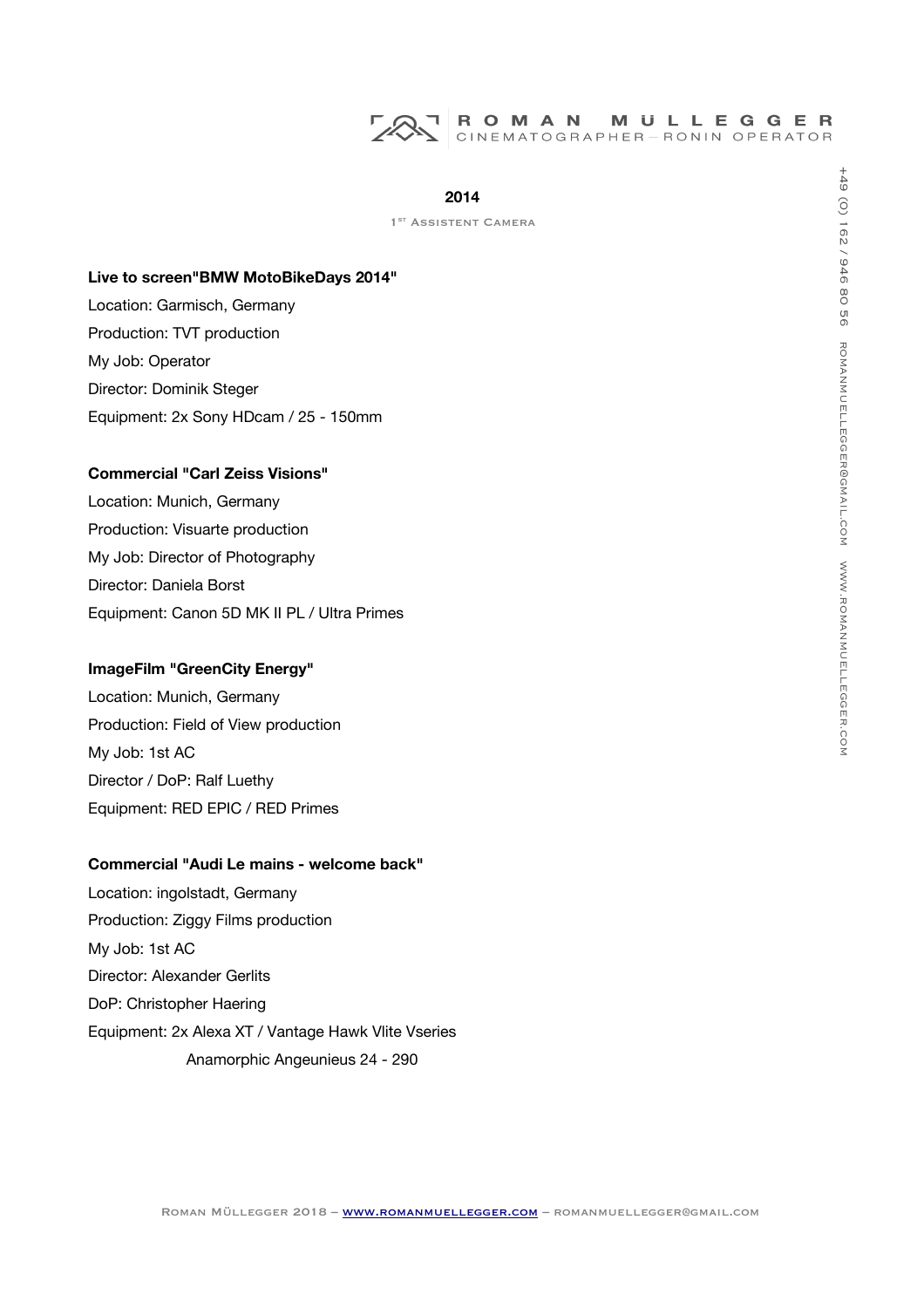# ROMAN MULLEGGER<br>CINEMATOGRAPHER-RONIN OPERATOR 725

# **2014**

1<sup>ST</sup> ASSISTENT CAMERA

# **TV Braodcast "Biathlon Worldcup 2014"**

Location: Antholz, Italy

Production: NCP production

My Job: Camera Operator

Director: Johann Bernhagen

Equipment: 24x Sony HDcam / LDK 400 - 2000mm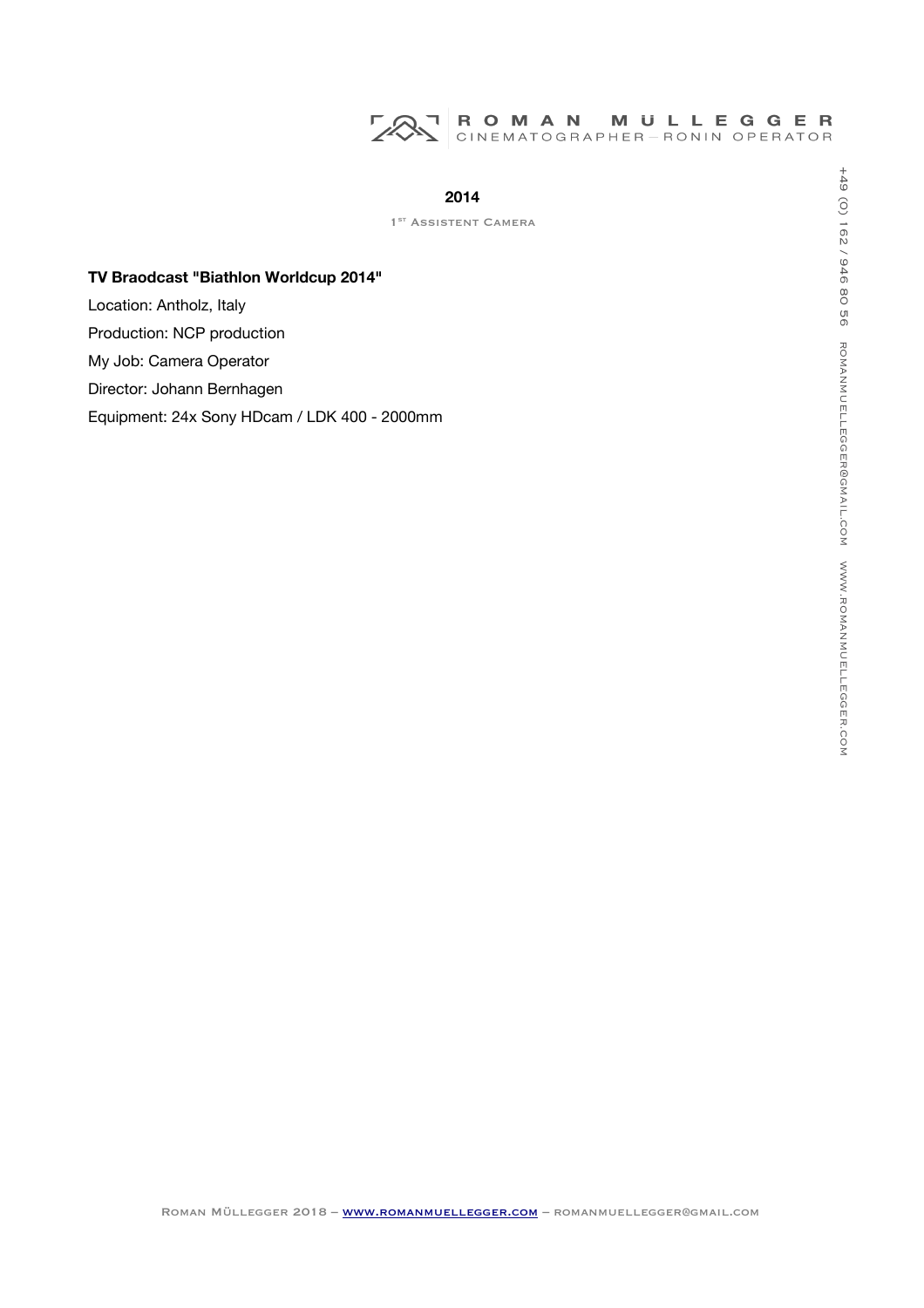## **2013**

1<sup>ST</sup> ASSISTENT CAMERA

#### **Commercial "ADIDAS - Unsere Farben oder Keine"**

Location: Allianz Arena Munich, Germany Production: E+P production My Job: 1st AC Bcam Director: Dempsey Brothers DoP: Steve Annis Steadicam: Michael Praun Equipment: 2x Arri AlexaXT / Arrifex 435xtreme / Steadicam Vantage Hawk VLite Vseries / Kowa Anamorphics

#### **TV Documatary "Reinhold Messners Himalaya"**

Location: Several Locations, Pakistan Production: Explorer Media production My Job: CineFlex Operator Director: Andres Nickel DoP: Kolja Brandt Equipment: Pakistan Millitary MI17 / CineFlex HD

#### **Commercial "Media Markt App"**

Location: Munich, Germany Production: Field of View production My Job: 1st AC Director / DoP: Ralf Luethy Equipment: RED EPIC / RED Primes

## **Commercial "VW Golf Family"**

Location: Faro & Lisboa, Portugal Production: Luci P production My Job: Director of Photography Director: Tina Maria Werner 1st AC: Leandro Scarpin Equipment: Arri Alexa Plus / UltraPrimes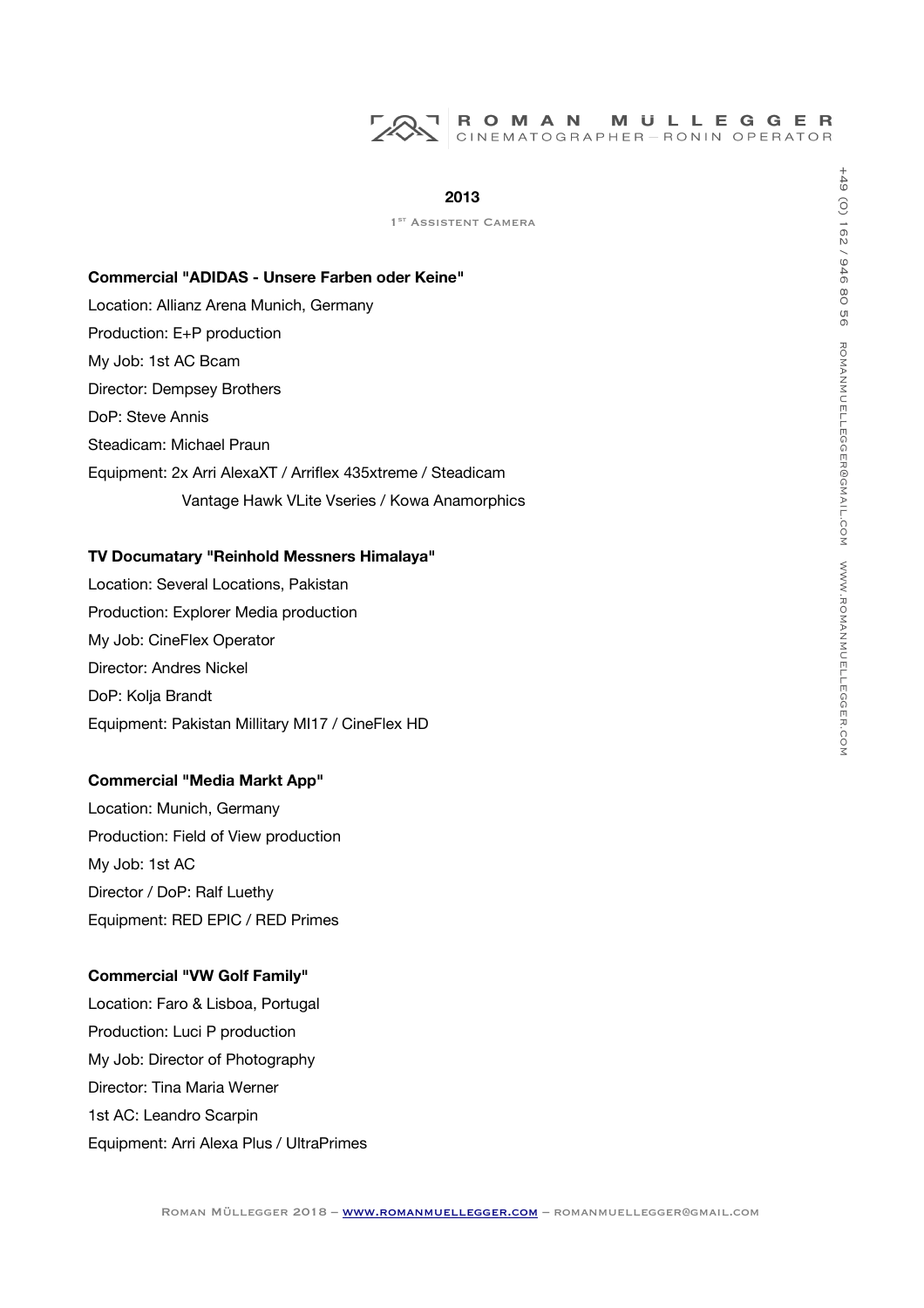## **2013**

1<sup>ST</sup> ASSISTENT CAMERA

#### **Cinema Documentary "Traumland Österreich"**

Location: several Locations, Austria Production: Lisa Film production My Job: 1st AC Director: Joseph Vilsmeier DoP: Rolf Greim Equipment: ArriAlex / Alura 18 -80 & 45 - 250

# **TV Series "Tatort - Allmächtig"**

Location: Allgäu, Germany Production: Hager Moss production My Job: 1st AC (Additional Camera 1 day) Equipment: Alexa Plus / Ultra Primes

#### **TV Feature "Blutsschwestern"**

Location: Salzburg, Austria Production: Lotus Film production My Job: Cineflex Operator Director: - DoP: Jo Molitoris Equipment: Eurocopter Equreil B3 / Cinefex HD

#### **ImageFilm "Terra Canis"**

Location: Munich, Germany Production: Field of View production My Job: 1st AC Director / DoP: Ralf Luethy Steadicam: Stefan Sosna Equipment: RED EPIC / RED ONE / UltraPrimes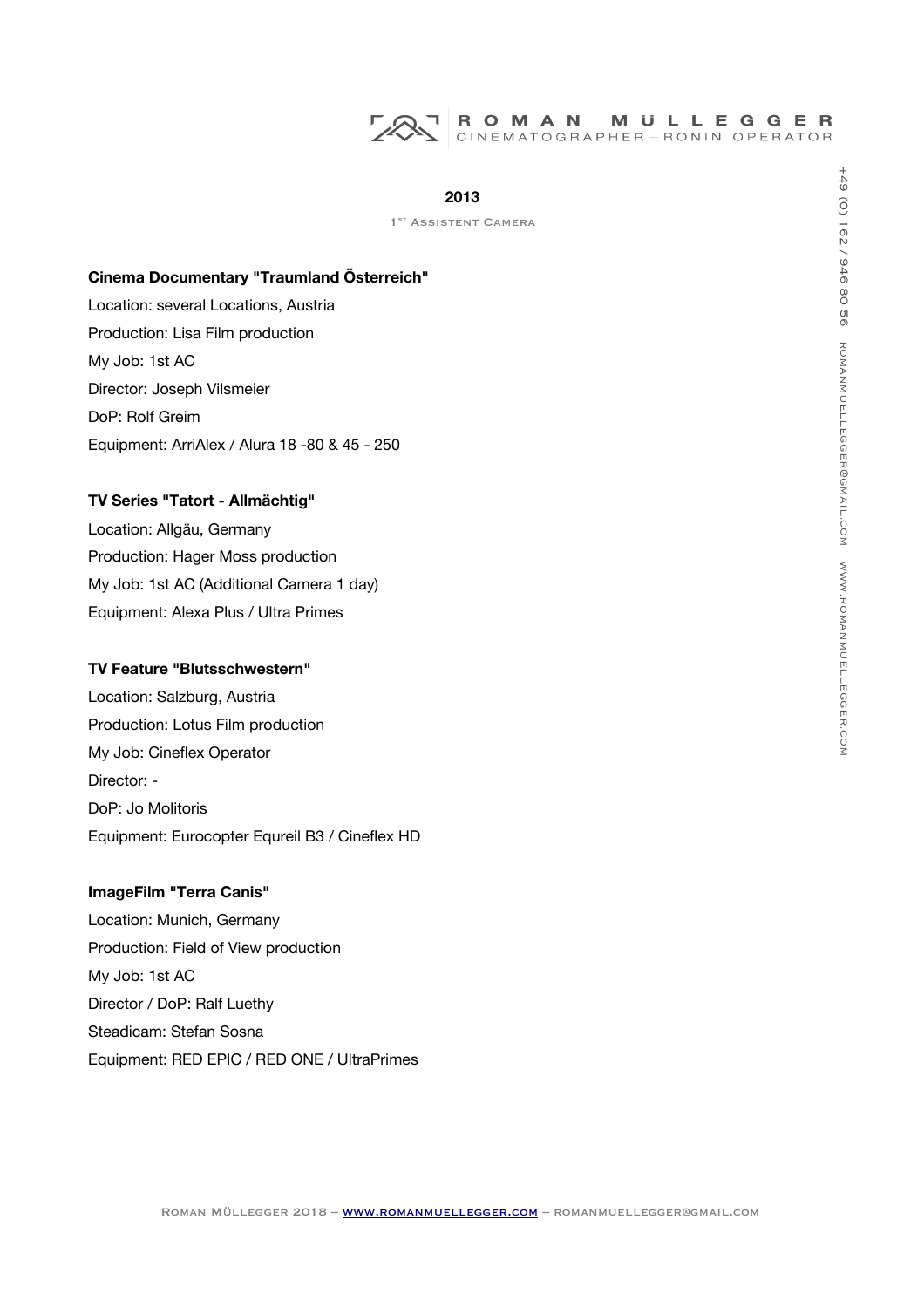

#### **Commercial "E.ON"**

Location: Allgäu, Germany Production: Embassy of Dreams production My Job: 1st AC Director: Sebastian Schipper DoP: Jo Molitoris Equipment: RED EPIC / Cooke S4 / Shotmaker / ScorpioHead

# **ImageFilm "WuWei Verlag"**

Location: Munich, Germany Production: Field of view production My Job: 1st AC Director: Hardy Martins DoP: Ralf Luethy Equipment: Red Epic / Red one / Canon 5D MkII / RedPrimes / RedZoom ABC crane / Steadicam

## **TV Feature "Der Wagnerclan"**

Location: Munich, Germany Production: Moovie Entertainment production My Job: 1st AC (first part) Director: Christiane Balthasar DoP:Hannes Hubach Equipment: 2x Arri AlexaPlus / Cooke S4 / Angenieux 24 - 290 Steadicam / SuperTechno 30

## **Musikvideo "Pink - True Love"**

Location: OlympiaHall Munich, Germany Production: GAP production My Job: 1st AC Director: Sophie Muller DoP: William Bex Equipment: 2x Arri AlexaPlus / Ultra Primes / Alura 18 - 80 & 45 - 250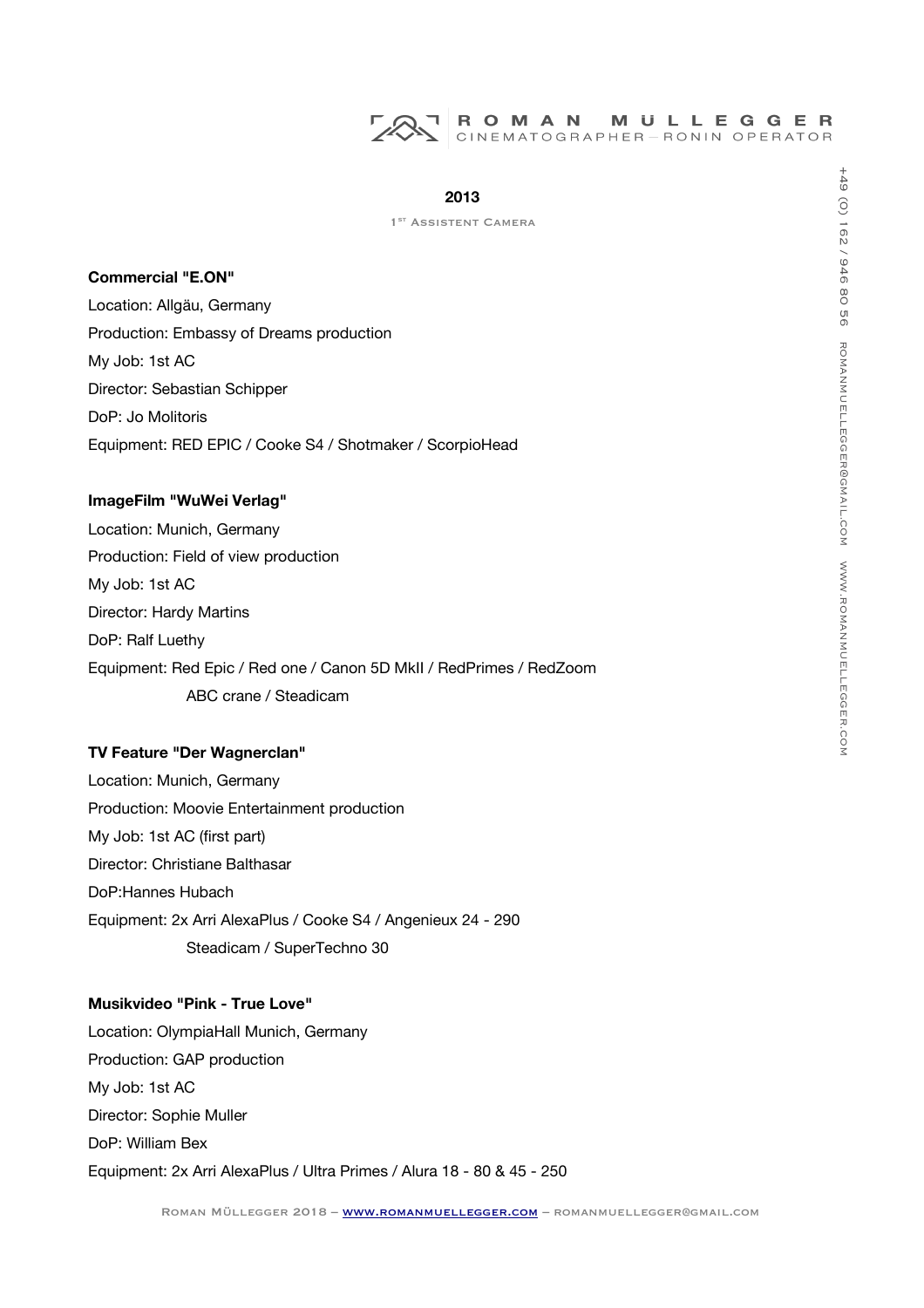

1<sup>ST</sup> ASSISTENT CAMERA

#### **Commercial "Telekom Sky"**

Location: FGV Studios Munich, Germany Production: Tony Petersen production My Job: 1st AC Director: Noah Harris DoP: Jann Döppert Equipment: 2x Red Epic / MasterPrimes

# **ImageFilm "MAN Trucks"**

Location: Augsburg, Germany Production: Perathon production My Job: 1st AC Director: Joseph Vilsmeier DoP: Rolf Greim Equipment: Arri Alexa / Alura 17 - 80 & 45-250

# **Commercial "CDU Parteitag Seehofer"**

Location: München, Germany Production: Perathon production My Job: 1st AC Director: Joseph Vilsmeier DoP: Jakob von Lenthe Equipment: Arri Alexa / Alura 17 - 80

## **Commercial "Raising an Olympian - Felix Neureuther"**

Location: Garmisch, Germany Production: Radical Media production My Job: 1st AC Director: Viviane Blumenschein DoP: Bjoern Knechtel Equipment: 1x Canon C300PL / Ultra Primes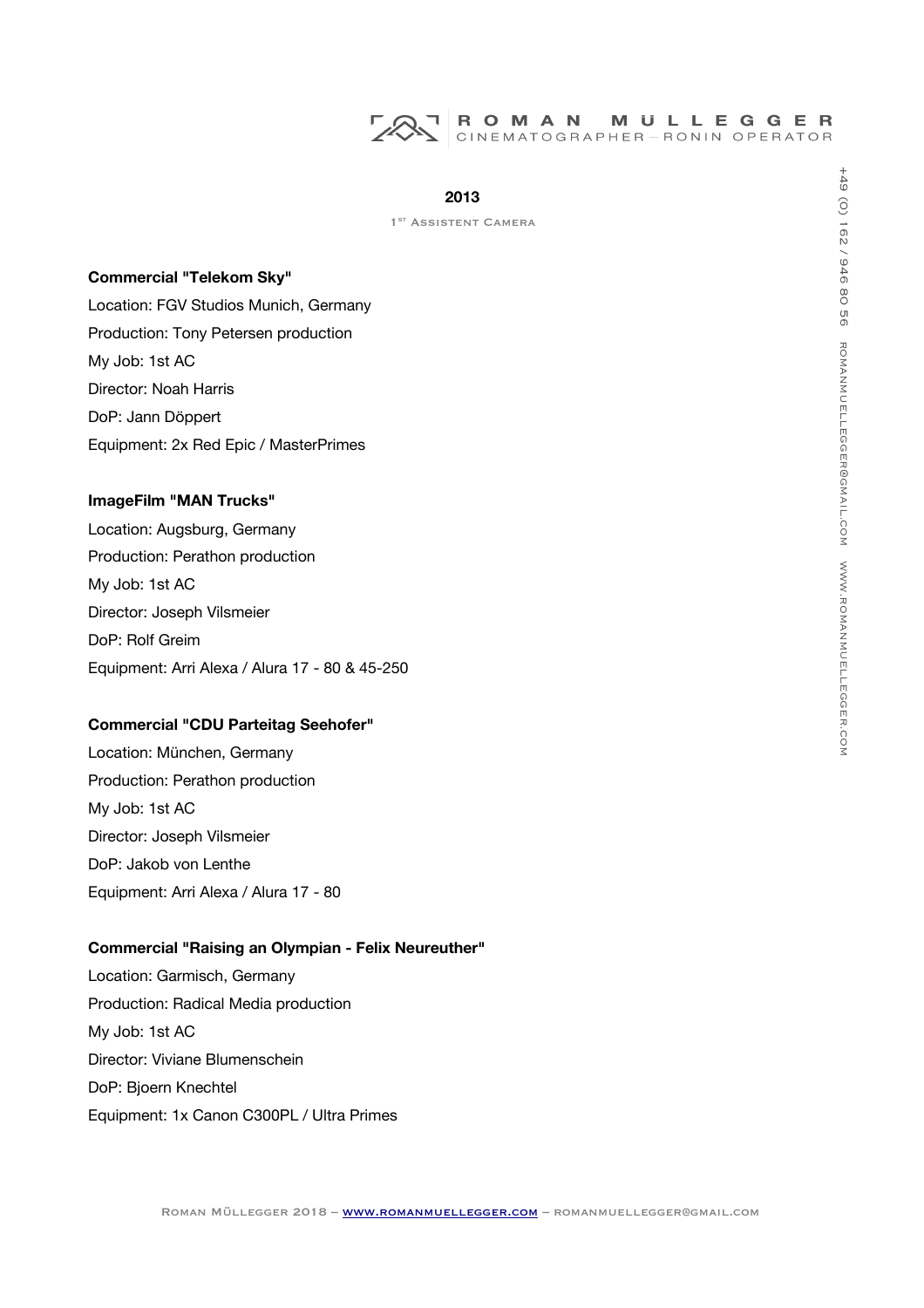## **2013**

1<sup>ST</sup> ASSISTENT CAMERA

#### **Commercial "ZDF Olympia Spots 2014"**

Location: Kaunertal, Germany Production: Bakery Film My Job: 1st AC Director: Agust Baldursson DoP: Thomas Kürzl Equipment: 2x Arri Alexa Plus / Cooke S4 / Alura 17 - 80 & 45-250

## **Commercial "Mercedes - the new S class designers"**

Location: Stuttgart, Germany Production: Finearts production My Job: Bcam operator Director: Matthias Etz DoP: Matthias Boch Equipment: 3x Canon C300 / Canon 24-70 / Canon 70-200 / Alura45-250

## **OnAir Promotion "ARD Sommersport"**

Location: Saarbrücken, Germany Production: Wonderboys production My Job: 1st AC Director: Stefan Orb DoP: Niv Abotalebi Equipment: 3x GoPro Hero black / GoPro Hero silver

# **Commercial "Absolut Vodka - transform"**

Location: Munich, Germany Production: Tony Peterson film My Job: 1st AC / FocusPuller Director: Ryan Hope DoP: Tony C. Miller Steadicam: Niv Abotalebi Equipment: Alexa Plus / Zeiss HS uncoated / Steadicam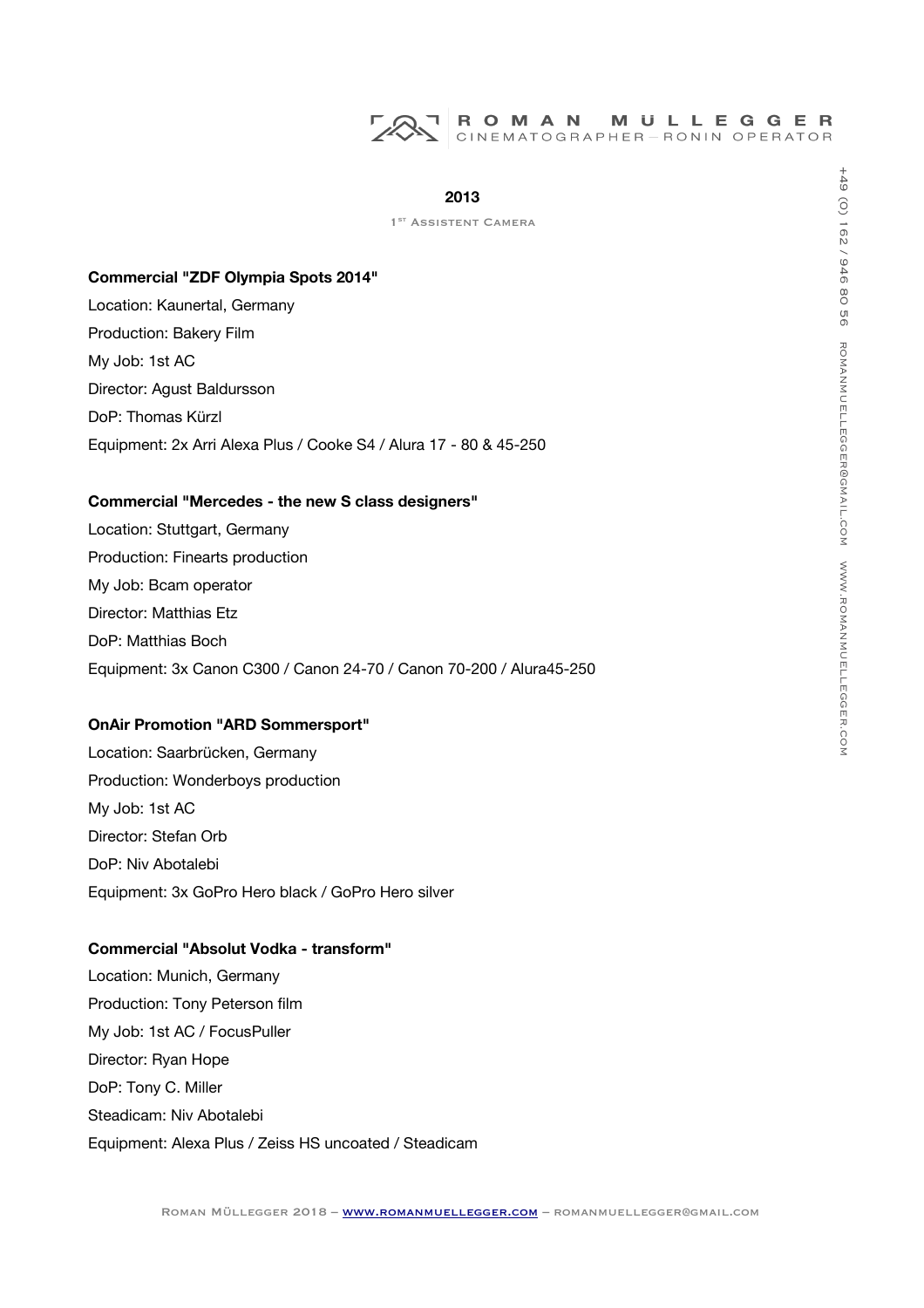

1<sup>ST</sup> ASSISTENT CAMERA

#### **Commercial "Müller - Reine Buttermilch"**

Location: Schwarndorf, Germany Production: MadeInMunich My Job: 1st AC / FocusPuller Director: Andreas Hofmann DoP: Jean Paul Seressin Equipment: Alexa Plus / UltraPrimes

## **Commercial " RedBull - RB9 InTune"**

Location: Milton Keynes, England Production: Peter Claussen Film & TV My Job: 1st AC / FocusPuller Director: Peter Claussen Steadicam: Stefan Sosna Equipment: Alexa Plus / UltraPrimes LDS / Steadicam

#### **Commercial " RedBull - RB9 InTune"**

Location: Milton Keynes, England Production: Peter Claussen Film & TV My Job: 1st AC / FocusPuller Director: Peter Claussen Steadicam: Stefan Sosna Equipment: Alexa Plus / UltraPrimes LDS / Steadicam

## **Commercial "Audi A3 Sportsback- Fc Bayern München"**

Location: Munich, Germany Production: MarkenFilm My Job: 1st AC / FocusPuller Director / DoP: László Kadar Equipment: 2x Red Epic / UltraPrimes LDS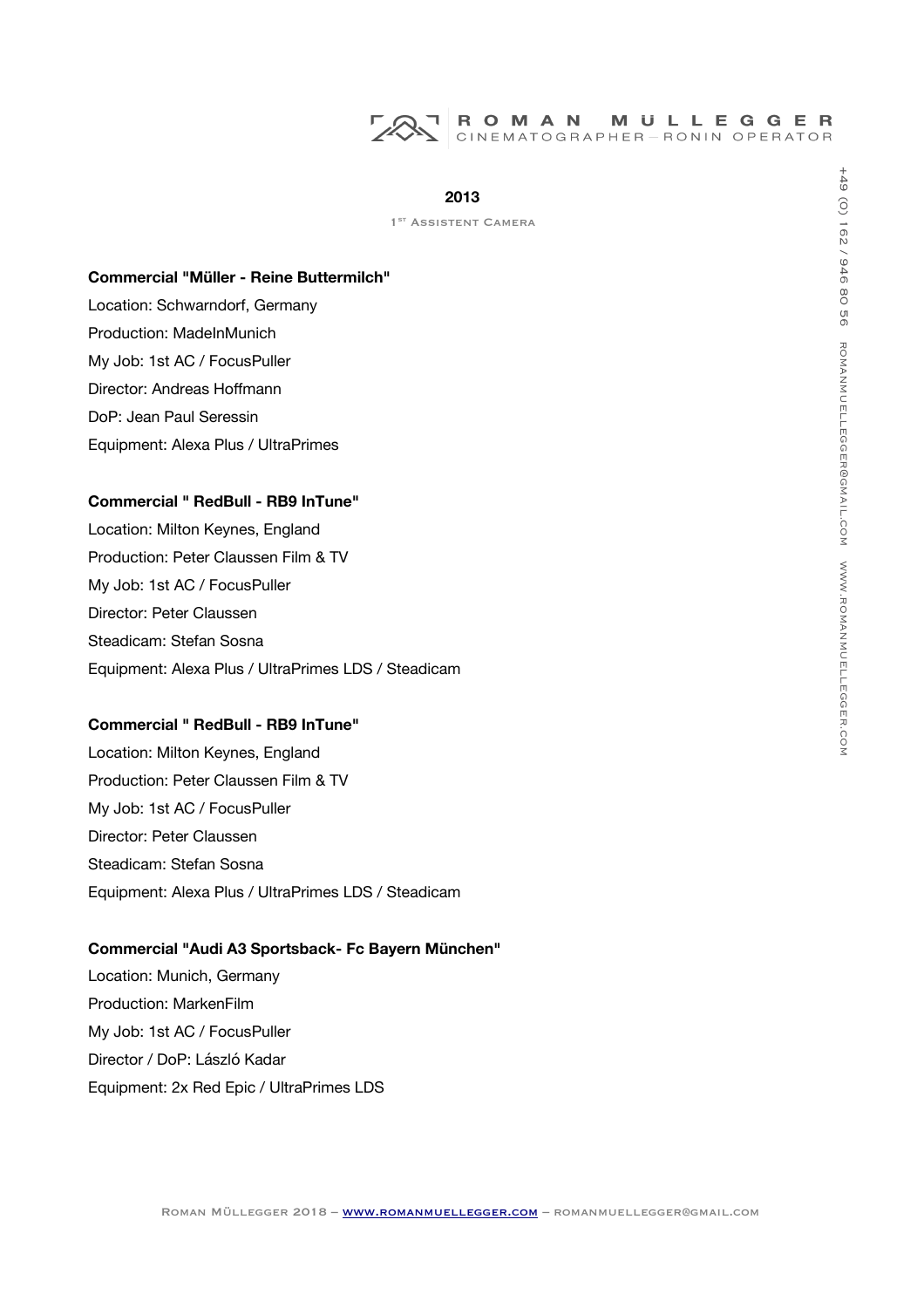# ROMAN MULLEGGER<br>CINEMATOGRAPHER-RONIN OPERATOR 725

# **2013**

1<sup>ST</sup> ASSISTENT CAMERA

# **International Broadcast "Biathlon Anterselva 2013"**

Location: Antholz, Italien

Production: NCP Productions

My Job: Camera Operator

Director: Johann BernhagenEquipment: 24x Sony HD / LDK 400 - 2000mm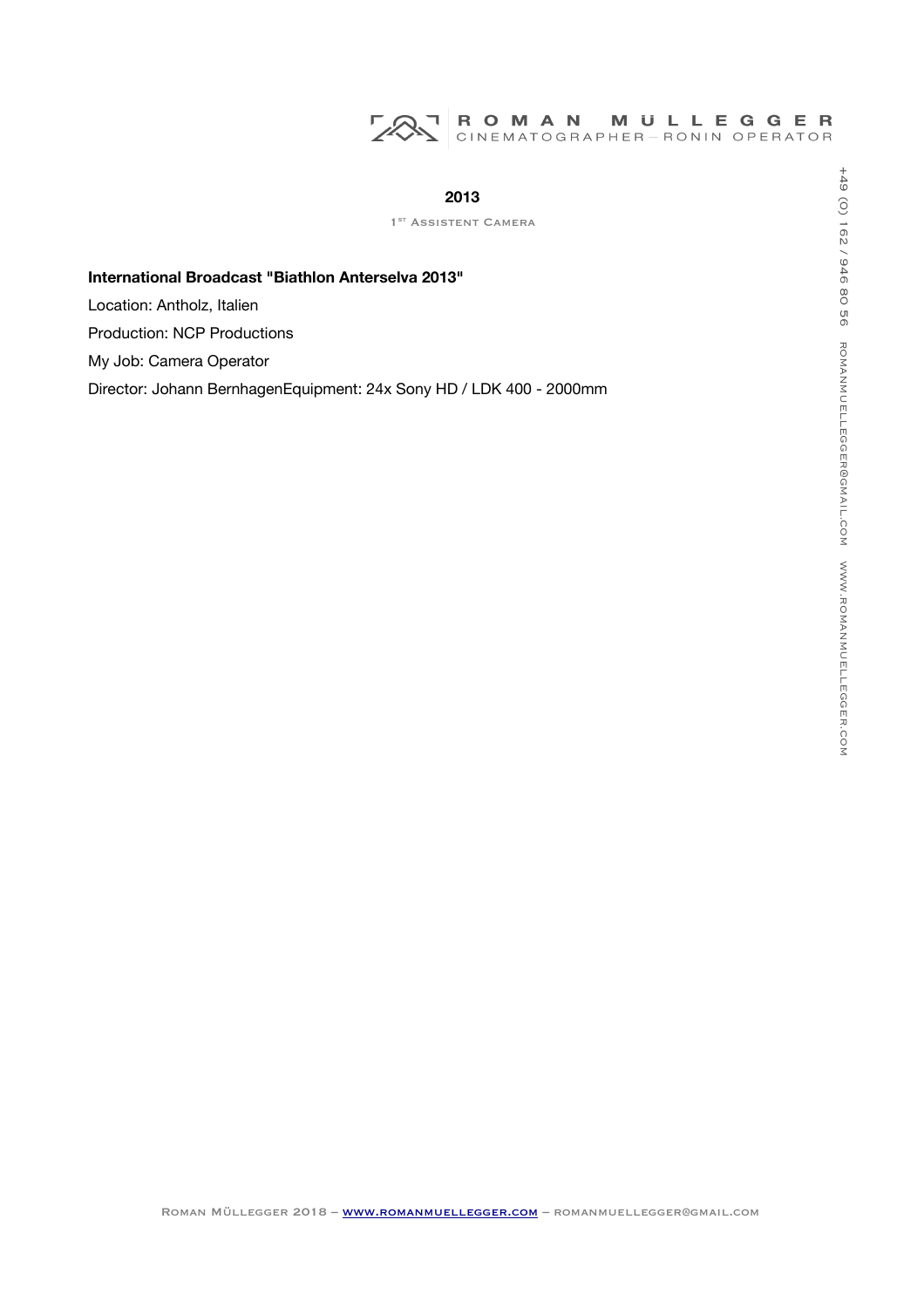## **2012**

1<sup>ST</sup> ASSISTENT CAMERA

# **Cinema Feature "Da geht noch was!" (AT)**

- Location: Munich, Germany
- Production: Olga Film
- My Job: Bcam FocusPuller Director: Holger Haase
- DoP: Gerhard Schirlo
- Equipment: Arri Alexa / Arri Alexa Plus / UltraPrimes LDS Angenieux 24-290 / Angenieux 17-80

#### **Commercial "Braun Silk epil 7 - Worldcampagne"**

Location: Berlin, Germany Production: Bears calling production My Job: Acam FocusPuller Director: Baris Aladag DoP: Thomas Stokowski Equipment: Arri Alexa Plus / MasterPrimes / Optex Excellence Underwaterhousing / Superscorpio 30" / AlphaHead

#### **Commercial "SUVApro"**

Location: Zürich, Switzerland Production: Pumpkin Film My Job: Acam FocusPuller Director: Martin Werner DoP: Tommy Wildner Equipment: Arri Alexa Studio / Arri Alexa Plus / Cooke S4

# **TV Serie "Bergretter - Action Unit"**

Location: Dachstein, Austria Production: NDF production My Job: 1st AC Director: Felix Herzogenrath DoP: Heinz Wehsling Equipment: Red Epic / Ultra Primes / Optimo Rouge / CinefexHD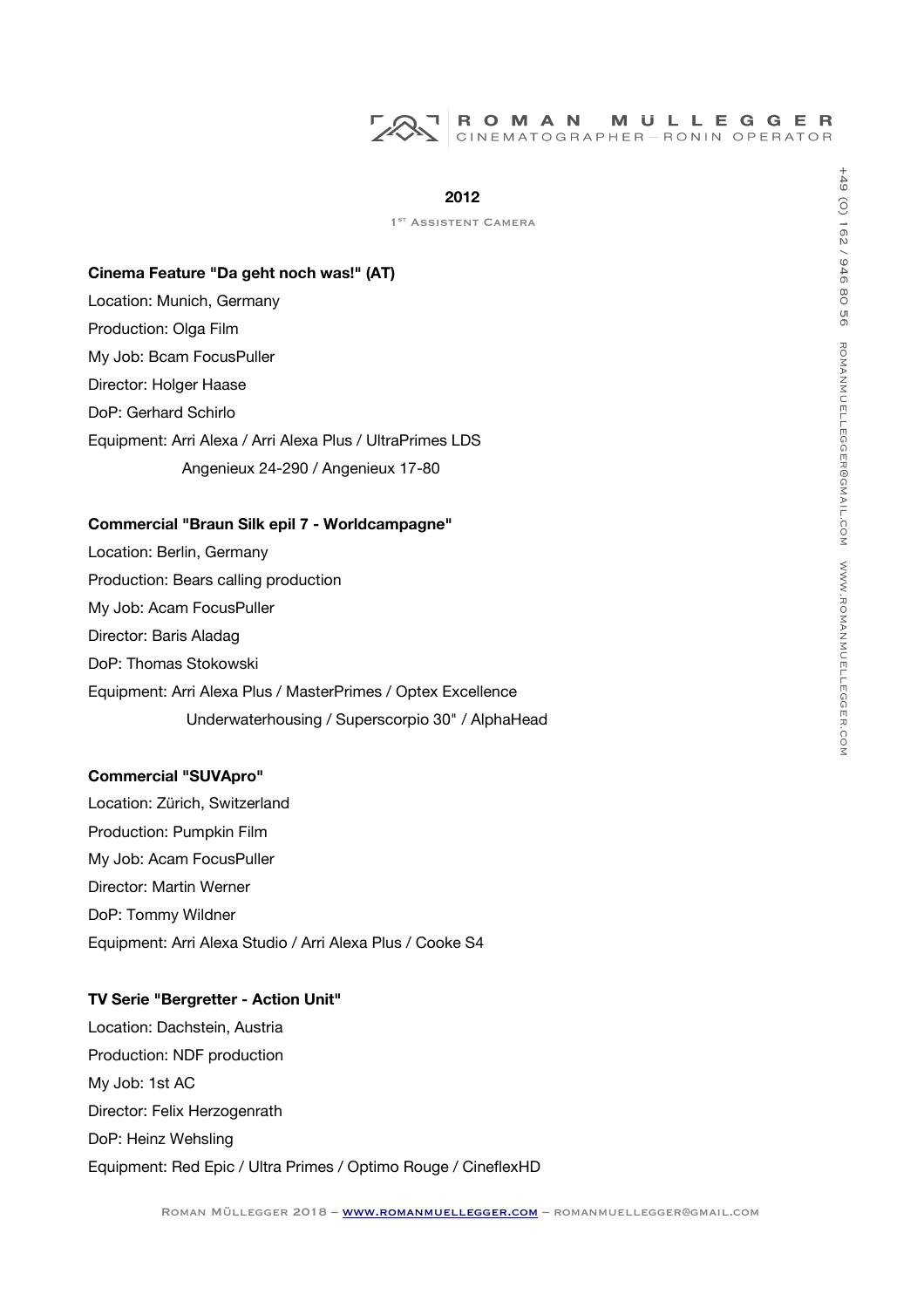## **2012**

1<sup>ST</sup> ASSISTENT CAMERA

# **Cinema Feature "Zipi y Zape y el Club de la Canica"**

Location: Budapest, Hungary

Production: MOD Producciones Madrid

My Job: 2nd Cineflex Technician (1Day Arials)

- Director: Oskar Santos
- DoP: Josu Inchaustegui

CineFlexOperator: Irmin Kerck

Equipment: Eurocopter Ecureuil / CineFlex HiDef / Sony 1500 /

Fujinon Zoom 9,7mm - 407mm

# **Commercial "Gigaset"**

Location: Munich, Germany Production: Nerd Communications My Job: 1st AC Director: Stefan Telegdy DoP: Niv Abotalebi Equipment: Red ONE MX / Red EPIC / RedPrimes / Optimo Rouge

# **Commercial "E.ON Speichertechnologien" Part2**

Location: Munich, Germany Production: Embassy of Dreams Productions My Job: 1st AC Director: Sebastian Schipper DoP: Jo Molitoris Equipment: Arri Alexa Plus / Cooke S4

# **Commercial "E.ON Speichertechnologien" Part1**

Location: Munich, Germany Production: Embassy of Dreams Productions My Job: DIT Director: Sebastian Schipper DoP: Jo Molitoris Equipment: Arri Alexa Plus / Cooke S4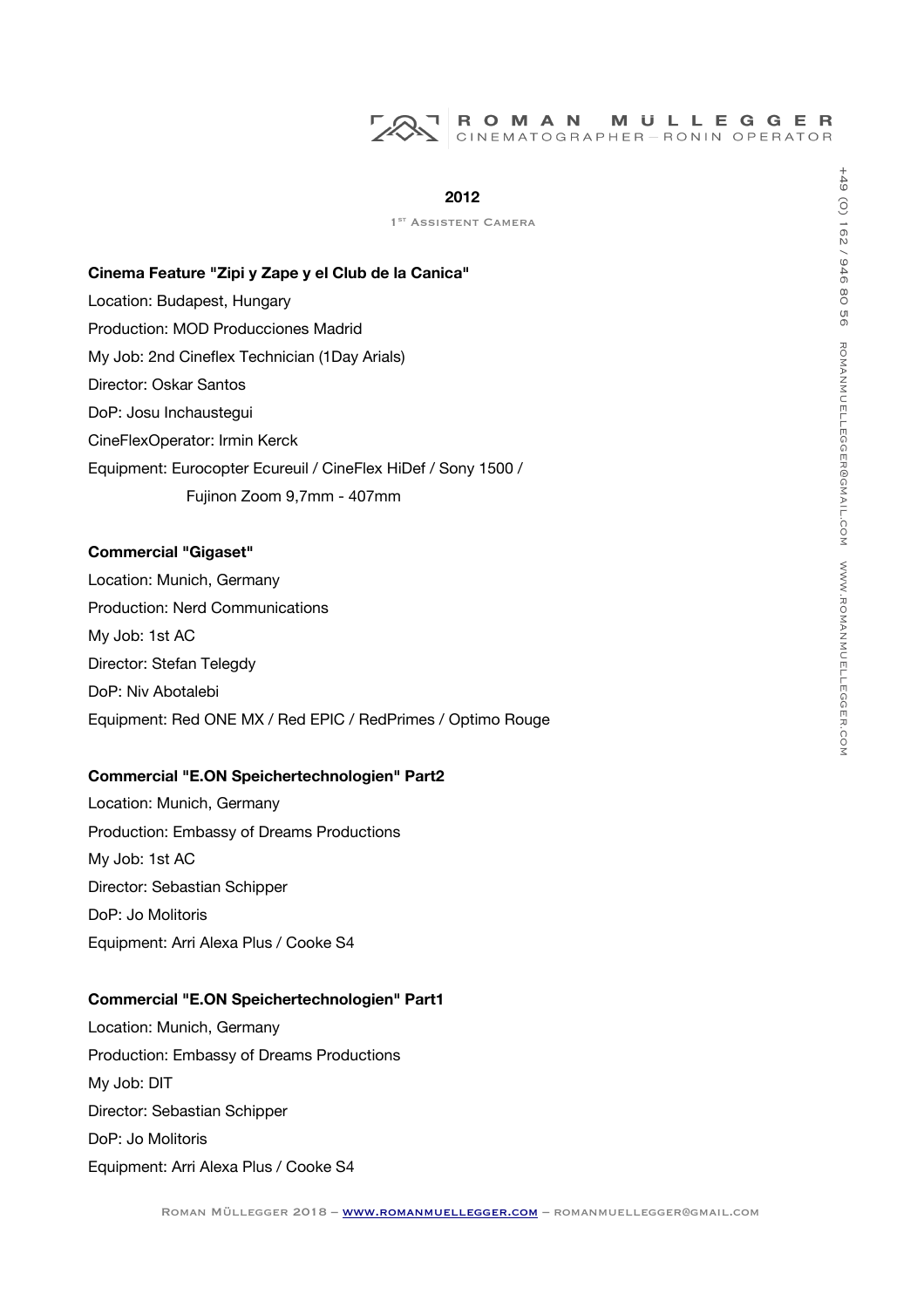## **2012**

1<sup>ST</sup> ASSISTENT CAMERA

## **Commercial "Spar - Natur pur"**

Location: Rettenbachgletscher, Sölden Austria Production: film+co Productions Vienna My Job: Bcam FocusPuller Director: Marc Malze DoP: Yoshi Heimrath Equipment: 2x Arri Alexa Plus / Angeniuex 24-290 / Cooke S4

#### **Commercial "Mercedes - MacGyver and the new Citan"**

Location: Johannesburg, SouthAfrica Production: Markenflm / Egg Films My Job: 1st AC 1st Unit Director: Markus Walter DoP: Thomas Kürzl Bcam: Emanuel Schwermer Equipment: 2x Arri Alexa Plus / Cooke S4 / Alura 18-80 - 45-250 / Russian Arm Predator Arm / SuperTechno 30" / Trailer

#### **Commercial "SKY - Sport HD Franz vs. Harald"**

Location: Sky Headquater, Munich Production: Coblestone Productions My Job: Bcam FocusPuller Director: Nico Beyer DoP: Serge Roman Equipment: 3x Arri Alexa Plus / Angeniuex 24-290 / Cooke S4

#### **Commercial "Mini Überwachungskamera"**

Location: BMW Welt, Munich Production: Wolf Brothers Productions My Job: Bcam FocusPuller Director: Andreas Grassl DoP: Oliver Maier Equipment: 2x Arri Alexa Plus / Angeniuex 24-290 / Alura 45-250 / UltraPrimes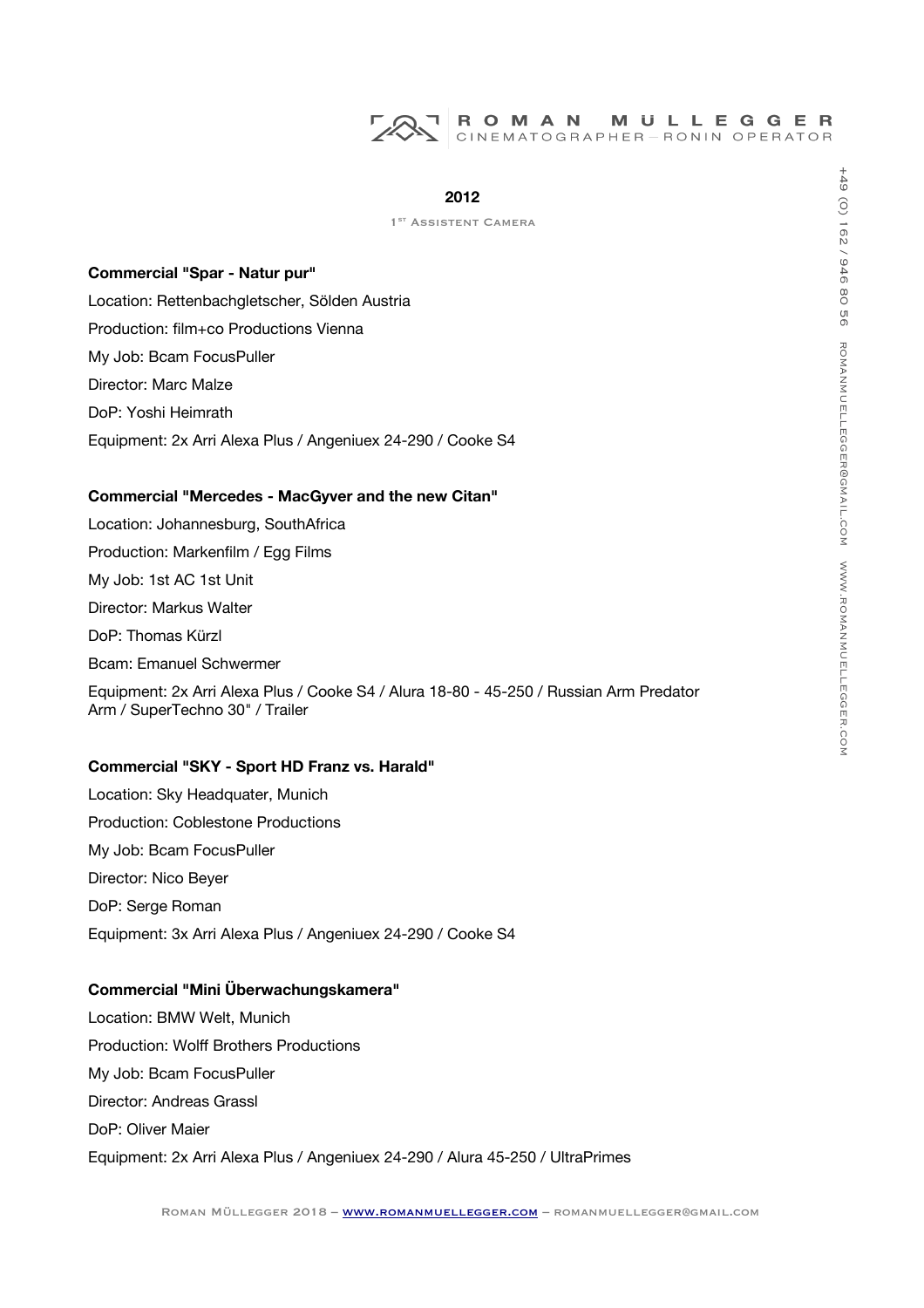

1<sup>ST</sup> ASSISTENT CAMERA

#### **Commercial "Einhell"**

Location: Munich Production: Wolf Brothers Productions My Job: DIT Director: Daniel Lwowski DoP: Thomas Kiennast Equipment: 1x RED Epic / UltraPrimes

#### **ImageFilm "Audi MuseumsFilm"**

Location: EisbachStudios, Munich Production: Velvet Mediendesign My Job: DIT Director: Mathias Zentner DoP: Torsten Lipstock Equipment: 2x RED Epic / UltraPrimes

#### **CinemaDocumentary "Bavaria"**

Location: all over Bavari Production: Perathon Film My Job: 1stAC Director: Joseph Vilsmeier DoP: Jakob von Lenthe Equipment: 1x Arri 235 / UltraPrimes / LWZ 15-40 / Steadicam

# **TelevisionFeature "Die Holzbaronin"**

Location: Altenberg, Schwarzwald Production: Ziegler Film My Job: additional FocusPuller (Tageweise) Director: Marcus Rosenmüller DoP: Jan Fehse Equipment: 2x Arri Alexa / MasterPrimes / Cooke S4 / Steadicam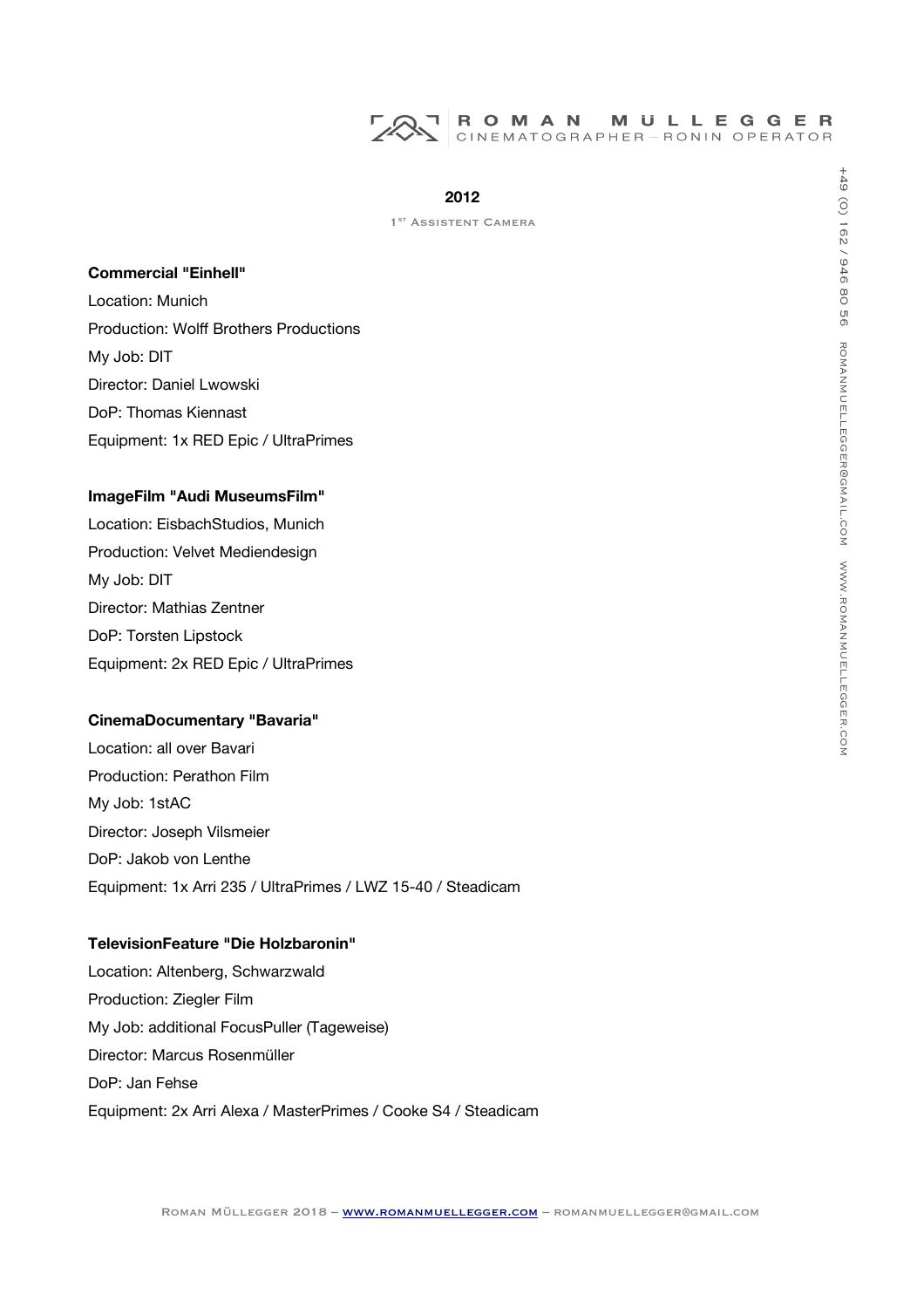

1<sup>ST</sup> ASSISTENT CAMERA

#### **ImageFilm "IngramMicroTOP"**

Location: MOC Messe, Munich Production: 2+2=5Media My Job: 2nd Technical Superviser DIT DoP: Oliver Froschke Equipment: 9x Sony F3 / Primes

## **Commercial "BULLYbase"**

Location: CinegateStudios, Munich Production: Add Pictures My Job: 1stAC Director: Horst Czenkowski DoP: Florian Langanke Equipment: 1x RED One MX / UltraPrimes

# **Commercial "cewe fotobuch"**

Location: Munich Production: Bakery Film My Job: DIT Director: John Buché DoP: Thomas Kürzl Equipment: 1x Arri Alexa / UltraPrimes

#### **Viral "BMWtv"**

Location: EisbachStudios, Munich Production: EMS Productions My Job: 1stAC Director: Stefan Huck DoP: Emanuel Schwermer Equipment: 1x RED Epic / 1x RED Scarlet / UltraPrimes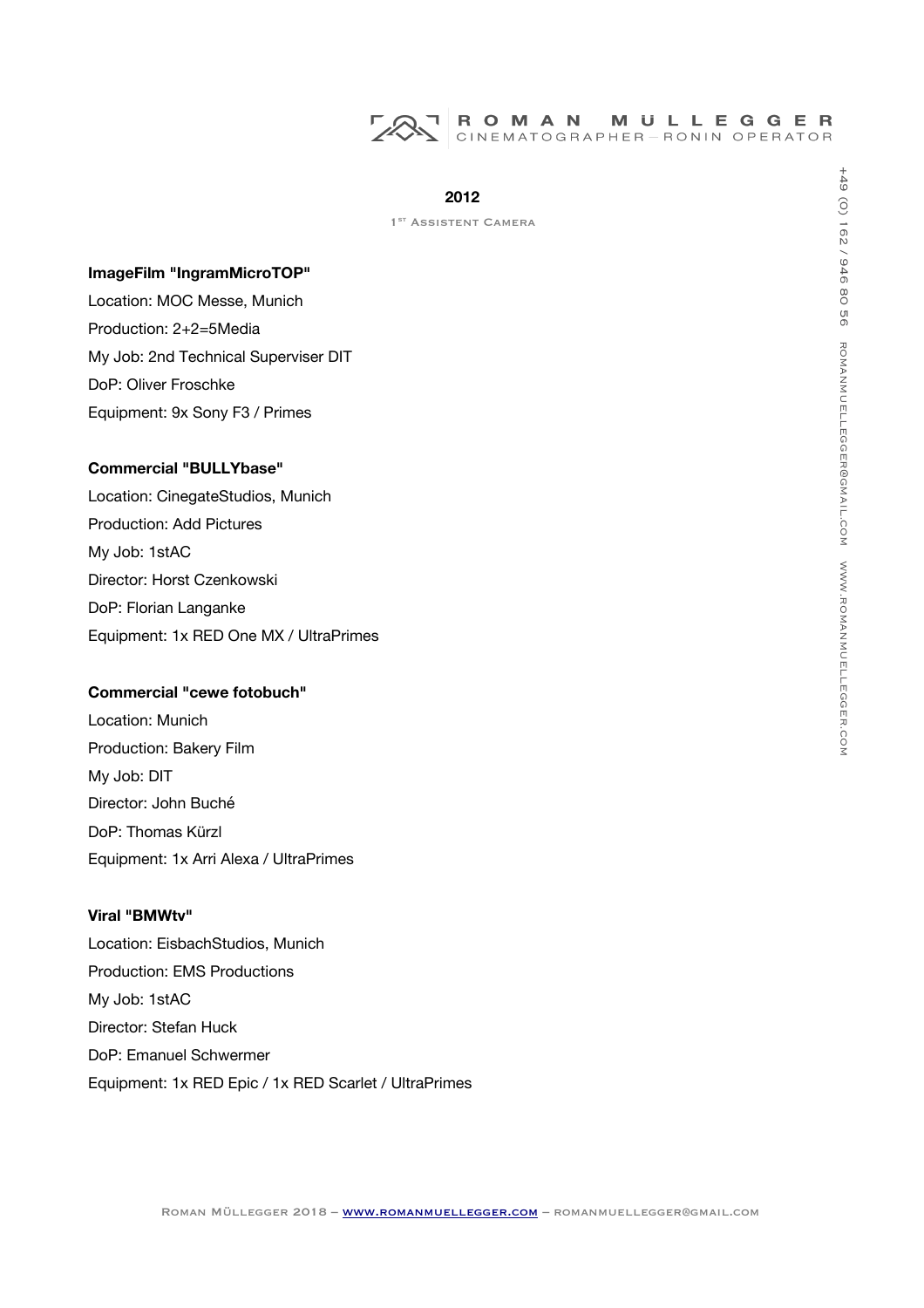#### ROMAN **MULLEGGER** ┑ CINEMATOGRAPHER-RONIN OPERATOR

## **2012**

1<sup>ST</sup> ASSISTENT CAMERA

#### **Viral "Audi R8 LMS"(Cancelled during production)**

Location: Airfield; Berlin Production: ZiggyFilm My Job: DIT Director: Alexander Gerlts DoP: Stefan Pfeil Equipment: 2x RED Epic / UltraPrimes / Alura 45 - 250 **Photoshooting "Stromberg\*"** Location: Kutchiin / Kounge Restaurant, Munich Production: Stromberg My Job: DIT Photographer: Erwin Lanzensberger Equipment: Canon EOS 7D 12-24mm / Nikon D1

#### **International Broadcast "Biathlon Anterselva"**

Location: Antholz, Italien Production: NCP Productions My Job: Camera Operator Director: Johann Bernhagen Equipment: 24x Sony HD / LDK 400 - 2000mm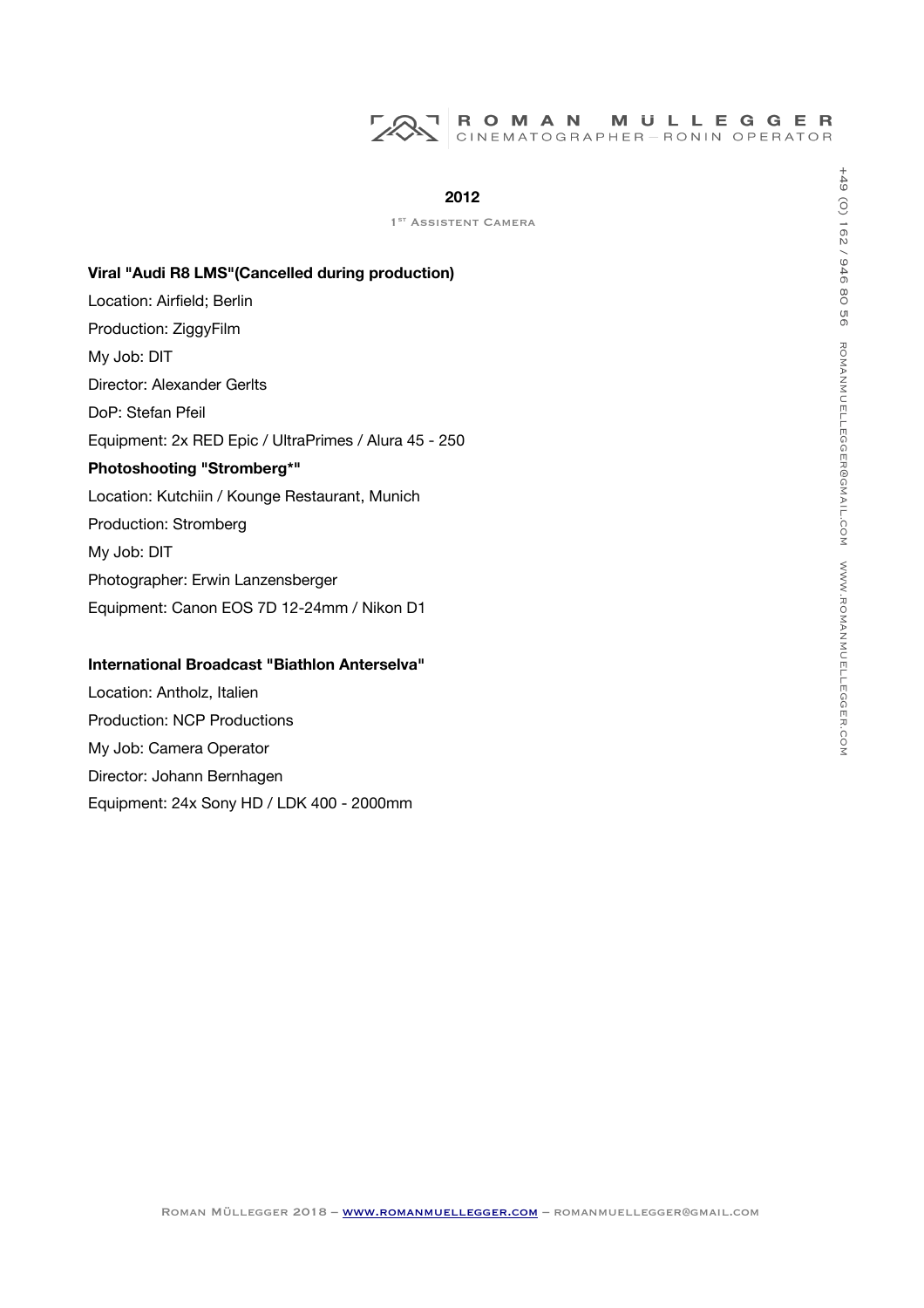# ROMAN MULLEGGER<br>CINEMATOGRAPHER-RONIN OPERATOR

# **2011**

1<sup>ST</sup> ASSISTENT CAMERA

# **FersehFilm "Der Meineidbauer"**

Location: Matrei, Virgen Osttirol / Austria Production: LisaFilm My Job: 1st AC / FocusPuller Director: Joseph Vilsmeier Operator: Jakob von Lenthe Equipment: 2x Arrifex 416 /Canon 6.6-66 / Zeiss Ultra16 Primes Steadicam / Cineflex

#### **FersehFilm "Hubert & Staller"**

Location: Wolfratshausen Bavaria Production: EntertainmentFactory My Job: Bcam Focus (2 Days) Director: Oliver Mielke DoP: Thomas Wittmann Operator: Michael Praun Equipment: 2x Arrifex 16SR3 / Zeiss Ultra16 Primes / Steadicam

# **Commercial "MLP - Fokus"**

Location: Munich, Bavaria Production: Salt Film My Job: Timelapse photographer Equipment: Canon EOS 7D / 20 -24 zoom / Meade RemoteHead

# **Commercial "Suzuki V-Strom"**

Location: Munich, Bavaria Production: Embassy of Dreams My Job: DIT Director: John Buché DoP: Thomas Kürzl Equipment: Red One MX / Cooke S4 / Angenieux 24 - 290 Canon EOS 5D MK2 / Shotmaker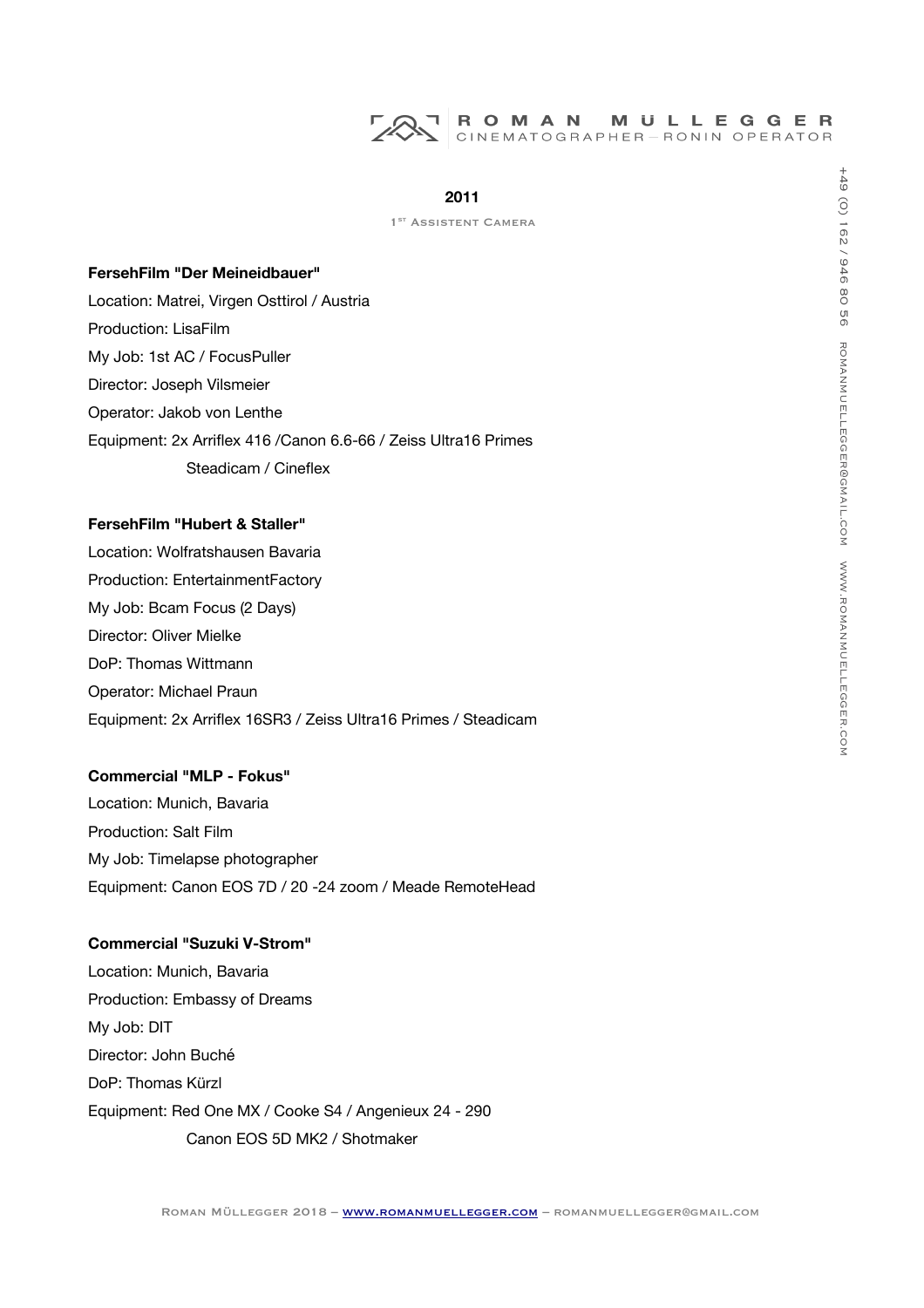

1<sup>ST</sup> ASSISTENT CAMERA

## **ImageFilm "Terra Canis"**

Location: Munich, Bavaria Production: Vield of View My Job: 1st AC Director / DoP: Ralf Luethy Operator: Stefan Sosna Equipment: Red One EF/ Red One MX / CanonPrimes / RedZoom / Steadicam

# **Commercial "Deichman - Elefanten"**

Location: Krün, Oberau, Münsing Bavaria Production: Silbersee Film My Job: 1st AC Director: Niko Karo DoP: Antonio Paladino Operator: Niv Abotalebi Equipment: Arrifex 435 , 235 / CookeS4 - S2 Panchros / Hawk 150-450 Hawk 10-24 / Steadicam

# **Commercial "C&A"**

Location: Munich, Bavaria Production: Embassy of Dreams My Job: DIT Director: Stefan Telegdy DoP: Britta Mangold / Florian Langanke Equipment: Red One MX / Alura 18-80 & 45-250

#### **Commercial "McDonalds"**

Location: Munich, Bavaria Production: Razorfish My Job: 1st AC Director: Cora Riegel DoP: Jan Borman Equipment: Red One / Angenieux DP 16-42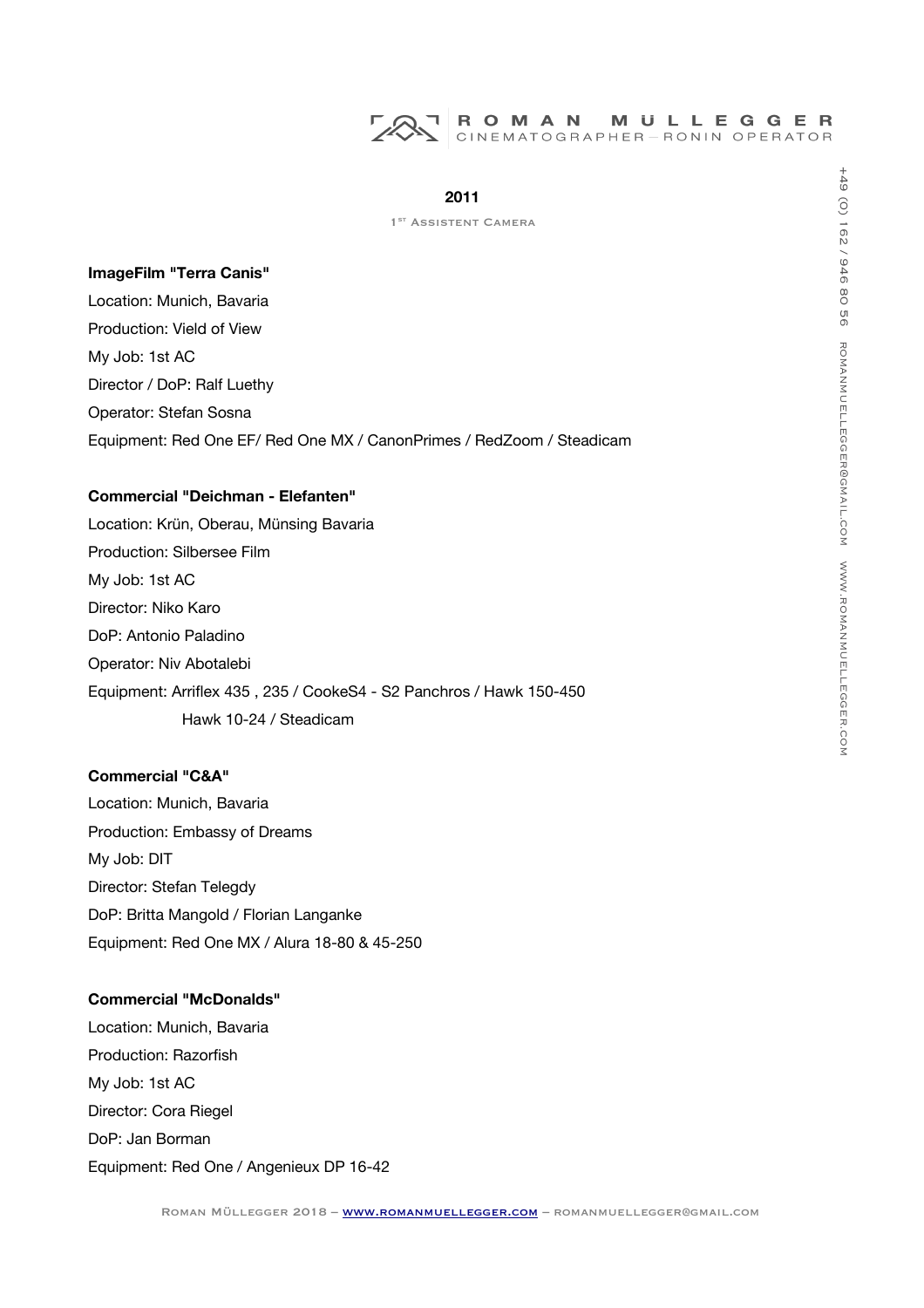

1<sup>ST</sup> ASSISTENT CAMERA

#### **Commercial "Perwoll"**

Location: Munich, Bavaria Production: E+P commercial My Job: 2nd / Bcam Focus Director: Mikon van Gastel DoP: Nicolay Brüel Equipment: Arrifex 435X / Angenieux 24-290 / Weisscam

## **Commercial "Telekom - Liga Total"**

Location: Munich, Bavaria Production:Tempomedia My Job: DIT Director: Jan Wentz DoP: Sebastian Pfafenbichler Equipment: 2x ArriAlexa / Angenieux 15-40, 17-80, 24-290 / T-Rex Scaterscope / SuperTechno30

#### **Showreel "Conrad Caine"**

Location: Kaunertal/Karwendel, Austria Production: Keksfabrik My Job: 1st AC Director/DoP: Helmfried Kober Equipment: Red one MX / UniquePrimes

# **FernsehFilm "Polizeiruf 110 - Raubvögel"**

Location: Halle, Germany Production: Saxonia Media My Job: 1st AC Director: Ester Wenger DoP: Helmfried Kober Equipment: 2x Red one MX / Alura 18-80 45-250 / Cooke S4 / Steadicam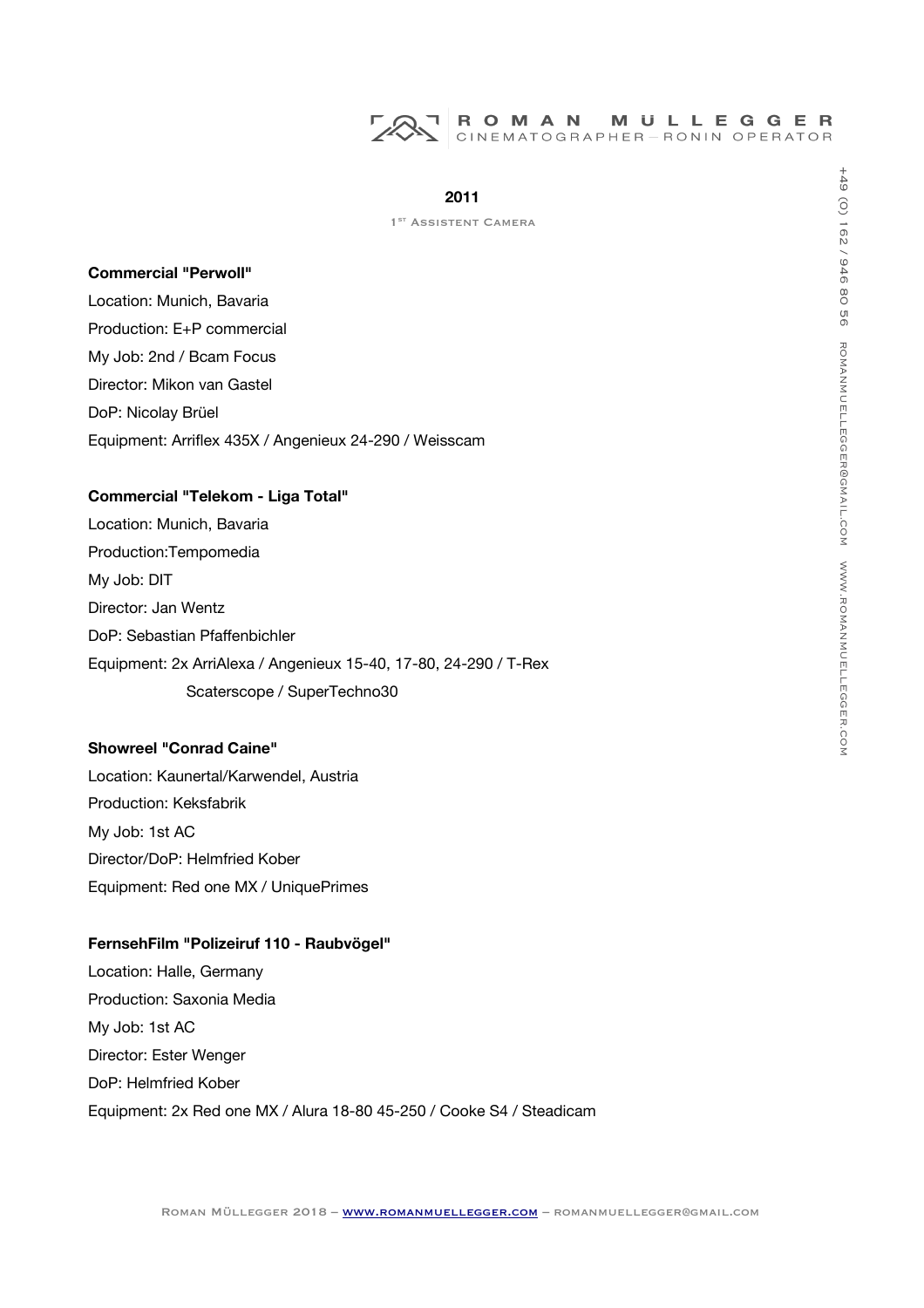

1<sup>ST</sup> ASSISTENT CAMERA

#### **Commercial "Plant for the Planet"**

Location: Münsing, Bavaria Production: Embassy of Dreams My Job: 1st AC Director/DoP: Richard Ladkani Operator: Emanuel Schwermer Equipment: Red one MX / Sony F3 / Sony ex 3

#### **Doku "Meine Heimat - Joseph Vilsmaier"**

Location: Munich / Prag Production: Sonne,Mond&Sterne Film My Job: C Camera Operator Director: Joseph Vilsmaier DoP: Jakob von Lenthe Equipment: 2x Sony pdw 700 / Canon 7d / Meade Timelaps RemoteHead

#### **Commercial "Sixx Imagekampagne 2011"**

Location: FGV Studios, Munich Production: Lichtenberg & Gray Film My Job: DIT Director: Sebastian v. Wyschetzki DoP: Chris Hof Equipment: ArriAlexa / 24 - 290 Optimo

## **Viral Spot "BMW M Tornado"**

Location: Salzburg Ring, Austria Production: Ryan McManus My Job: DIT Director: Ryan McManus DoP: Niv Abutalebi Equipment: 2x Canon 5d / 3x Canon 7d / Meade Timelaps RemoteHead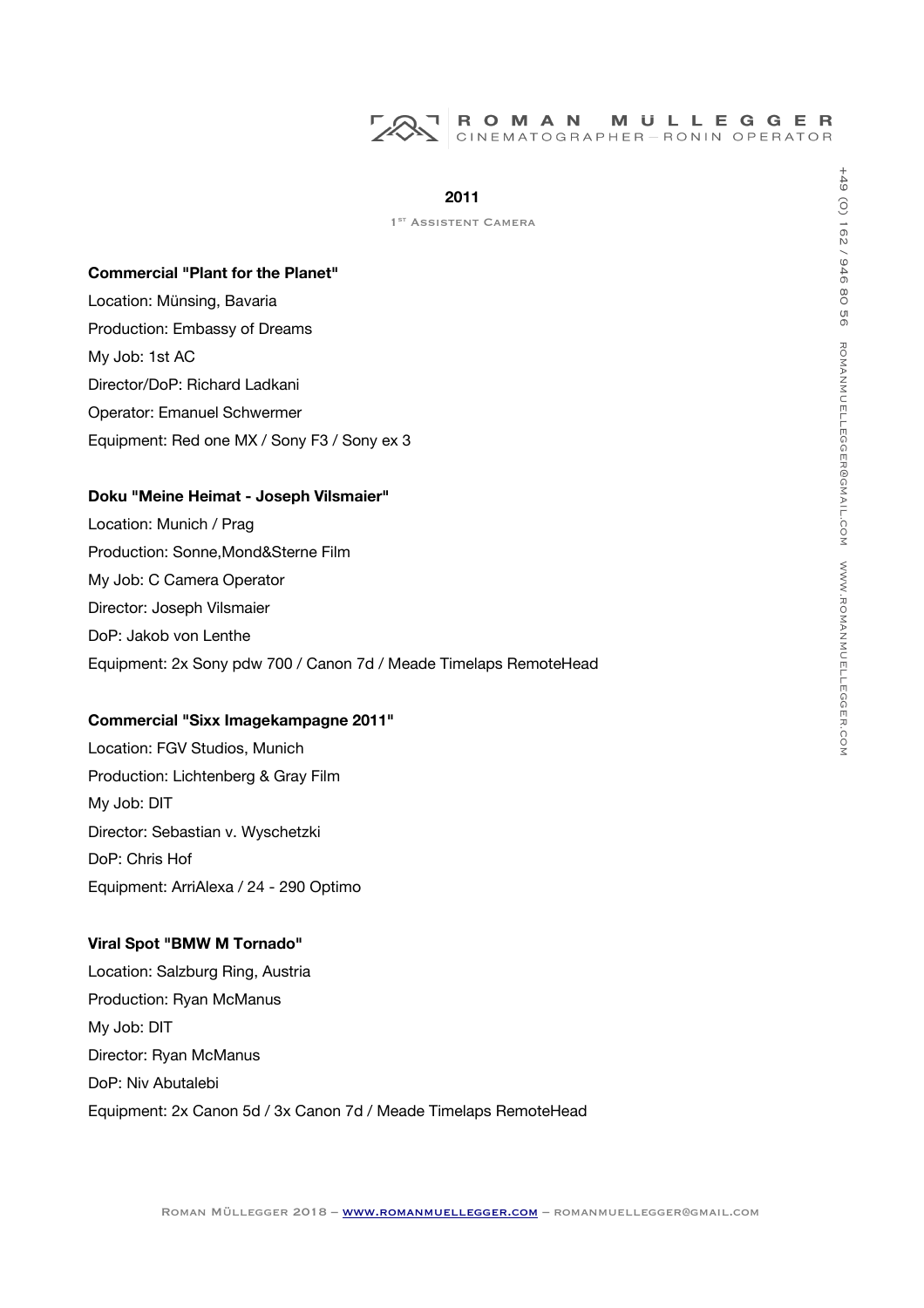

1<sup>ST</sup> ASSISTENT CAMERA

#### **Commercial "Mercedes Benz - Frauen WM"**

Location: Airport Studios, Munich Production: Toni Peterson Film My Job: DIT Director: Zoran Bihac DoP: Bernd Wondollek Equipment: ArriAlexa / Red one MX / Cooke S4

# **Colleteral Filming "Mercedes GP"**

Location: Rockingham UK Production: Rtv My Job: 1st AC / FocusPuller Operator: Alecs Heiduschka Equipment: Red one MX / 25-250 / 150-600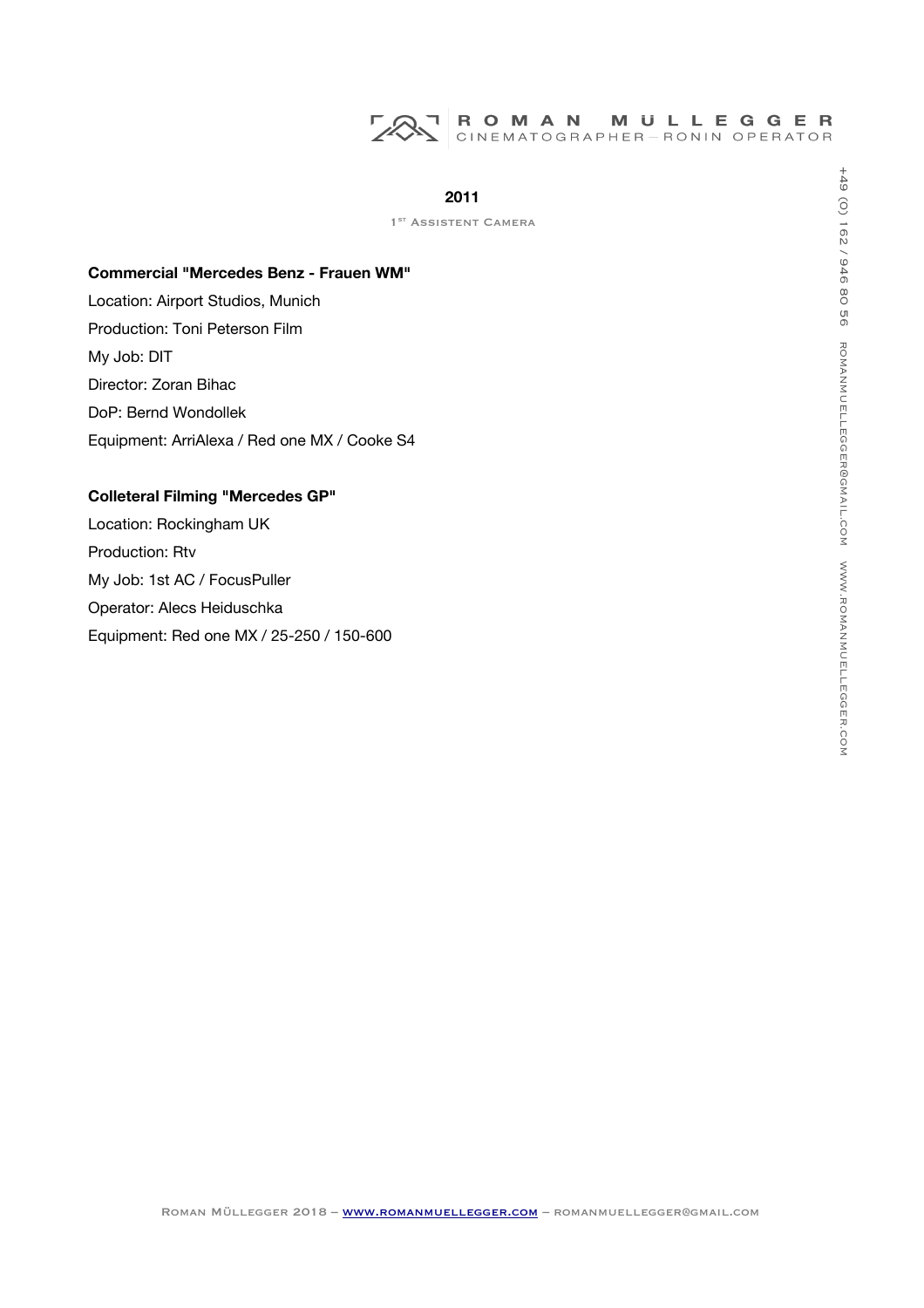# ROMAN MULLEGGER<br>CINEMATOGRAPHER-RONIN OPERATOR

## **2010**

1<sup>ST</sup> ASSISTENT CAMERA

#### **LiveShow "Wetten Dass!?! - Aussenwette"**

Location: Meinerzhagen, Germany Production: Moviecars via ZDF My Job: 1st AC / FocusPuller Operator: Chris Hof Equipment: LDK 8000 / Fuji 4,5 - 54 / Speedcar

# **Commercial BMW Bike vs Bob"**

Location: Igls/Innsbruck, Austria Production: GAP Film My Job: DIT Director: Daniel Marcia DoP: Stefan von Berbely Equipment: RED-One MX / Ultra Primes / 19x Ikegami HD

# **FernsehFilm "Kommissarin Luka"**

Location: Höhenrain, Germany Production: Olga Film My Job: 1st AC - 2nd Unit (1Day) Director: Ralf Huettner DoP: Sten Equipment: Arri Alexa / Cooke 25-250

# **FernsehFilm "3Leben"**

Location: Garmisch, Germany Production: TV 60 My Job: 1AC - 2nd Unit (1.Day) Equipment: ArriSR3 / UltraPrimes / Steadicam / Shotmaker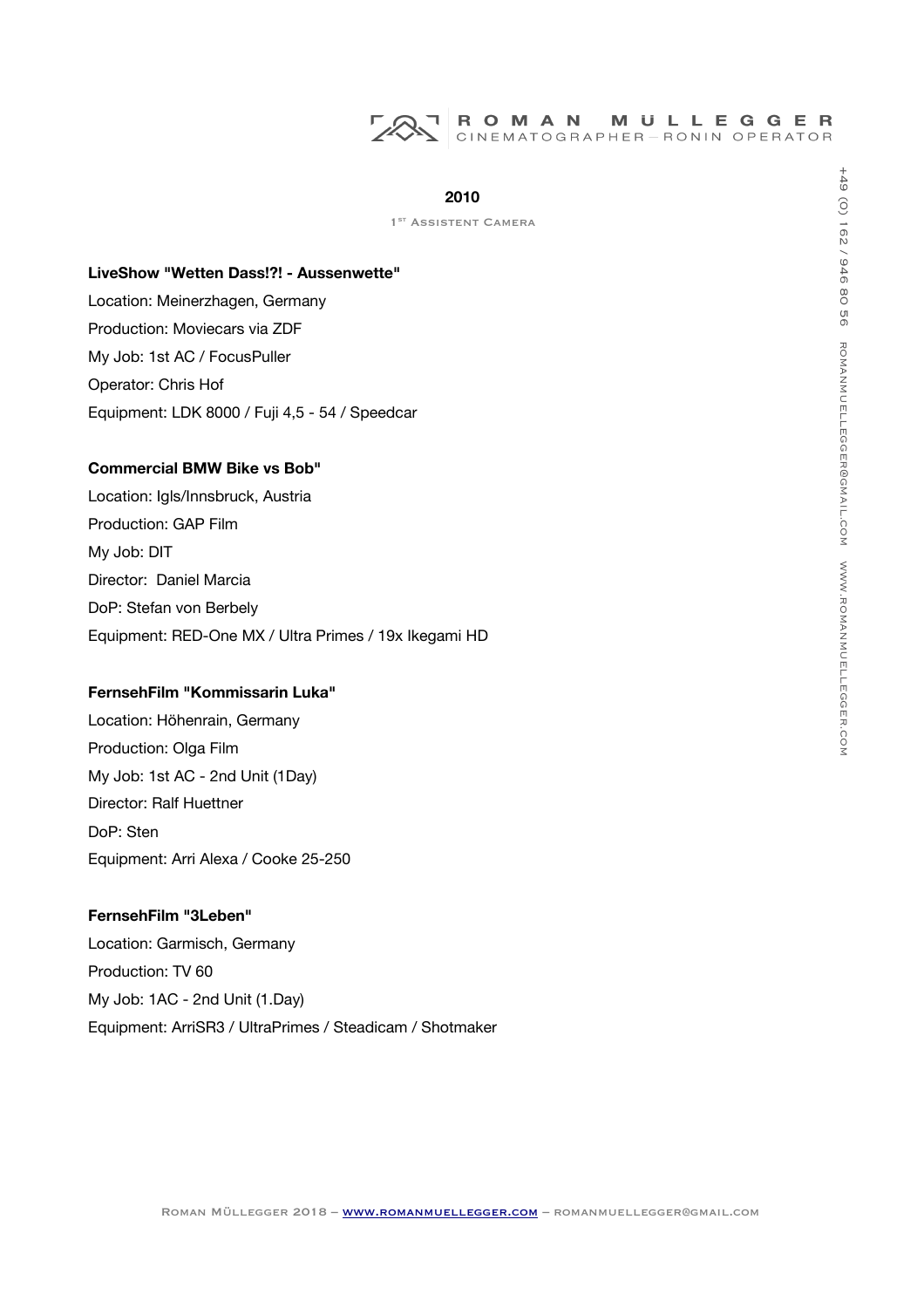# **2010**

1<sup>ST</sup> ASSISTENT CAMERA

#### **Commercial "Audi - CLT Productshow"**

Location: Sirius Studios, Germany Production: Topalsson My Job: 1st AC Director: Kubilay Topal DoP: Emanuel Schwermer Equipment: Red-One MX / Ultra Primes

# **Commercial "Audi - new A5"**

Location: Audi Testtrack, Germany Production: Moviecars My Job: 1 AC Director: Thomas Roim DoP: Emanuel Schwermer Equipment: Sony HDW100 / 6,5 -100 / Speedcar

#### **Commercial "Bwin" Part2**

Location: BavariaFilm Studios, Germany Production: Embassy of Dreams My Job: DIT Director: John Buché DoP: Thomas Kürzl Equipment: 3x Red-One MX / UltraPrimes / Optimo 24-290

# **FernsheFilm "Föhnlage"**

Location: Garmisch, Germany Production: Neue Bioskop My Job: 1AC (1Day Preshoot) Director: Rainer Kaufmann DoP: Klaus Eichhammer Equipment: Arrifex 416 / Canon 6,6 - 66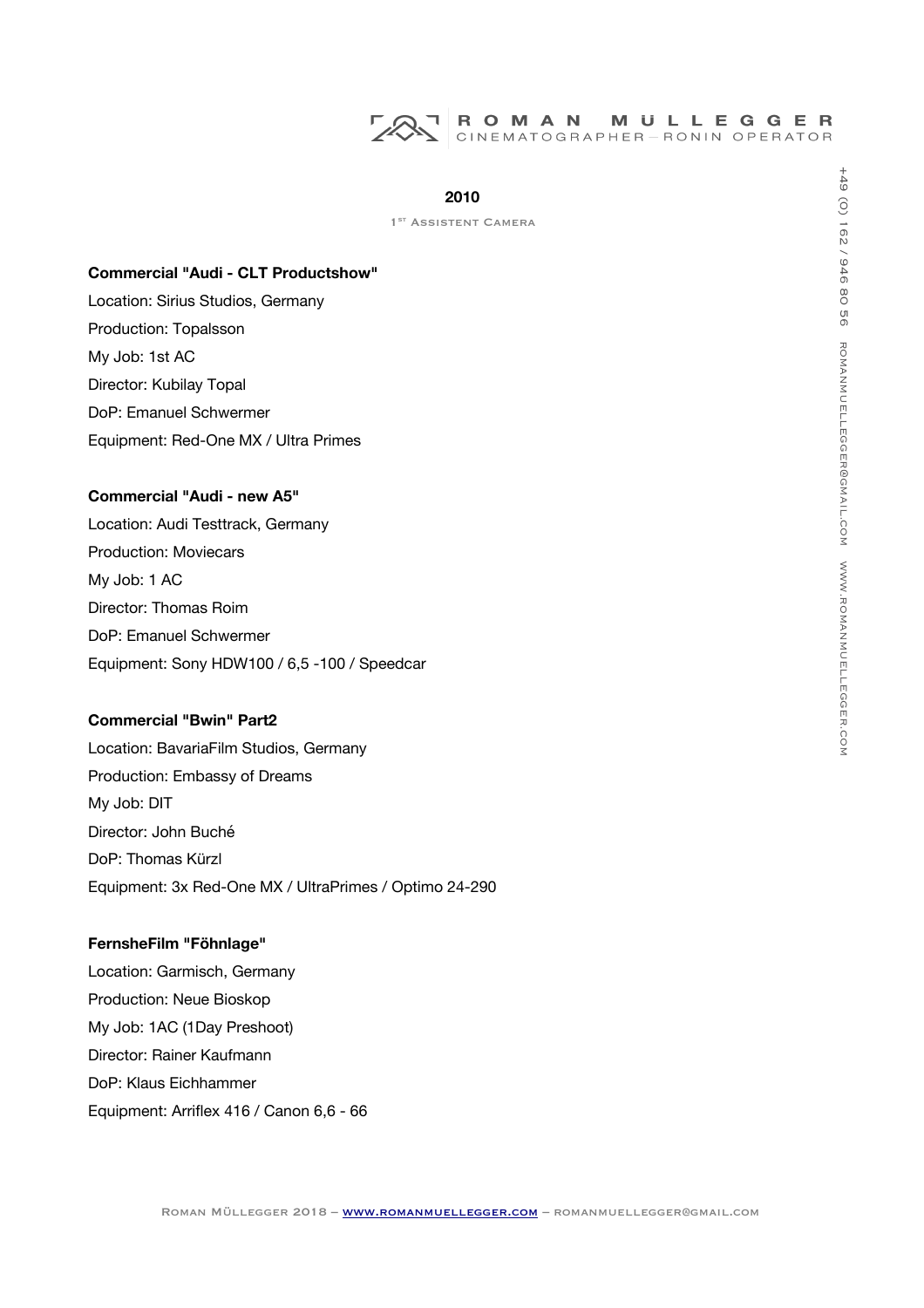## **2010**

1<sup>ST</sup> ASSISTENT CAMERA

#### **Commercial "Erdinger - Alkoholfrei"**

Location: Dachsteingletscher, Austria Production: Bayerl+Partner My Job: 2nd AC Director: Hans Steinbichler DoP: Bela Halben Equipment: Arricam LT / ArriAlura 45-250 / UltraPrimes / Nikon 300

# **Commercial "Bwin" Part1**

Location: Munich, Germany Production: Embassy of Dreams My Job: DIT Director: John Buché DoP: Thomas Kürzl Equipment: Red one MX / UltraPrimes

#### **Cinema Feature Teaser "Der Letzte Zeuge"**

Location: Berlin, Germany Production: Tele Media My Job: 1st AC / DIT Director: Hardy Martins Operator: Felix Rauch Equipment: FGV PL 7D / century 28 - 70 / Cooke S4

# **Commercial "Bifi - Erinnerungen"**

Location: Munich, Germany Production: Telemaz My Job: 2nd AC Director: Andreas Hofmann DOP: Franz Lustig 1 AC: Bernd Deuber Equipment: 2x Arricam LT / Cooke S4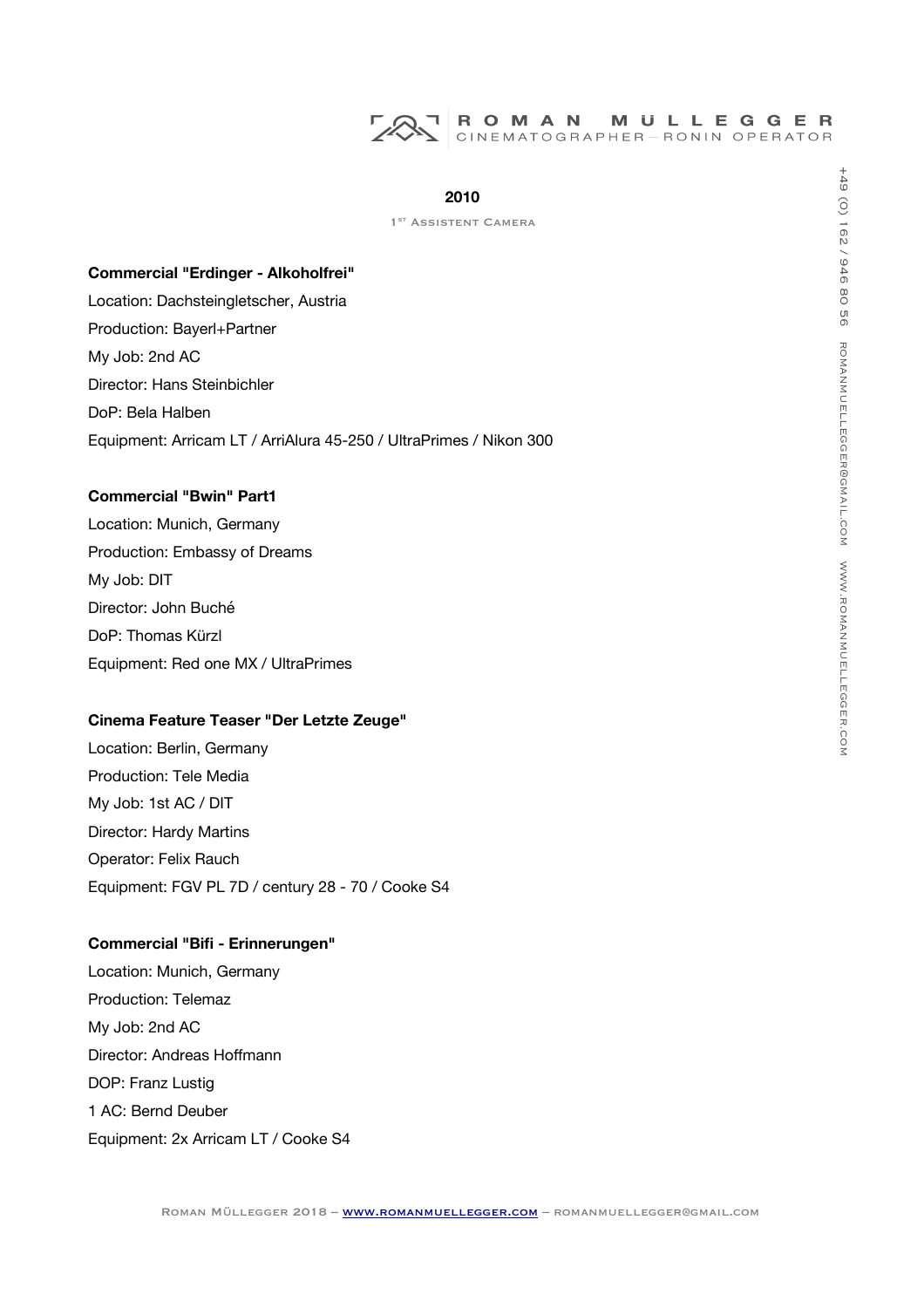

1<sup>ST</sup> ASSISTENT CAMERA

#### **Commercial "Danone - Actimel"**

Location: Munich, Germany Production: E+P Commercial My Job: DiT Director: Claude Mougin DOP: BjØrn Haneld 1AC: Florian Dittel Equipment: Red-One MX / UltraPrimes

#### **Commercial "Tutoria"**

Location: Munich, Germany Production: E+P Commercial My Job: 1st AC / DIT Director: Marco Kreuzpainter DOP/Operator: Florian Langanker Equipment: Red-One MX / UltraPrimes

#### **Commercial "Erdinger-Weißbier 125 Jahre"**

Location: Munich, Germany Production: Bayerl+Partner My Job: 2nd AC Director: Hans Steinbichler DOP: Dieter Deventer 1AC: Emanuel Schwermer Equipment: Arrifex 435 / UltraPrimes / TRexSystem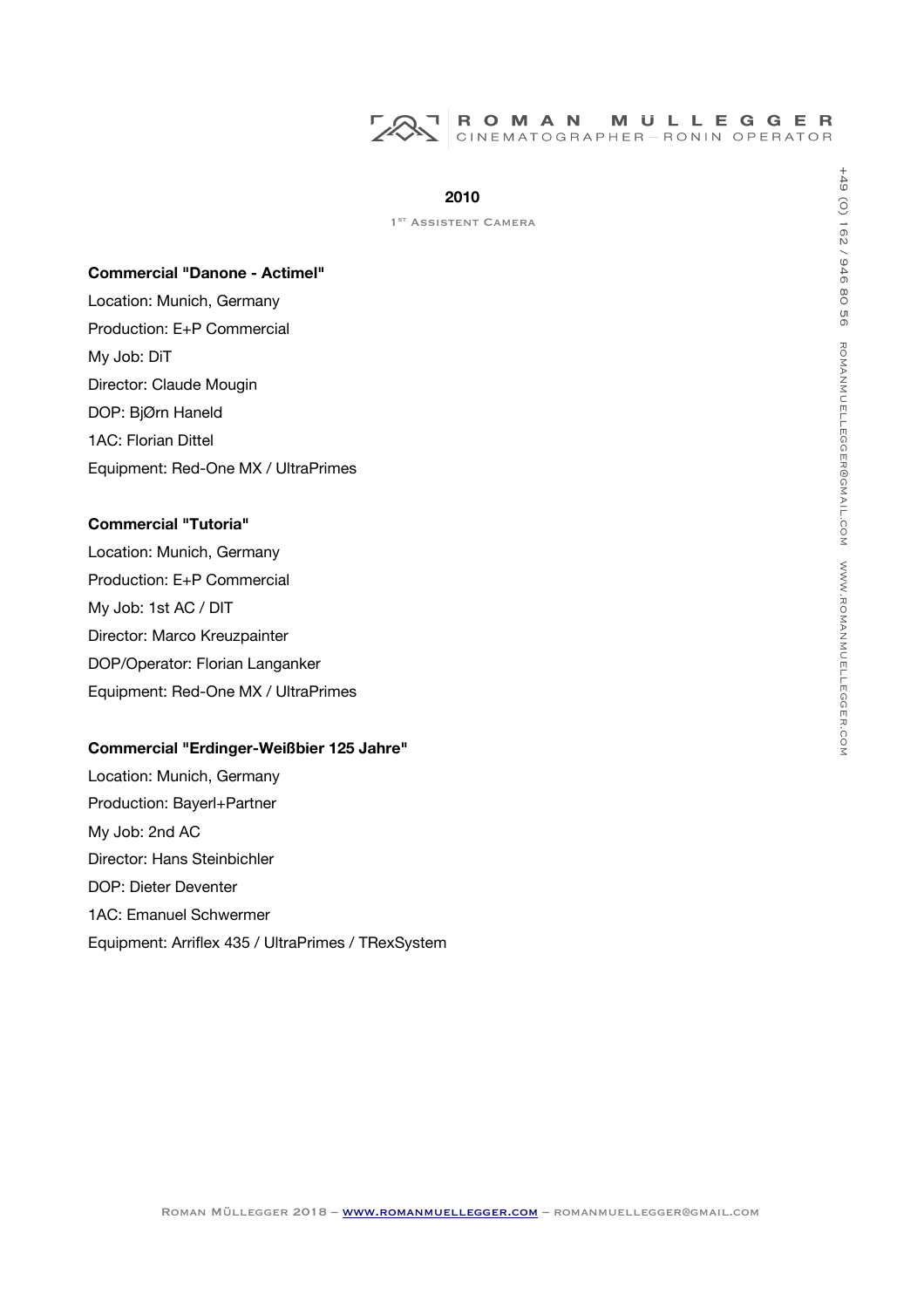

1<sup>ST</sup> ASSISTENT CAMERA

#### **Commercial 118000"**

Location: Munich, Germany Production: E+P Comercial My Job: DIT Director: Zoran Bihac DOP: Peter Matjasko 1AC: Helmuth van der Wielen Equipment: Red One / Zeiss HS

#### **Commercial "Kemper Trautmann"**

Location: Munich, Germany Production: E+P Commercial My Job: 1Ac / DIT Director: Claude Mougin DOP: Marc Achenbach Equipment: Red One / Zeiss HS / Ang 24 - 290

# **TelevisionFeature "Der WinzerKrieg"**

Location: St. Stefan Ob Stainz, Austria Production: Ziegler Film / Wega Film My Job: Materialassistent (1woche) Director: Peter Sämann DOP: Michael Praun Equipment: 2x Arri 416 / UltraPrimes / Canon 6.6 – 66 / Steadicam

#### **Shortmovie "Zaid & Herr Morgenstern"**

Location: SchwäbischHall, Germany Production: Hallywood Prod. My Job: 1Ac / DIT Director: Stefan Baranjecki DOP: Helmfried Kober Equipment: Red One MX / HsPrimes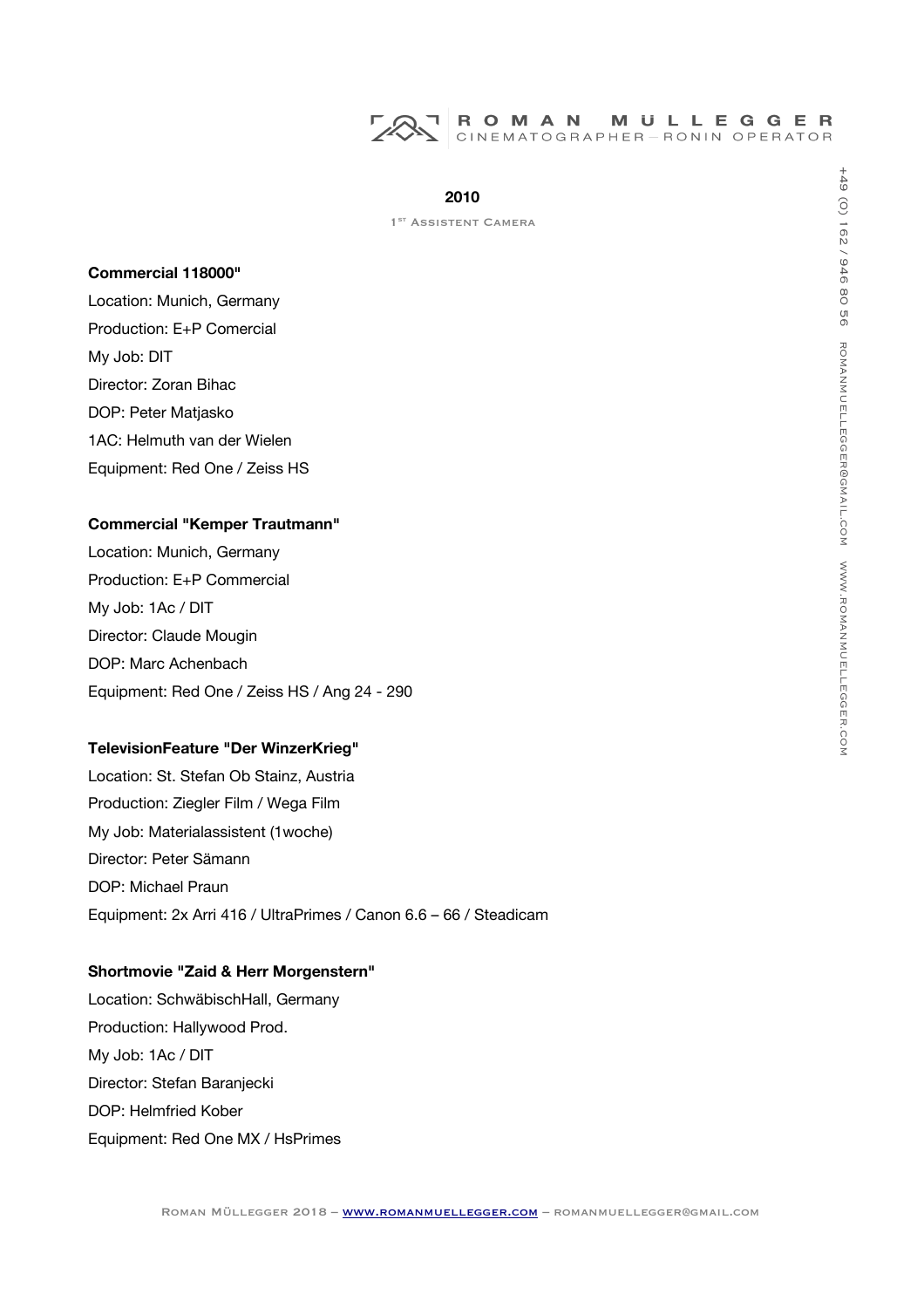## **2010**

1<sup>ST</sup> ASSISTENT CAMERA

#### **Documentary "Friedrich Nietsche"**

Location: Salzburg, Austria Production: BCE Films / Bettina Ehrhardt My Job: Acam FocusPuller DOP: Helmfried Kober Equipment: Red One / 24-290 Angenieux

#### **Commercial world premiere "Lotus speedcar"**

Location: Lago del Garda, Italy Production: RTT Production My Job: 1Ac Director: Jan Kiesel DOP: Emanuel Schwermer Equipment: Red One / UltraPrimes / Shotmaker

## **ImageFilm "EADS CooperateFilm"**

Location: Munich - Berlin - Toulouse - Marceille - Paris Production: Jockerproductions My Job: 1Ac Bcam Focuspuller (steadicam) Director: Florian Reinhard DoP: André Jäger Operator: Emanuel Schwermer Equipment: 2x Red One / UltraPrimes / 15-40mm /17-80mm / 24 - 290mm / Ccs 150 - 600

#### **Internet Commercial "HVB - Fc Bayern"**

Location: Allianz Arena, Munich Production: BM8 My Job: technical Supervisor / DIT Director: Marco Lutz DoP: Lutz Hattenhauer 1st AC: Christian Knöpfle Equipment: Red one / MasterPrimes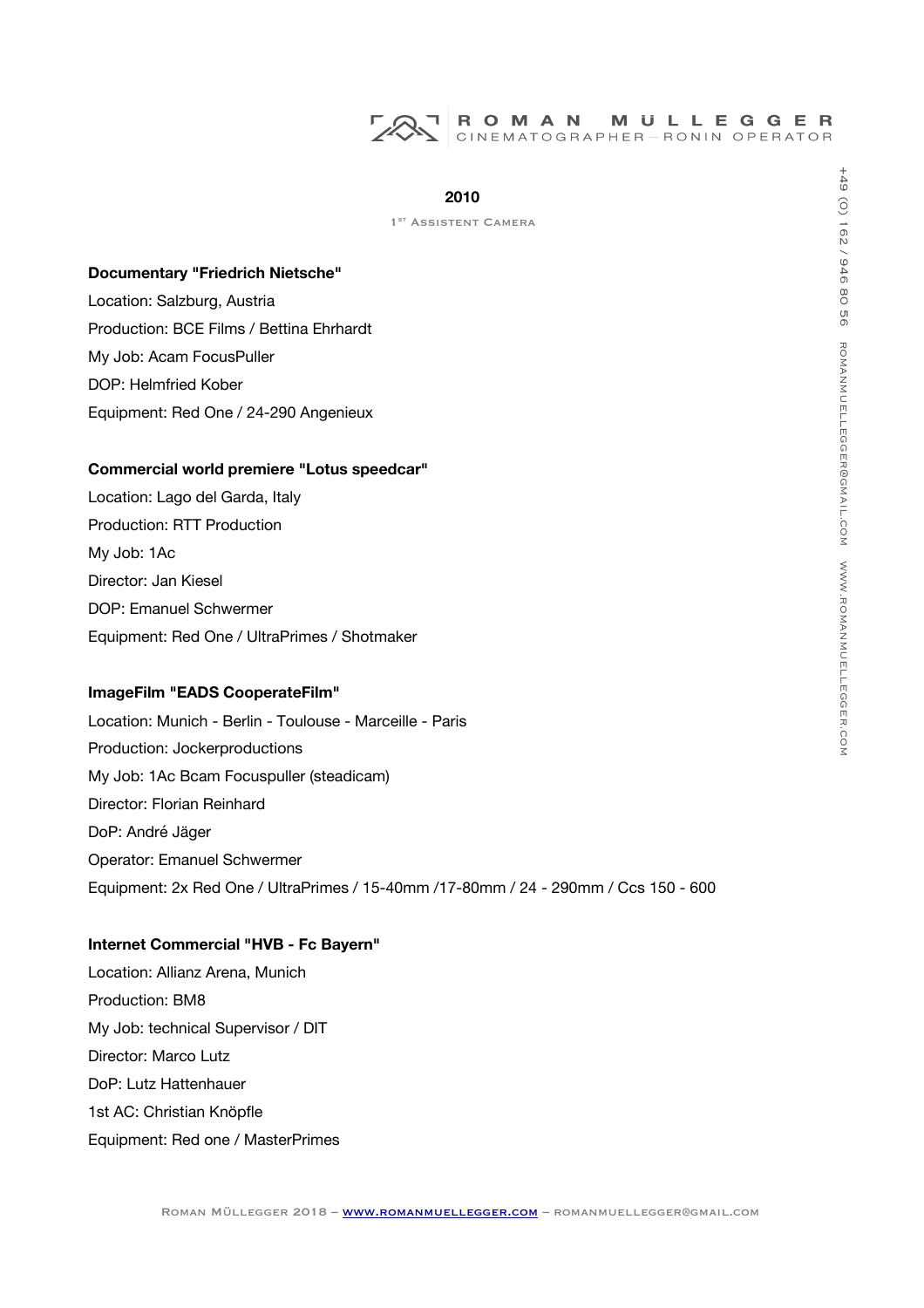#### **2010**

1<sup>ST</sup> ASSISTENT CAMERA

#### **Collateral Filming "F1 Mecedes GP - Deutsche Post"**

Location: Rockingham Speedway, UK Production: R.TV My Job: technical Supervisor Director: Oliver Bauss DoP: Angelo Conte 1st AC: Christian Knöpfle Equipment: 416plus / Canon 6,6 - 66 / Hr 25 – 250 / Ccs 150 - 60

#### **Cinema Feature "Zimmer205"**

Location: Erfurt/Berlin, Germany Production: Neue Schönhauser Film My Job: Bcam Focus / 2nd AC Director: Rainer Matsutani DoP: Jan Fehse 1st AC: Helmuth van der Wielen Equipment: Arricam ST / LT Masterprimes LDS / Optimo 24-290 / Steadicam

#### **Commercial "118000"**

Location: Munich, Germany Production: E+P commercial My Job: 2nd AC / Loader Director: Norbert Heitker DoP: Gösta Reiland 1st AC: Helmuth van der Wielen Equipment: Arrifex 435 / UltraPrimes / Optimo 24-290  $\leq$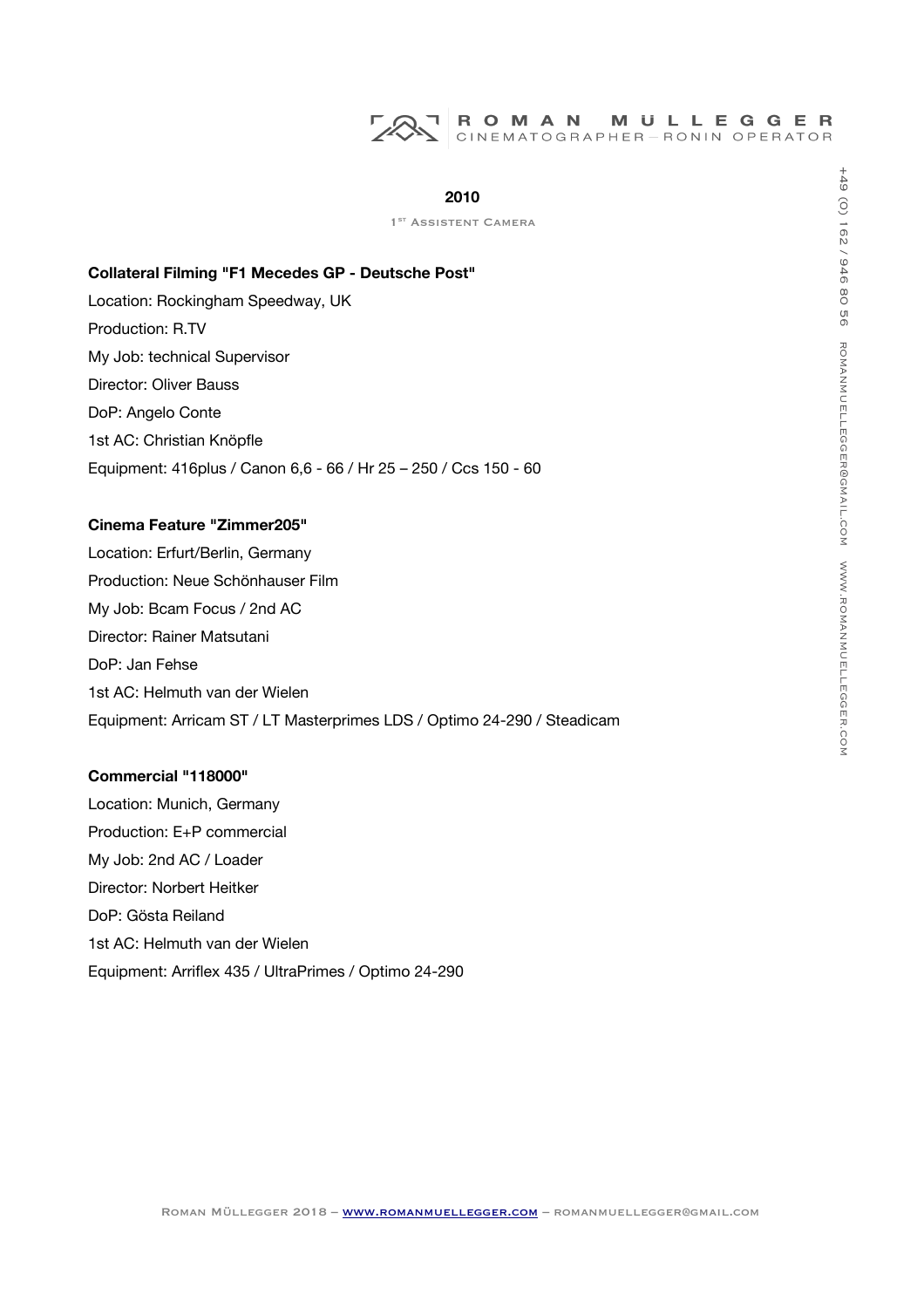

1<sup>ST</sup> ASSISTENT CAMERA

# **Commercial "Diadermine"**

Location: Eisbachstudios Munich, Germany Production: Tempomedia My Job: 2nd AC Director: Christian Lyngbye DoP: Nicolaj Brüel 1st AC: Helmuth van der Wielen Equipment: Arricam LT / MasterPrimes / Optimo 24-290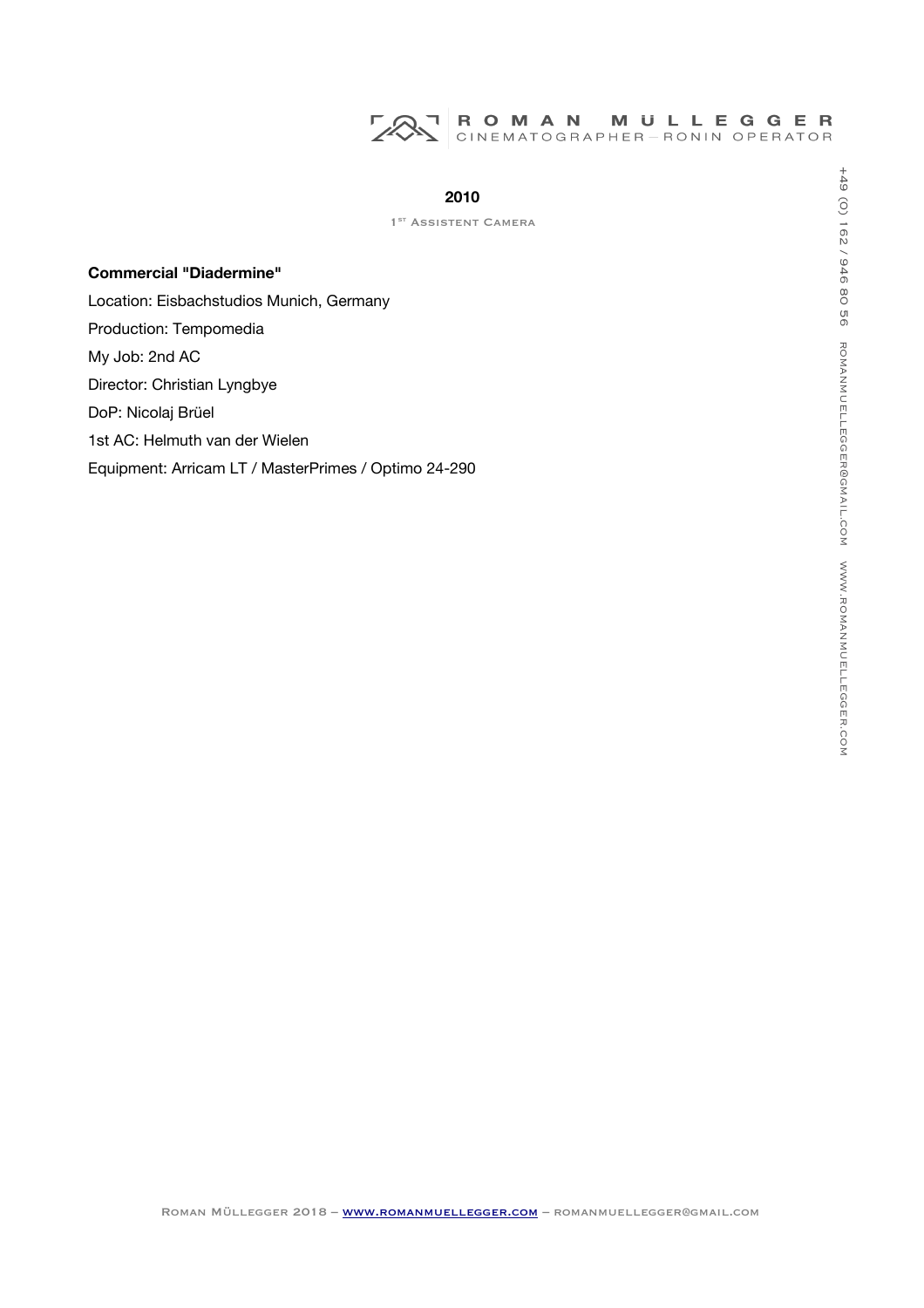#### **2009**

1<sup>ST</sup> ASSISTENT CAMERA

#### **CollateralFilming "AT&T Williams F1 - 2010**

Location: Loselei Motorway, Doha Katar Production: R.TV My Job: 1st AC to DIT Director: Oliver Bauss DoP: Thomas Stokowski Equipment: 5x RED one / 3x Canon EOS 5D / UltraPrimes / Optimo 24-290 Ccs 150-600 / ArriCentury 1000 / Speedcar

# **Packshots "foodstock"**

Location: Munich, Germany Production: EMS & Forster Prod. My Job: 1st AC Director / DoP: Emanuel Schwermer Equipment: Canon EOS 5D MK2 / SkaterTable&Control

#### **Cinema Feature "Relativitätstheorie der Liebe"**

Location: Cologne/Berlin, Germany Production: UFA Cinema My Job: 2nd AC Director: Otto Alexander Jahreis DoP: Hannes Hubach 1st AC: Helmuth can der Wielen Equipment: 2x Arricam LT / Cooke S4 LDS /LWZ / Optimo 24-290

# **Commercial "Toyota Prius"**

Location: Interlaken, Swizerland Production: Pumpkin AG Zürich My Job: 2nd AC / Loader Director: Nico Bayer DoP: Michael Mieke 1st AC: Emanuel Schwermer Equipment: 2x Arrifex 435 / Cooke S4 / Optimo 24-290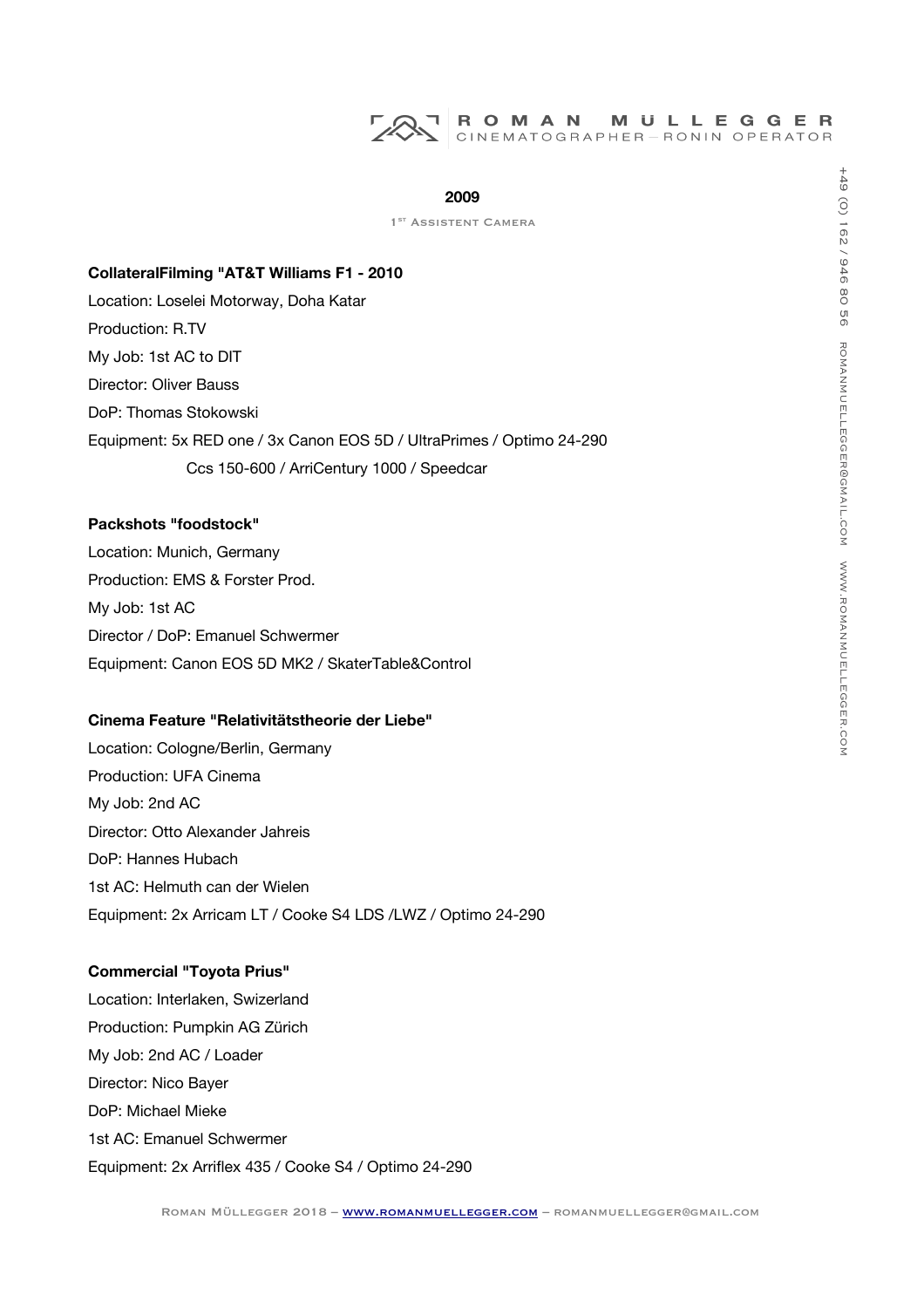#### **2009**

1<sup>ST</sup> ASSISTENT CAMERA

#### **Commercial "Dallmayr - Heimkehr"**

Location: Munich, Germany Production: Brainstormclub My Job: 2nd AC / Loader Director: Aleksander Bach DoP: Peter Matjasko 1st AC: Helmuth van der Wielen Equipment: Arrifex 235 / Cooke S4 / HS / Optimo 28-76

#### **Cinema Feature "Freche Mädchen2"**

Location: Munich, Germany Production: ColinaFilm My Job: 2nd AC / Loader Director: Ute Wieland DoP: Peter Pryzbylski 1st AC: Helmuth can der Wielen Equipment: Arricam ST / Arricam LT / Arri 435Xtrem / MasterPrimes Arri LWZ 15-45 / Optimo 24-290

## **Commercial "BMW - We make Fun"**

Location: Munich, Germany Production: Hochkant Film My Job: 2nd AC / Loader Director: Peter Refle DoP: Thomas Kürzl 1st AC: Helmuth van der Wielen Equipment: Arricam ST / Arricam LT / Arri 435Xtrem / MasterPrimes Arri LWZ 15-45 / Optimo 24-290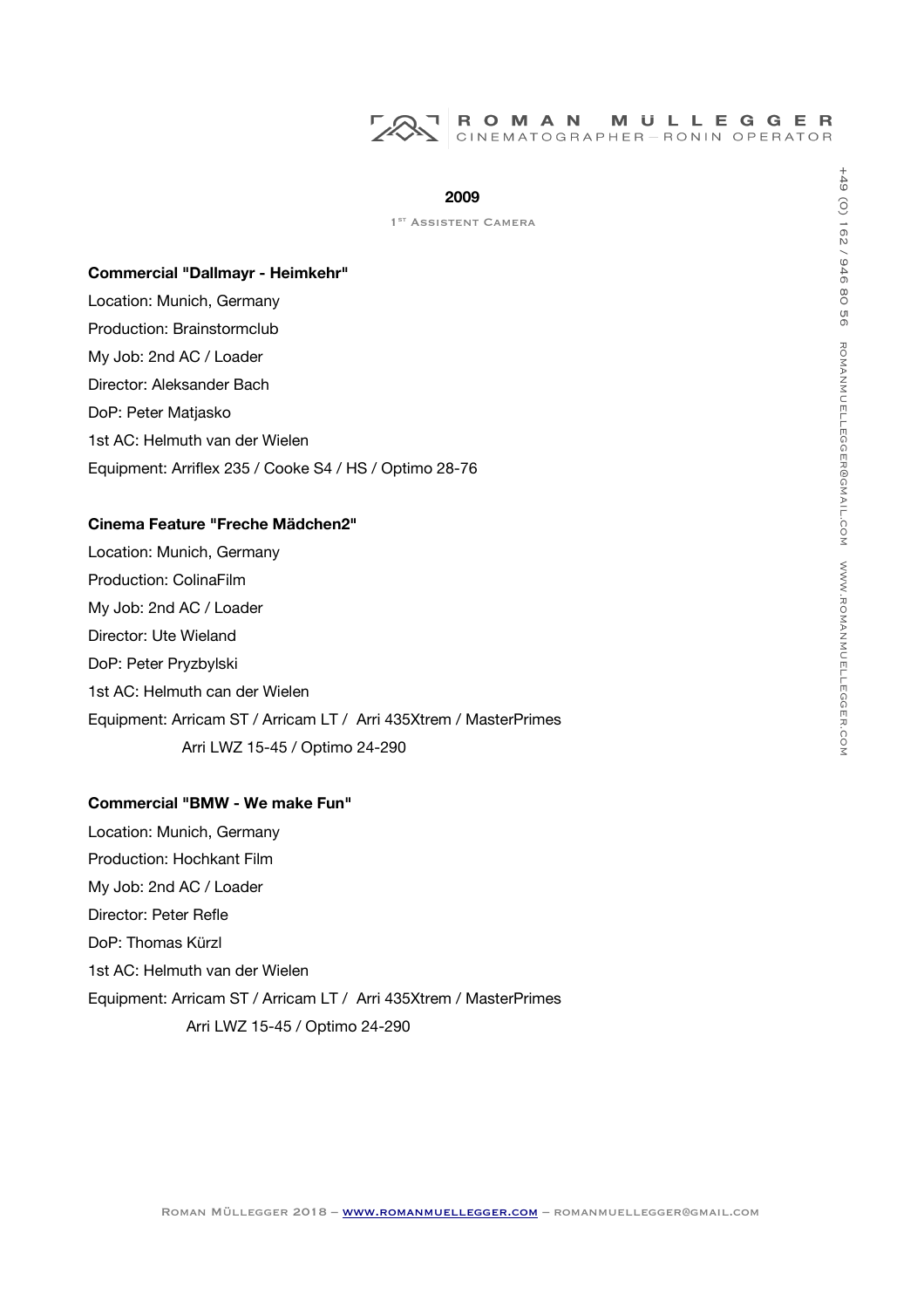

1<sup>ST</sup> ASSISTENT CAMERA

#### **Commercial "Telekom - Local Park Sensation"**

Location: Munich, Germany Production: Markenflm My Job: 2nd AC / Loader Director: Lawrence Dunmore DoP: Jean Marie Dreujou 1st AC: Helmuth van der Wielen Equipment: Arricam LT / Arri 435Xtrem / 2x Arri 16SR3 Arri LWZ 15-45 / Optimo 24-290

# **Commercial "Dr Oetker"**

Location: Munich, Germany Production: Twin Film My Job: 2nd AC / Loader Director: Job van As DoP: Eric Halberstadt 1st AC: Helmuth van der Wielen Equipment: Arricam ST / Cooke S4 / Optimo 24-290

## **Commercial "Thome - Tmobile"**

Location: Munich, Germany Production: Markenflm My Job: 2nd AC / Loader Director: Lawrence Dunmore DoP: Jean Marie Dreujou 1st AC: Helmuth van der Wielen Equipment: 2x Arricam LT / Cooke S4 / Optimo 24-290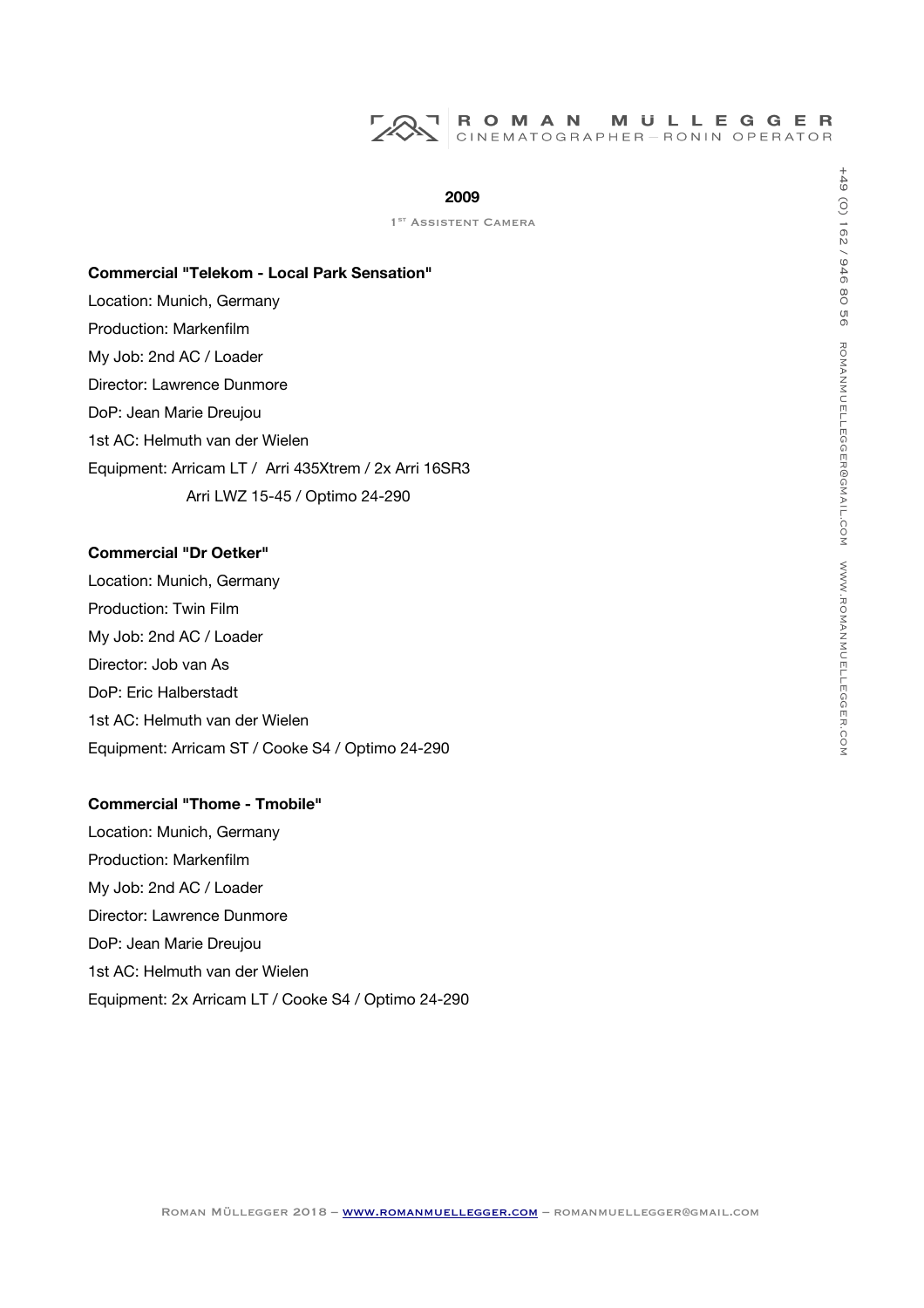# ROMAN MULLEGGER<br>CINEMATOGRAPHER-RONIN OPERATOR

#### **2009**

1<sup>ST</sup> ASSISTENT CAMERA

#### **Commercial "Porsche Panamera"**

Location: EisbachStudios Munich, Germany Production: Hochkant Film My Job: 2nd AC / Loader Director: Gernot Aschof DoP: Thomas Stokowski 1st AC: Emanuel Schwermer Equipment: Arrifex 235 / UltraPrimes

#### **Commercial "Nivea for Men"**

Location: Berlin, Germany Production: SilberSee Film My Job: 2nd AC / Loader Director: Detlev Buck DoP: Jan Fehse 1st AC: Helmuth van der Wielen Equipment: Arricam LT / 2x Arri 535B / Cooke S4 Arri LWZ 15-45 / Optimo 25-250

## **FilmingDays "Allianz"**

Location: WilliamsF1 Headquater Grove, UK Production: R.TV My Job: Bcam FocusPuller Director: Oliver Bauss DoP: Thomas Stokowski 1st AC: Emanuel Schwermer Equipment: 2x Sony HDW 900 / 2x P+S Pro35 / UltraPrimes Otimo 25-250 / Redzoom 18-80